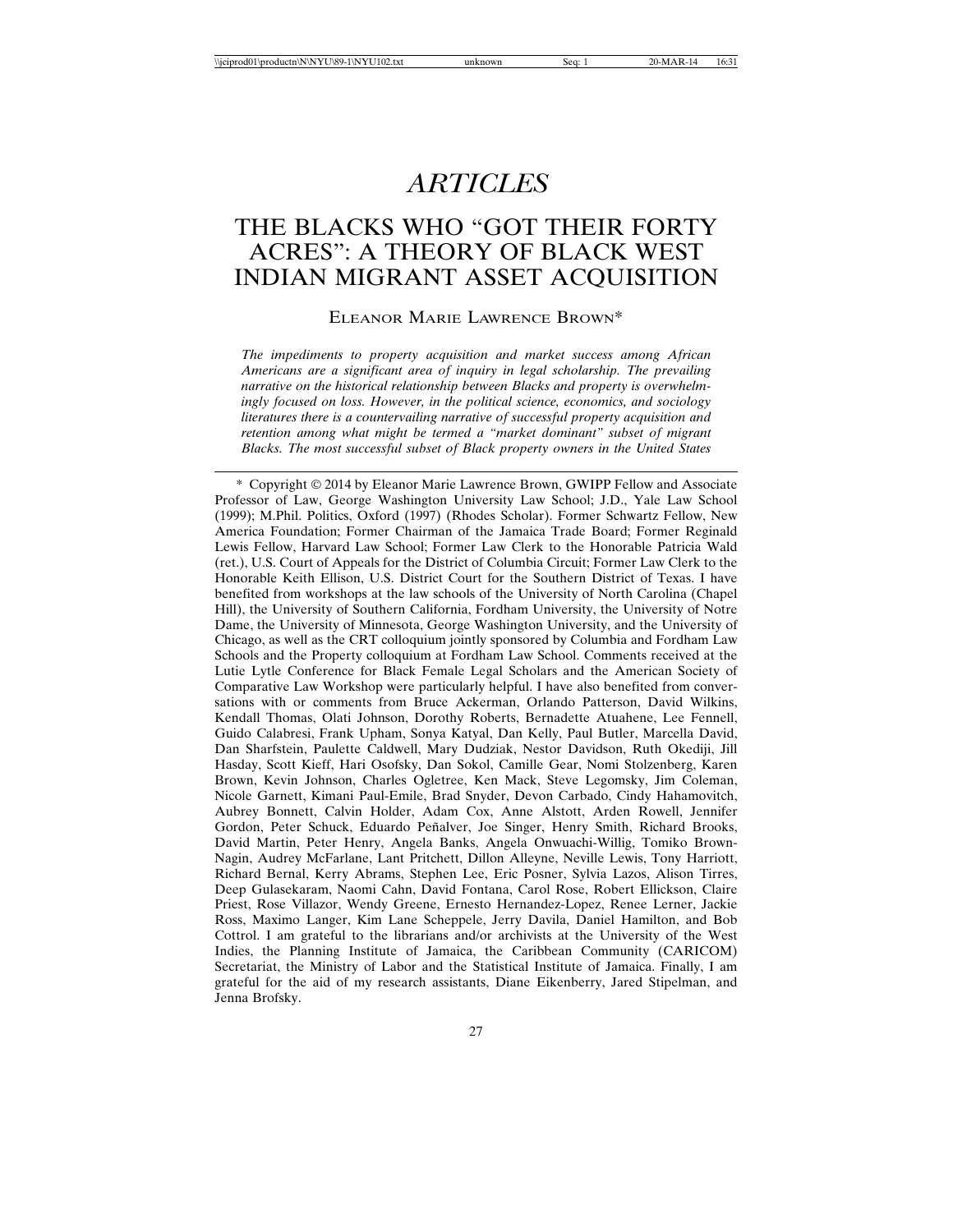*today are descendants of Black migrants who were enslaved outside the United States. These free Black migrants, overwhelmingly British subjects originating from the West Indies, are largely invisible in the legal scholarship. Questions have arisen in other disciplines about what differentiated this subset of Black people. Why was their experience of property ownership so different?*

*Debates in the sociology, political economy, and political science literature have often focused on what Francis Fukuyama has controversially termed "cultural questions," namely, the view that early West Indian migrants—like Korean or Japanese migrants—possessed a particular set of cultural traits that were distinctly well suited to asset acquisition. This Article focuses on a far more prosaic rationale, contending that the success of West Indian migrants may be rooted in the early grant of what I term "de facto property and contract rights" to West Indian slaves, which allowed their freedmen descendants to become the largest independent Black peasantry in the Americas. Between 1880 and 1924, U.S. immigration officials may have inadvertently selected for propertied migrant "types" when admitting immigrants. Through their own historical exposure to property and contract rights frameworks in the West Indies, as well as internal communal networks which supported informal banking schemes, these Blacks were particularly well placed to take advantage of opportunities for home and business ownership upon arrival in the United States.*

*The broader point is that there is a glaring omission amidst the "cultural" controversy: What about law? I use the term "law" in this context as it is used by many proponents of new institutional economics, as a proxy for an institutional framework that supports property acquisition, regardless of whether this framework is formal (state-supported) or customary. Moreover, the law and economics scholarship has focused extensively on institutional frameworks that allow certain religious and ethnic groups to dominate particular sectors, such as Orthodox Jews in the diamond industry or Koreans in the grocery sector. The insights of this literature allow us to interrogate whether Black West Indians had early access to institutions that facilitated contracting and property ownership and if so, whether this institutional history might contribute to their long-term asset acquisition patterns. The question necessarily arises: Why would we think of Black migrants any differently from the way we think of other ethnic and religious minorities who have been successful asset acquirers?*

|                                                        | 29 |
|--------------------------------------------------------|----|
| I. USING PROPERTY TO MIGRATE                           | 41 |
| A. The Connection Between West Indian Immigration      |    |
| and Property Ownership Prior to Migration              | 42 |
| B. An Alternative Account of West Indian               |    |
| "Exceptionalism": How West Indian Property             |    |
| Ownership Prior to Migration Influenced Property       |    |
| Acquisition in the United States                       | 49 |
| II. THE EVOLUTION OF A FREE BLACK LANDOWNING           |    |
|                                                        | 56 |
| A. Evolution of a Landowning Class: Reflections on the |    |
| Economics Literature and Census Data                   | 56 |
| B. Order Without Law: The Dominance of Customary       |    |
|                                                        | 68 |
| C. The Evolution of Constructive Property "Rights"     | 73 |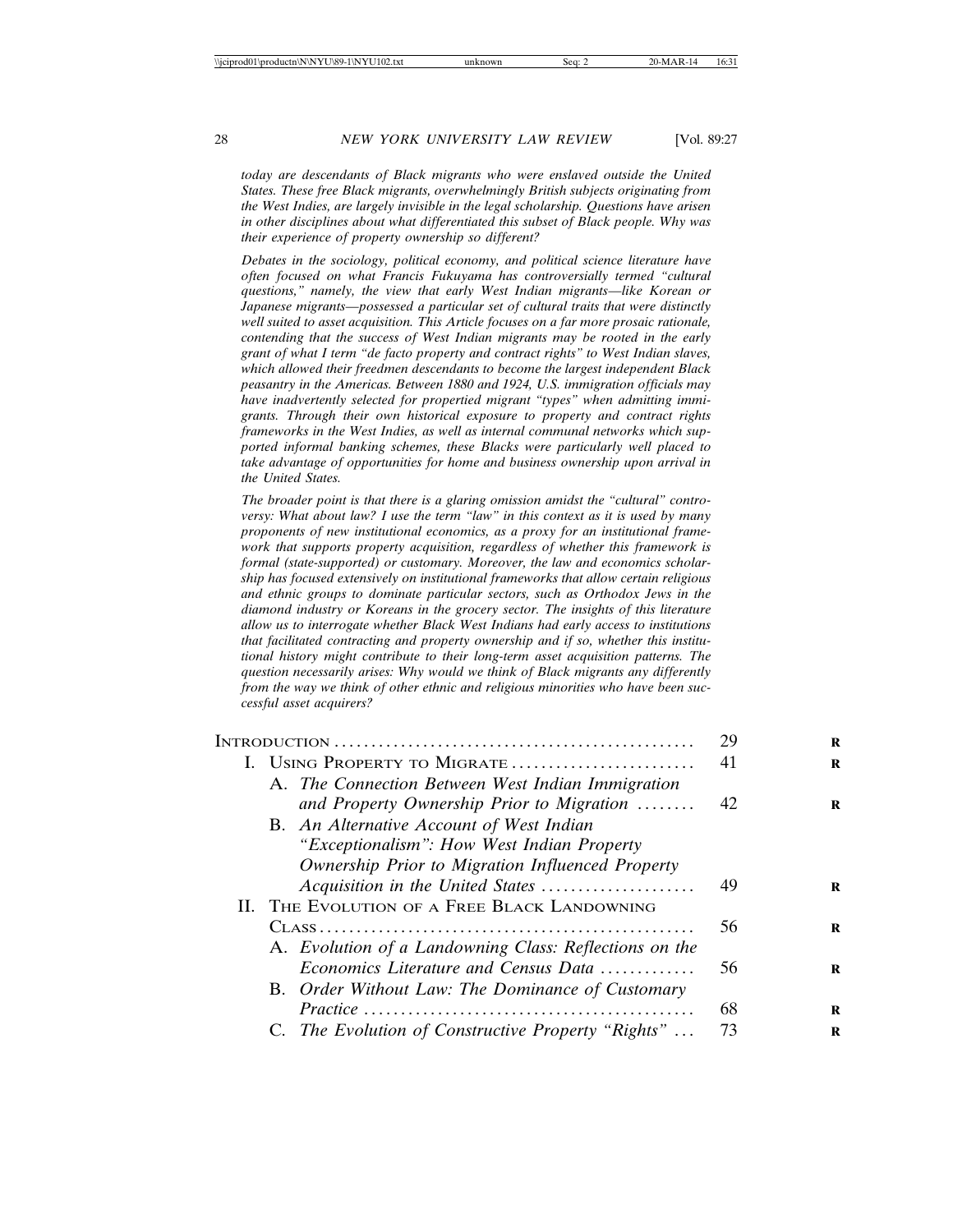#### **INTRODUCTION**

In a landmark reflection on the interplay between markets and ethnicity, Amy Chua writes that "[i]n First World countries, markets have tended to reinforce the economic dominance of a perceived ethnic *majority* over those countries' most salient ethnic minorities."1 However, in the United States, sometimes the market-dominant groups are not "perceived ethnic majorities," such as Whites, but instead other ethnic minorities, such as Korean Americans.2 Indeed, Chua characterizes Korean Americans—who are disproportionately likely to own businesses in inner-city neighborhoods compared with their representation among the neighborhood's residents—as "an increasingly glaring market-dominant minority vis-a-vis the relatively economically depressed African American majorities around them."3 This market dominance has been cited as a primary source of racial tension, culminating at times in boycotts of Korean businesses.4

The calls for "market-correcting"<sup>5</sup> affirmative action programs for racial minorities are rooted in this example.6 However, these calls

3 AMY CHUA, WORLD ON FIRE: HOW EXPORTING FREE MARKET DEMOCRACY BREEDS ETHNIC HATRED AND GLOBAL INSTABILITY 207 (2003).

4 One need only recall the final scene of director Spike Lee's well-known movie *Do the Right Thing*, in which an angry crowd of African Americans threatens a Korean supermarket. DO THE RIGHT THING (Universal Pictures 1989). This tension is discussed throughout Kyeyoung Park, *Use and Abuse of Race and Culture: Black-Korean Tension in America*, *in* KOREANS IN THE HOOD: CONFLICT WITH AFRICAN AMERICANS 60 (Kwang Chung Kim ed., 1999). A good summary of the history of the tension between Korean Americans and African Americans can also be found in FRANCIS FUKUYAMA, TRUST: THE SOCIAL VIRTUES AND THE CREATION OF PROSPERITY 295-306 (1995).

5 Chua, *supra* note 1, at 5 (internal quotation marks omitted).

6 One such market-correcting affirmative action program, the Community Reinvestment Act, aims to ensure that low- and moderate-income neighborhoods in which Black Americans are more likely to live have access to credit. *See, e.g.*, Michael S. Barr, *Credit Where It Counts: The Community Reinvestment Act and Its Critics*, 80 N.Y.U. L. REV. 513 (2005) (discussing the Community Reinvestment Act as a market-correcting policy that provides credit opportunities to historically disempowered minorities); Keith N.

<sup>1</sup> Amy L. Chua, *Markets, Democracy, and Ethnicity: Toward a New Paradigm for Law and Development*, 108 YALE L.J. 1, 5 (1998).

<sup>2</sup> Chua's use of ethnicity has been criticized by scholars of ethnicity. *See, e.g.*, Nicholas Tarling & Edmund Terence Gomez, *Introduction* to THE STATE, DEVELOPMENT AND IDENTITY IN MULTI-ETHNIC SOCIETIES: ETHNICITY, EQUITY AND THE NATION 1, 1–7 (Nicholas Tarling & Edmund Terence Gomez eds., 2008); Jill Goldenziel, *Fire Prevention: A Book Review of Amy Chua's* World on Fire, 23 UCLA PAC. BASIN L.J. 78 (2005).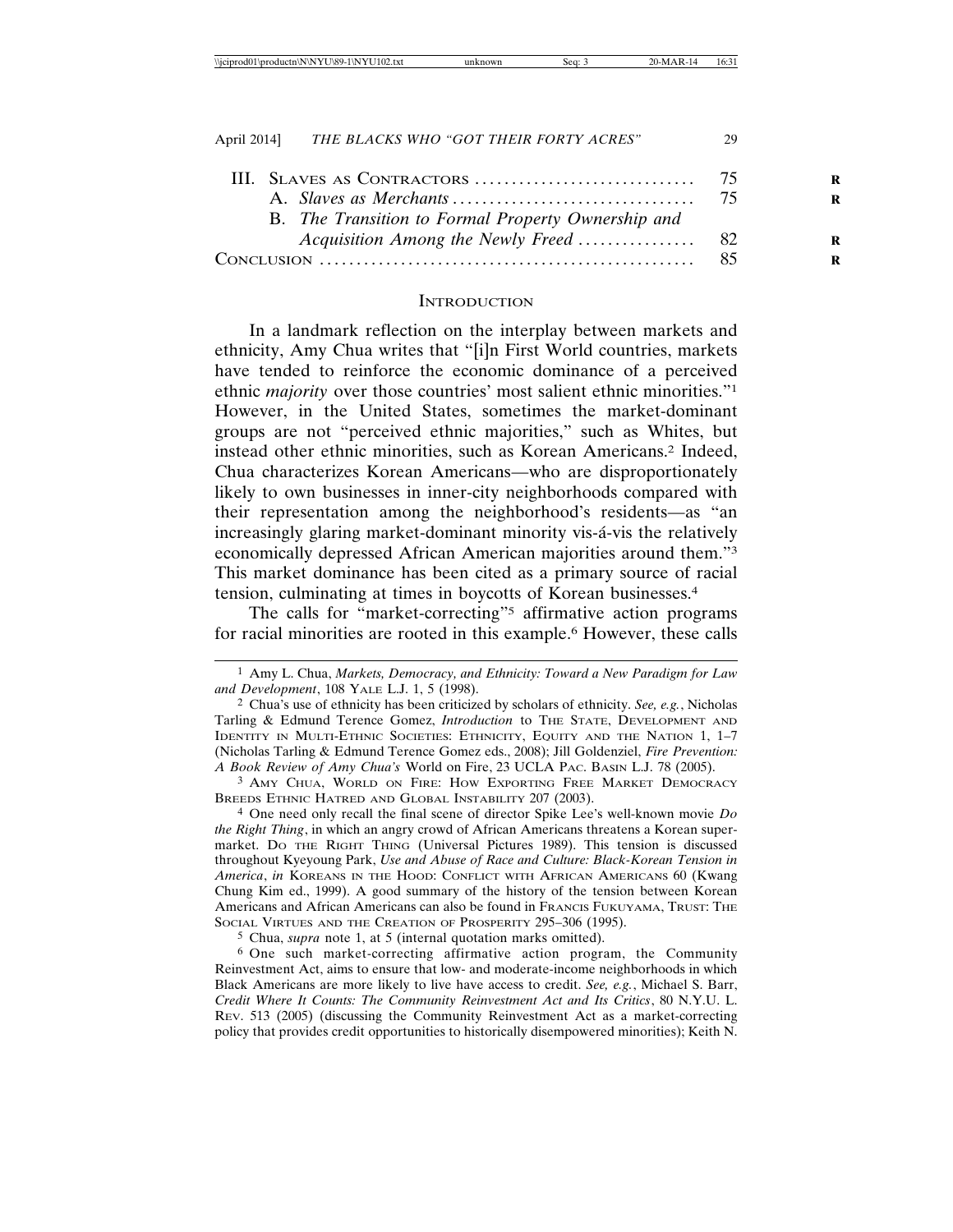have been complicated by extensive evidence that some Blacks are themselves "market-dominant minorities" who dominate particular business sectors.7 West Indian Americans comprise one such marketdominant minority. For example, after 1920, among Black businesspersons in New York, West Indians were disproportionately likely to dominate business, particularly in the real estate, grocery, restaurant, and retail sectors.8 Indeed, since as early as the first decade of the twentieth century, only shortly after West Indians had begun arriving in the United States in significant numbers, they were overrepresented among business owners in Harlem.9

Recent studies indicate that over fifty percent of New York's Black businesses have historically been owned by West Indians even though West Indians constituted less than one third of the city's Black population.10 West Indian Americans are also disproportionately represented on lists of Black multimillionaires.11 West Indian entrepre-

7 Chua defines market-dominant minorities as "ethnic minorities who, for widely varying reasons, tend under market conditions to dominate economically, often to a startling extent, the 'indigenous' majorities around them." CHUA, *supra* note 3, at 6.

8 *See* Calvin B. Holder, *Making Ends Meet: West Indian Economic Adjustment in New York City, 1900–1952*, 1 WADABAGEI 31, 52–54 (1998) (noting the relative entrepreneurial success of West Indian Blacks after 1920 as compared to other Blacks in America).

9 *See* George Edmund Haynes, The Negro at Work in New York City: A Study in Economic Progress 101, 108 (Apr. 1, 1912) (unpublished Ph.D. dissertation, Columbia University) (on file with the *New York University Law Review*) (documenting the disproportionate share of West Indian business proprietors in 1909 in relation to their proportion in the Black population).

10 Reed Ueda, *West Indians*, *in* HARVARD ENCYCLOPEDIA OF AMERICAN ETHNIC GROUPS 1020, 1026 (Stephan Thernstrom et al. eds., 1980). According to a recent study, Black Caribbean immigrants accounted for less than a third of New York's Black population. THE NEWEST NEW YORKERS: CHARACTERISTICS OF THE CITY'S FOREIGN BORN POPULATION 196 (2013), *available at* http://www.nyc.gov/html/dcp/pdf/census/nny2013/ nny\_2013.pdf ("The Afro-Caribbean population, for example, numbered in excess of 601,000 in 2011, or nearly one-third (32 percent) of the black nonhispanic population, up from less than 10 percent in 1970.").

11 It was clearly documented in the 1930s that West Indians were disproportionately represented among Black professionals in New York City. *See* Holder, *supra* note 8, at 53–54 (1998) ("By the 1930s, . . . West Indians were clearly the majority of black businesspersons in New York and were, for all intents and purposes, the only blacks with businesses connected to the skilled trades."); John C. Walter, *The Caribbean Immigrant Impulse in American Life: 1900–1930*, 11 REVISTA INTERAMERICANA 522, 529–30 (1981).

Hylton & Vincent D. Rougeau, *Lending Discrimination: Economic Theory, Econometric Evidence, and the Community Reinvestment Act*, 85 GEO. L.J. 237 (1996) (examining the theories and evidence of lending-market discrimination used to justify the Community Reinvestment Act); A. Brooke Overby, *The Community Reinvestment Act Reconsidered*, 143 U. PA. L. REV. 1431 (1995) (examining the difficulties and controversies arising from the implementation of the Community Reinvestment Act); Anthony D. Taibi, *Racial Justice in the Age of the Global Economy: Community Empowerment and Global Strategy*, 44 DUKE L.J. 928, 946–56 (1995) (discussing affirmative action principles and structural discrimination in lending markets).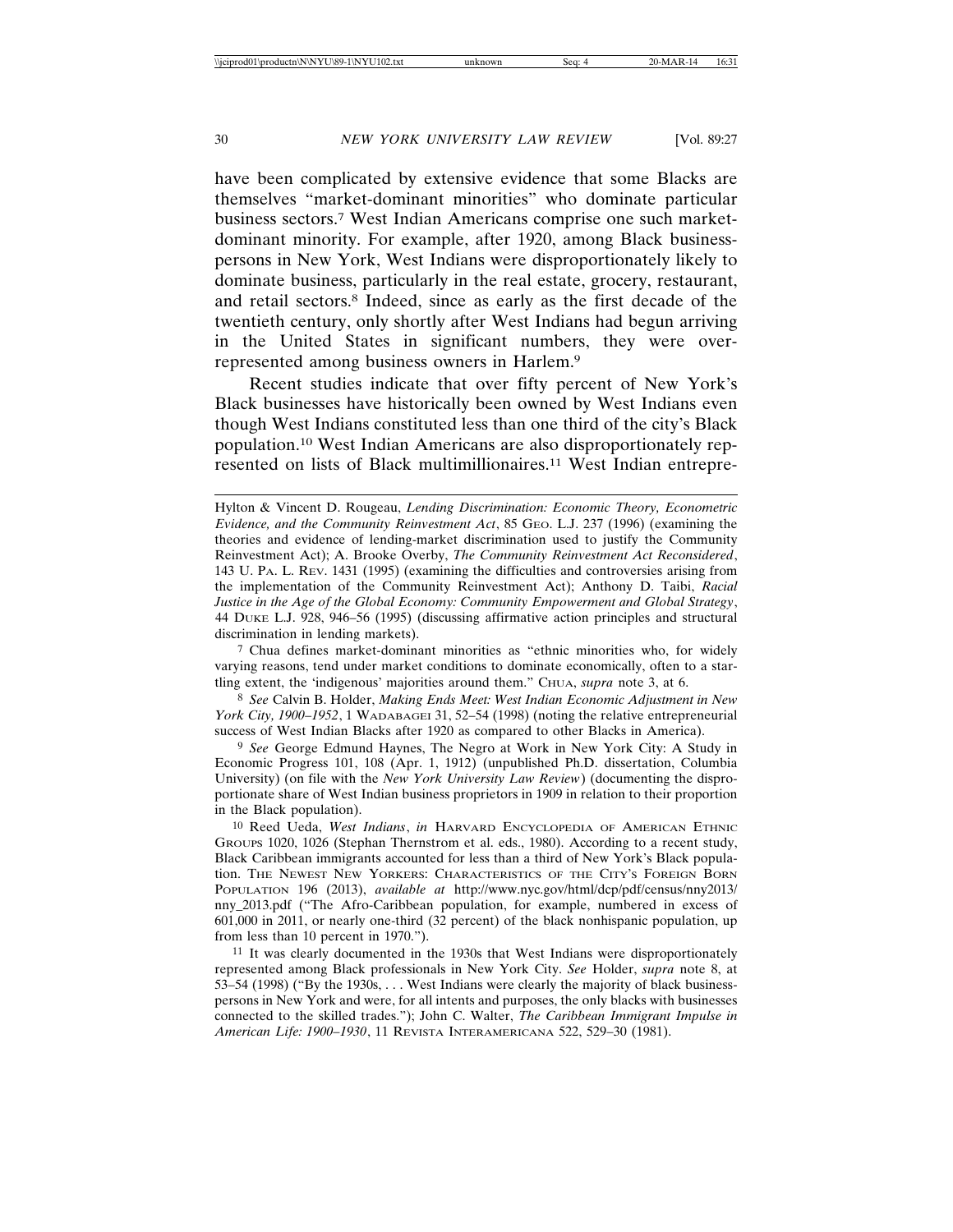neurs in inner-city communities have attracted far less media attention than their Korean and Jewish counterparts and have largely escaped economic boycotts, perhaps in part because most West Indian migrants are themselves Black. Despite this lower external profile, West Indian market dominance has been a source of resentment in the African American community for some time.12 For example, Jamaicans in Harlem were controversially dubbed "Jewmaicans," and in the 1930s, there was a common joke that if a West Indian had ten cents more than a beggar he started a business.13

While the legal scholarship has tried to account for the market dominance of other minority groups—such as Chinese and Jewish Americans—by focusing on internal communal norms that reduce transaction costs, encourage contractual relationships, and facilitate property acquisition, very little has been written about Black West Indians' role in the marketplace.14 The prevailing narrative in legal

13 Winston James, *Explaining Afro-Caribbean Social Mobility in the United States: Beyond the Sowell Thesis*, 44 COMP. STUD. SOC'Y & HIST. 218, 229 (2002). West Indians were also believed to be prominent "number runners" (that is, proprietors of illegal gambling rings) in the 1920s. Numerous examples can be found in popular media. For example, Spike Lee's film *Malcolm X* (based on MALCOLM X & ALEX HALEY, THE AUTOBIOGRAPHY OF MALCOLM  $X$  (1965)) portrays the titular character working for a numbers runner called "West Indian Archie" during his early days in Harlem. Moreover, Stephanie St. Clair, the famous operator of a numbers ring who inspired Cicely Tyson's character Hoodlum in the movie, was of (French) West Indian heritage. MALCOLM X (40 Acres and a Mule Filmworks 1992); HOODLUM (MGM Studios, 1997).

14 *See, e.g.*, Lisa Bernstein, *Opting Out of the Legal System: Extralegal Contractual Relations in the Diamond Industry*, 21 J. LEGAL STUD. 115, 138–41 (1992) (describing the private law system among historically ethnically homogeneous diamond merchants, with a particular focus on Jewish merchants); Lan Cao, *Looking at Communities and Markets*, 74 NOTRE DAME L. REV. 841, 874–92 (1999) (describing the operations within multiple immigrant groups of savings and credit associations undergirded by trust relationships). *See generally* Anupam Chander, *Diaspora Bonds*, 76 N.Y.U. L. REV. 1005, 1038, 1060–95 (2001) (describing business relationships within the Indian American community and their

<sup>12</sup> A good summary of the tension between African Americans and other Black migrants, with a particular focus on West Indians, can be found in GODFREY MWAKIKAGILE, RELATIONS BETWEEN AFRICANS, AFRICAN AMERICANS AND AFRO-CARIBBEANS: TENSIONS, INDIFFERENCE AND HARMONY 36–79 (2007). Malcolm Gladwell discusses long-standing tensions in identity between African Americans and West Indian migrants in a discussion about his Jamaican cousins in New York, including differential perceptions and treatment by employers. Malcolm Gladwell, *Black Like Them*, NEW YORKER, Apr. 29, 1996, at 74, 78. There are also related accounts of these tensions in the quasi-autobiographical fiction of Barbadian American Paule Marshall. Consider, for example, the discussion of parental attempts to restrict their children from non-West Indian (i.e. African American) influences in Destiny O. Birdsong, The Mother's Mark: Matrilineal Inscription, Corporeality, and Identity Formation in Mother-Daughter Relationships in Black Women's Literature 45 (Aug. 2012) (unpublished Ph.D. dissertation, Vanderbilt University), *available at* http://etd.library.vanderbilt.edu/available/ etd-07182012-105942/unrestricted/Birdsong.pdf (discussing PAULE MARSHALL, BROWN GIRL, BROWNSTONES (1959) and particularly the attempt of the protagonist's Barbadian mother to restrict her children's access to non-Barbadian African Americans).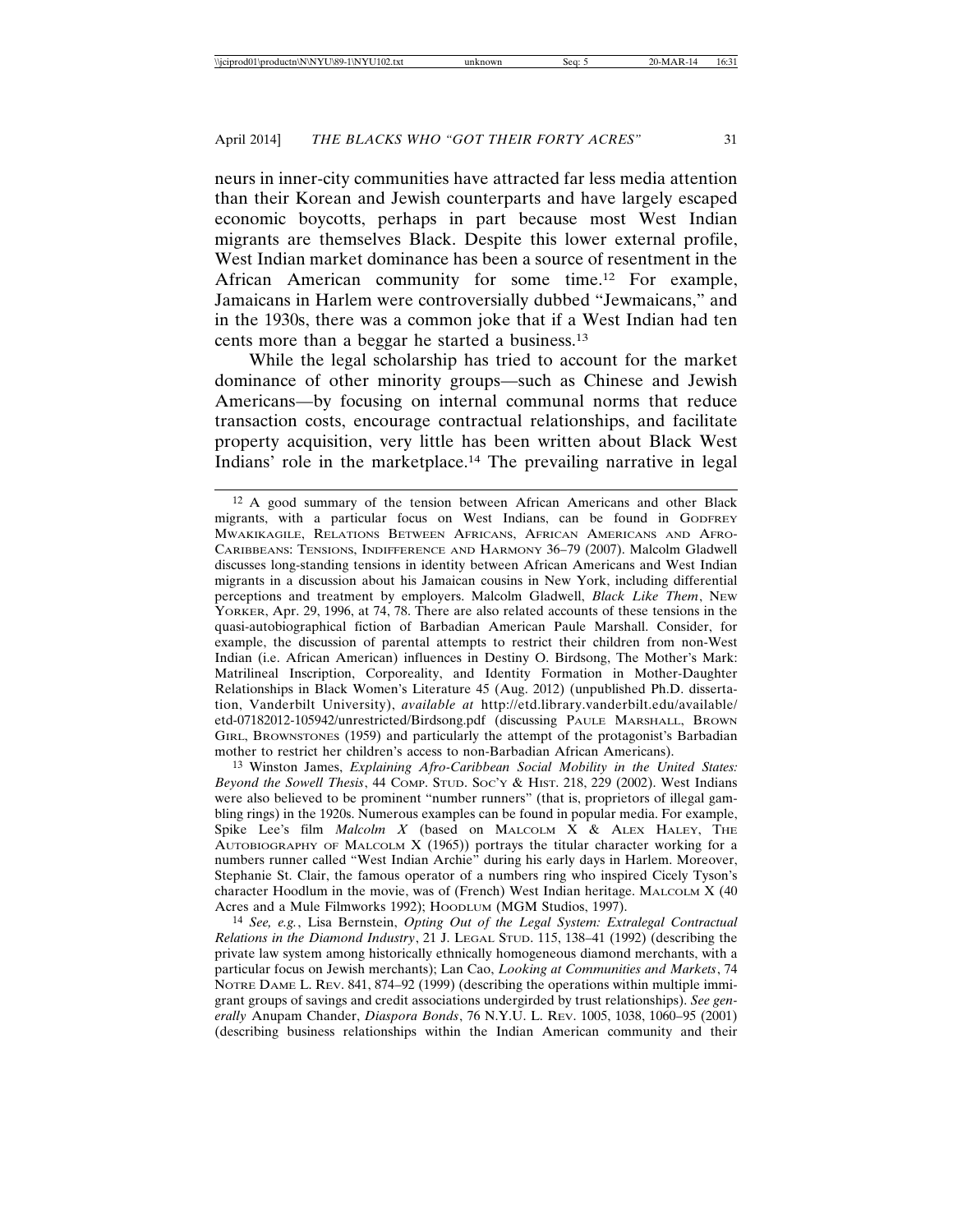scholarship on the historical relationship between markets and Blacks in the United States is overwhelmingly focused on loss.15 Much has been made of a repeatedly cited statistic: The median wealth of the average Black family is five percent that of the average White family,16 and fewer than half of African American families own their own home, a number that lags thirty percentage points behind White Americans.17

Despite being largely neglected in legal scholarship, other disciplines describe West Indians as an economically powerful minority group within the larger community of people of African descent.18

15 *See generally* Hylton & Rougeau, *supra* note 6 (discussing racial discrimination in lending with a particular focus on the Community Reinvestment Act); Taibi, *supra* note 6, at 928–31 (discussing how globalization negatively impacts "non-elite" people—especially people of color—and arguing that old strategies for fighting racial subordination must adapt to the modern globalized environment).

16 *See, e.g.*, RAKESH KOCHHAR ET AL., PEW RESEARCH CTR., WEALTH GAPS RISE TO RECORD HIGHS BETWEEN WHITES, BLACKS, HISPANICS 1 (2011), *available at* http://www. pewsocialtrends.org/2011/07/26/wealth-gaps-rise-to-record-highs-between-Whites-Blackshispanics/ ("The median wealth of white households is 20 times that of black households . . . ."); THOMAS M. SHAPIRO ET AL., BRANDEIS UNIV., INSTITUTE ON ASSETS AND SOCIAL POLICY, THE RACIAL WEALTH GAP INCREASES FOURFOLD 1 (2010) (graphing median wealth holdings of White and African American families from 1984 to 2007); Sabrina Tavernise, *Recession Study Finds Hispanics Are Hit Hardest*, N.Y. TIMES, July 26, 2011, at A1, *available at* http://www.nytimes.com/2011/07/26/us/26hispanics.html ("Median wealth of whites is now 20 times that of black households . . . ."); *cf.* Hope Yen, *Census: Wealth Gap Widens Between Whites, Minorities*, SAN JOSE MERCURY NEWS (July 26, 2011), http:// www.mercurynews.com/ci\_18550917 (citing the statistic incorrectly, claiming that Whites post-recession now have "on average . . . 20 times the net worth of blacks").

17 *See* Press Release, U.S. Census Bureau, Residential Vacancies and Homeownership in the Third Quarter 2013, at 9 (Nov. 5, 2013), *available at* http://www.census.gov/housing/ hvs/files/qtr313/q313press.pdf (explaining that non-Hispanic White families reported 73.3% homeownership, while Black families reported 43.1%).

18 *See* NATHAN GLAZER & DANIEL PATRICK MOYNIHAN, BEYOND THE MELTING POT: THE NEGROES, PUERTO RICANS, JEWS, ITALIANS, AND IRISH OF NEW YORK CITY 34–36 (2d ed. 1970) (noting that West Indians were generally more successful than the "native" Blacks in America); *see also* IRA DE A. REID, THE NEGRO IMMIGRANT: HIS BACKGROUND, CHARACTERISTICS AND SOCIAL ADJUSTMENT, 1899–1937, at 119 (Arno Press 1969) (1939) (providing a broad exploration of the experience of West Indian immigrants to the United States, including their large contributions to the business community). *See generally* James, *supra* note 13 (comparing the experiences of Afro-Caribbean and Afro-American Black immigrants and discussing factors that contributed to Afro-Caribbean immigrants' relative social mobility); Winston James, *New Light on Afro-Caribbean Social Mobility in New York City: A Critique of the Sowell Thesis*, *in* NEW CARIBBEAN THOUGHT: A READER 395 (Brian Meeks & Folke Lindahl eds., 2001) (arguing

willingness to extend credit to the Indian government); Eric A. Posner, *The Regulation of Groups: The Influence of Legal and Nonlegal Sanctions on Collective Action*, 63 U. CHI. L. REV. 133, 165–75 (1996) (describing informal contracting among Korean, Japanese, and West Indian migrants, particularly in informal credit associations); Teemu Ruskola, *Conceptualizing Corporations and Kinship: Comparative Law and Development Theory in a Chinese Perspective*, 52 STAN. L. REV. 1599 (2000) (discussing Chinese American business relationships in the context of the larger Chinese diaspora).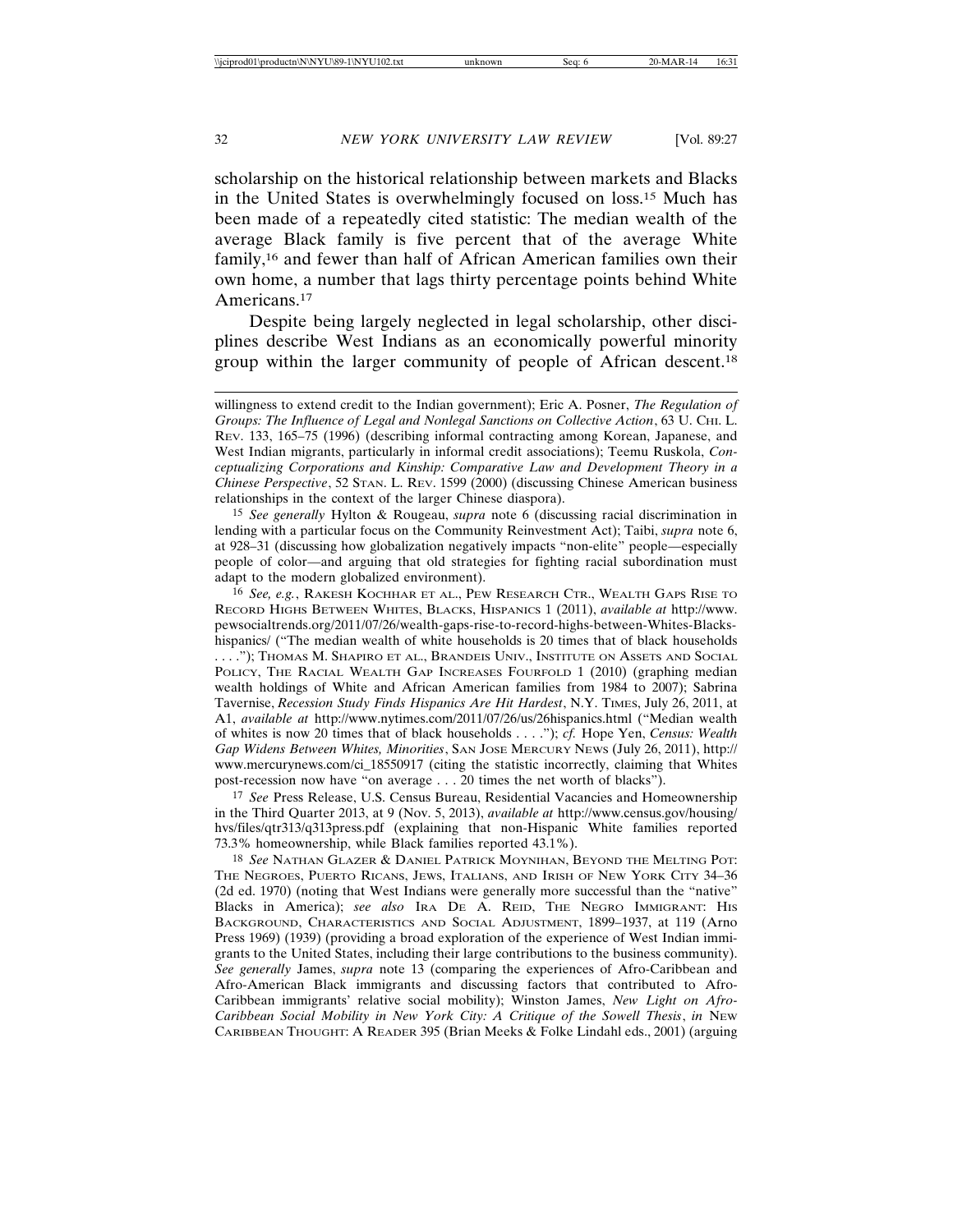Indeed, recent analysis shows that median West Indian net worth is remarkably similar to that of all other Americans.19 What differentiates this subset of Black people?20 Why has their experience of asset acquisition been so different from that of other Black Americans? I address these questions by looking closely at the lives and experiences of a particular subset of early Black West Indian migrants who entered the United States in the late nineteenth and early twentieth centuries: the "Blacks who got their forty acres."

In the public vocabulary, the "Blacks who got their forty acres" refers to descendants of persons enslaved in the United States who were able to overcome legal bars to property ownership shortly after Emancipation and who are disproportionately likely to own property today.21 Despite popular perception, however, the most successful subset of Blacks today are not descendants of American slaves, but

20 I will regularly refer to two groups of Blacks. The first group, African Americans (often pithily referred to in the literature as "native" Blacks), includes those descended from Africans who were enslaved here in the United States. The second group, West Indians, has a different historical heritage. These are persons who were enslaved in the West Indies but were not enslaved in the United States and who later became migrants to the United States, mostly after the abolition of slavery in the United States. The term "West Indians" as utilized in this Article does not generally include West Indian immigrants to the United States of other ethnic backgrounds. *See* Holder, *supra* note 19, at 674–75 (describing the migration of West Indians to the United States and identifying the group as racially diverse, but predominantly Black).

21 The phrase "got their forty acres" has been famously used by Whoopi Goldberg as relayed by Henry Louis Gates, Jr. in a *New York Times* op-ed. Henry Louis Gates Jr., Op-Ed., *Forty Acres and a Gap in Wealth*, N.Y. TIMES, Nov. 18, 2007, § 4, at 14, *available at* http://www.nytimes.com/2007/11/18/opinion/18gates.html?pagewanted=all. The idea has also been used by the late rapper, Tupac. 2PAC + OUTLAWZ, *Letter to the President*, *on* STILL I RISE (Interscope Records 1999) ("What happened to our forty acres and a mule?"). Gates argues that his highly successful African American interviewees in the PBS miniseries, *African American Lives* (2006) and *African American Lives 2* (2008), are disproportionately likely to be descendants of freedmen who became property owners early on. *See* Gates, *supra* (explaining that of twenty successful African Americans profiled, fifteen were descendants of former slaves who had obtained property by 1920); *see also*

against the theory that the market dominance and social mobility of Afro-Caribbean migrants is attributable primarily to culture).

<sup>19</sup> *See* Calvin B. Holder, *West Indies: Antigua, Bahamas, Barbados, Grenada, Guadeloupe, Guyana, Martinique, St. Kitts, Trinidad*, *in* THE NEW AMERICANS: A GUIDE TO IMMIGRATION SINCE 1965, at 674, 683–84 (Mary C. Waters & Reed Ueda eds., 2007) ("The 2000 Census shows the median household income for West Indians . . . compares quite favorably with the median household income for the general population  $\dots$ ."). More recently, West Indian Americans' median household income ranges from \$42,000 to \$54,000, depending on the island of origin. Contrast these median household incomes with that of African Americans generally (\$40,946) and Americans generally (\$52,762). Thus, Black West Indian incomes are generally closer to the American median than the African American median. *See* U.S. CENSUS BUREAU, 2006–2010 AMERICAN COMMUNITY SURVEY SELECTED POPULATION TABLES (2010) (identifying the median household income for Americans of Jamaican origin as \$49,634, of Trinidadian and Tobagonian origin as \$51,057, of Barbadian origin as \$53,978, and of Bahamian origin as \$41,925).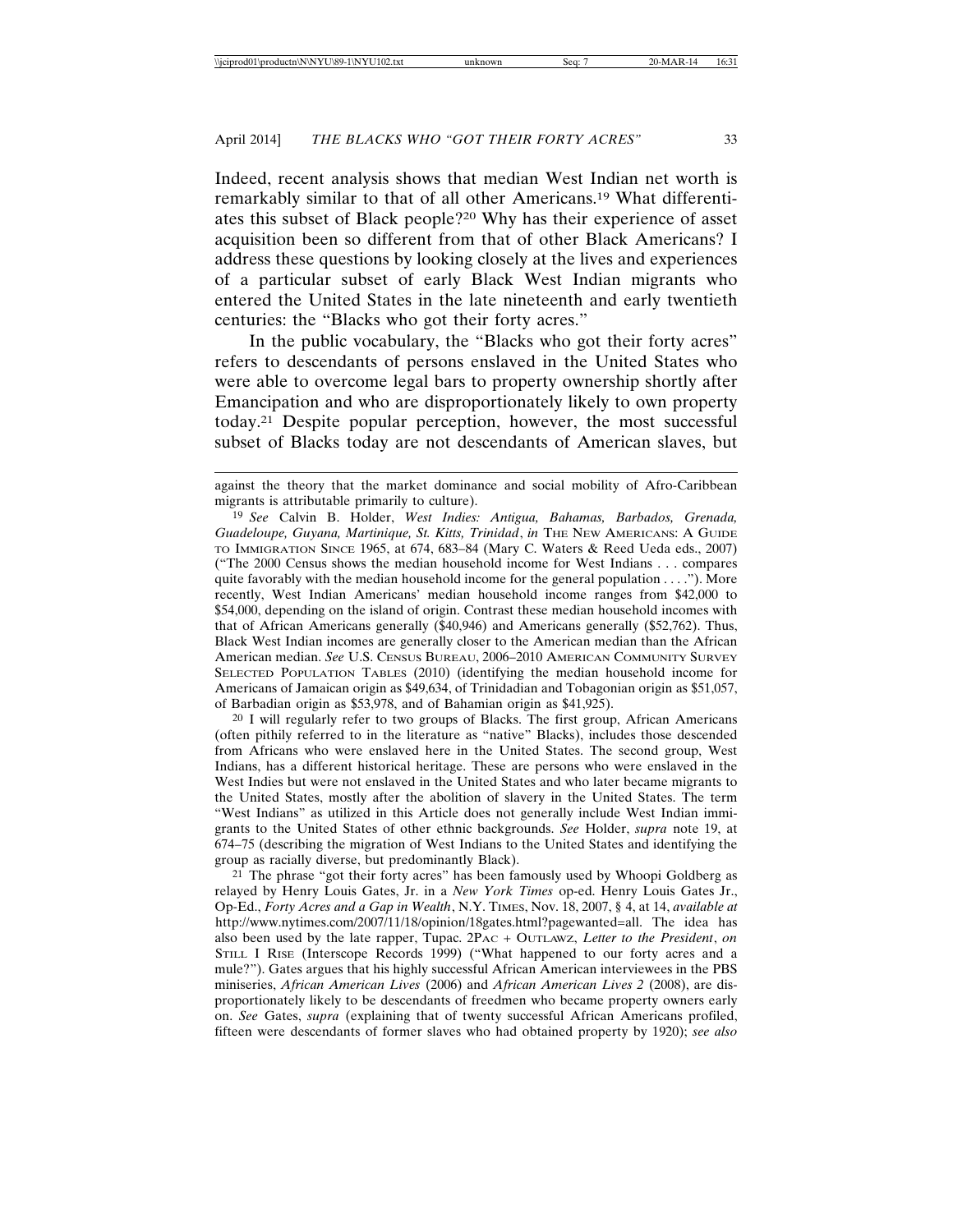instead descendants of free Black migrants whose ancestors were enslaved outside the United States.<sup>22</sup> Properly accounting for successful West Indian Blacks paints a more inclusive, accurate picture of wealthy Black Americans. Colin Powell—whose family included J. Bruce Llewellyn, a Black beverage distributor in the United States and a multimillionaire who was the largest Black telecommunications entrepreneur—epitomizes this second group.23 The group also includes ancestors of Eric Holder and Susan Rice, whose parents and grandparents became property owners after migrating to the United States from the Caribbean.24 Upon their arrival in the United States, each of these families began what appears to have been a speedy ascent up the property ladder.

Despite this accumulation of wealth and property, unlike Korean Americans, Lebanese Americans, Chinese Americans, and others,25

23 Former Secretary of State Powell tells this story in his biography. *See* COLIN L. POWELL, MY AMERICAN JOURNEY 3–38 (1995) (recounting his parents' Jamaican origins and their early acquisition of a home in the United States). Powell's extended family included a cousin, J. Bruce Llewellyn, another son of Jamaican immigrants. He was one of the largest Black players in the telecommunications industry, president of the Overseas Private Investment Corporation, chairman of the board of Philadelphia Coca-Cola Bottling Company, and chairman of the board of Freedom National Bank. Douglas Martin, *J. Bruce Llewellyn, Who Forged a Path for Blacks in Business, Is Dead at 82*, N.Y. TIMES, Apr. 9, 2010, at A21, *available at* http://www.nytimes.com/2010/04/10/business/10l lewellyn.html; Frank McCoy, *In Appreciation of J. Bruce Llewellyn (1927–2010)*, THE ROOT (Apr. 8, 2010, 3:25 PM), http://www.theroot.com/articles/culture/2010/04/rip\_j\_ bruce\_llewellyn.html.

24 Holder and Rice are also of West Indian heritage. Holder's father was Barbadian. Javier C. Hernandez, *A High Achiever Poised to Scale New Heights*, N.Y. TIMES, Dec. 1, 2008, at A23. Rice's grandfather was a Jamaican janitor who financed the education of all of his children at Bowdoin College and Harvard University by repeatedly mortgaging a home that he acquired. Kelley Bouchard, *Rice Family Enjoys a "Fantastic Journey*,*"* PORTLAND PRESS HERALD (Nov. 15, 2012), http://www.pressherald.com/archive/ricefamily-enjoys-a-fantastic-journey\_2008-12-07.html.

<sup>25</sup> The literature on each of these groups is well summarized in a number of scholarly articles. *See generally* Cao, *supra* note 14 (arguing that social capital can supplement economic collateral in immigrant communities, which would then provide greater access to lending markets); Posner, *supra* note 14 (discussing the influence of nonlegal sanctions and their interactions with the legal regime and using ethnicity-based informal economic groups such as the Korean rotating credit group, the "kye," as an example). Lisa Bernstein's work on how ethnically homogenous minority groups have leveraged communal ties to dominate particular industry sectors, such as the diamond sector, is recognized as a landmark contribution in this area of scholarship. Bernstein, *supra* note 14.

*African American Lives* (PBS television broadcast 2006); *African American Lives 2* (PBS television broadcast 2008).

<sup>22</sup> *See* Sol Ahiarah, *Black Americans' Business Ownership Factors: A Theoretical Perspective*, 22 REV. BLACK POL. ECON. 15, 22 (1993) (citing Thomas Sowell, *Ethnicity: Three Black Histories*, WILSON Q., Winter 1979, at 96, 102) (noting the relative entrepreneurial success of West Indian Blacks as compared to other Blacks in America); Holder, *supra* note 8, at 48–50, 53–56, 62 (noting the relative success of West Indian Black professionals as compared to other Black professionals in America).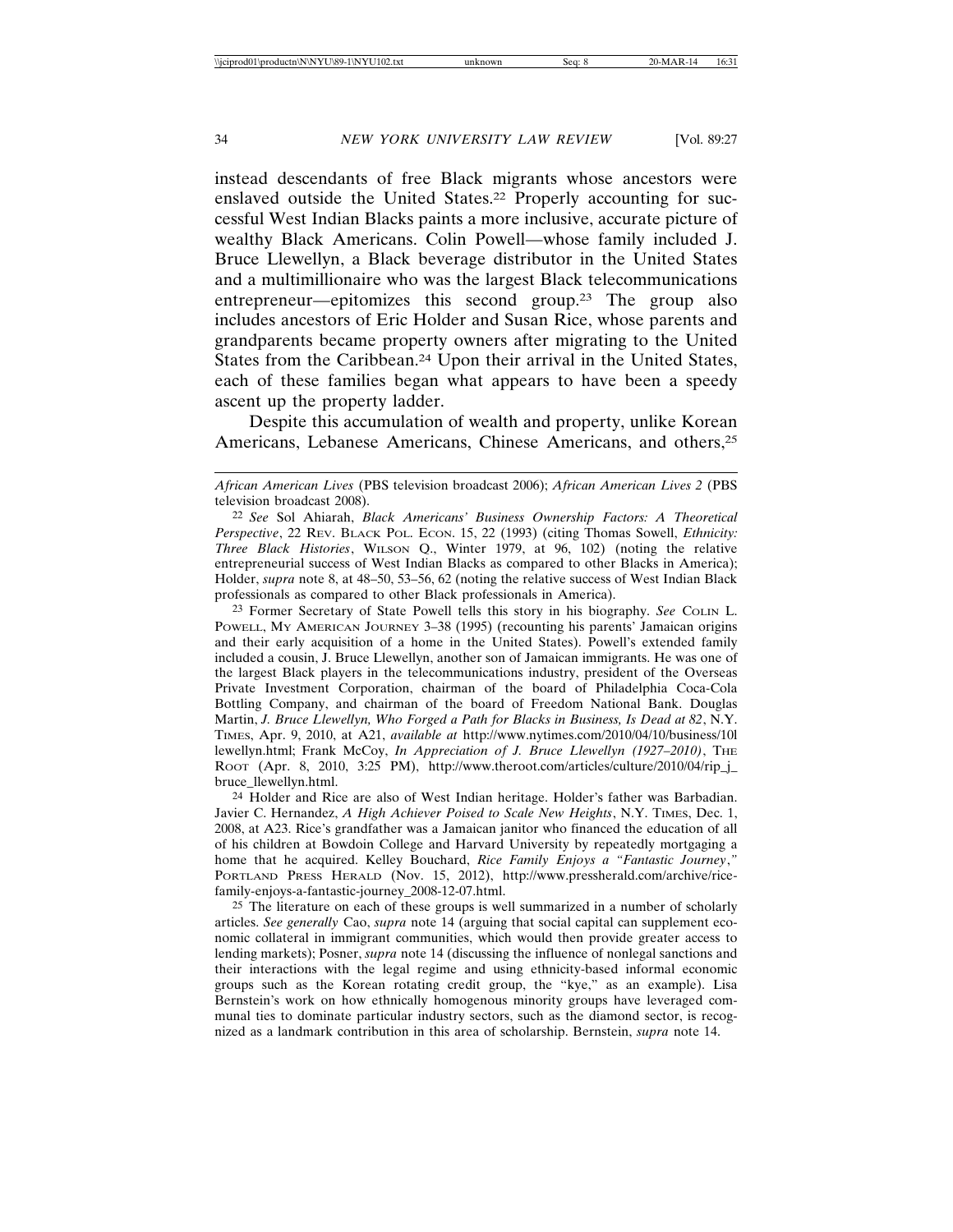West Indians are virtually invisible as a market-dominant minority in existing legal scholarship. In failing to address the factors that account for the particular success of these free Black migrants<sup>26</sup> overwhelmingly British subjects originating from the West Indies27 legal scholarship neglects the attention paid to West Indians in disciplines such as political science, economics, history, and sociology precisely because they are a *Black* market-dominant minority. In these fields, West Indian material success has not only been extensively examined but has fueled compelling debates, such as what is pithily referred to as the "native Black" versus "migrant Black" question.28

27 I use the definition of West Indians conventionally used in the social science literature, namely, Anglophone Caribbean nationals originating from a past or present British colony in the West Indies. SUZANNE MODEL, WEST INDIAN IMMIGRANTS: A BLACK SUCCESS STORY? 168 (2011). The migrants were overwhelmingly descendants of slaves and "coloreds." Sociologist-historian Orlando Patterson provides a summary of the significance of the West Indies from which the migrants originated and its social structure as follows: "The sugar plantations . . . made the Afro-Caribbean societies the richest areas of the world . . . [and] set the basic social structure and tone of these societies. African slaves were brought in on a large scale, resulting in the early demographic dominance of Black people." Orlando Patterson, *Context and Choice in Ethnic Allegiance: A Theoretical Framework and Caribbean Case Study*, *in* ETHNICITY: THEORY AND EXPERIENCE 305, 314–15 (Nathan Glazer & Daniel P. Moynihan eds., 1975). In addition to these slaves, and the small minority of White planters who ruled them, "a third group soon emerged—the coloreds—or people of mixed ancestry. This group formed a useful racial and sociocultural buffer between the Whites and Blacks. By the end of the eighteenth century a substantial number of them were freedmen." *Id.*

28 The controversial implication is that West Indians are useful as a comparative "sample" since West Indians were arriving in Northern cities in significant numbers at around the same time that significant numbers of African Americans were migrating from the South. Indeed, social scientists have conducted comparative studies of West Indian (international) migrants and African American (internal) migrants. This literature is summarized in MODEL, *supra* note 27, at 84–90. Like African Americans, West Indians faced discriminatory barriers to property ownership in Northern cities, such as exclusion from certain neighborhoods and red-lining in early iterations of both federal and private mortgage programs. For a comprehensive discussion of the discrimination faced by West Indians in New York including federal and state employment, public utilities, and skilled trades and the professions, see Holder, *supra* note 8, at 31–45. For sometimes controversial discussions of these issues, see REYNOLDS FARLEY & WALTER R. ALLEN, THE COLOR LINE AND THE QUALITY OF LIFE IN AMERICA 362–407 (1989) (using census data to compare native-born and Afro-Caribbean immigrant Black populations on numerous statistics, including gender, education, employment, and income, among others); FUKUYAMA, *supra* note 4, at 295–306 (discussing discrimination faced by Blacks in America, with particular emphasis on access to credit, and comparing their experience to that of other ethnic groups in the United States, focusing especially on economic performance); PHILIP KASINITZ, CARIBBEAN NEW YORK: BLACK IMMIGRANTS AND THE POLITICS OF RACE 90–95 (1992) (noting the relative economic and political success of West Indians in New York compared to native Blacks); THOMAS SOWELL, RACE AND CULTURE: A WORLD VIEW 254–57 (1994)

<sup>26</sup> James's article includes comprehensive statistical summary analyses of pre-1965 Black immigration to the United States by region of origin. *See generally* James, *supra* note 13. Early Black migrants were overwhelmingly of Caribbean origin. *See id.* at 222 tbl. 1 (showing that 75.6% of Black immigrants from 1899 to 1932 were from the Caribbean).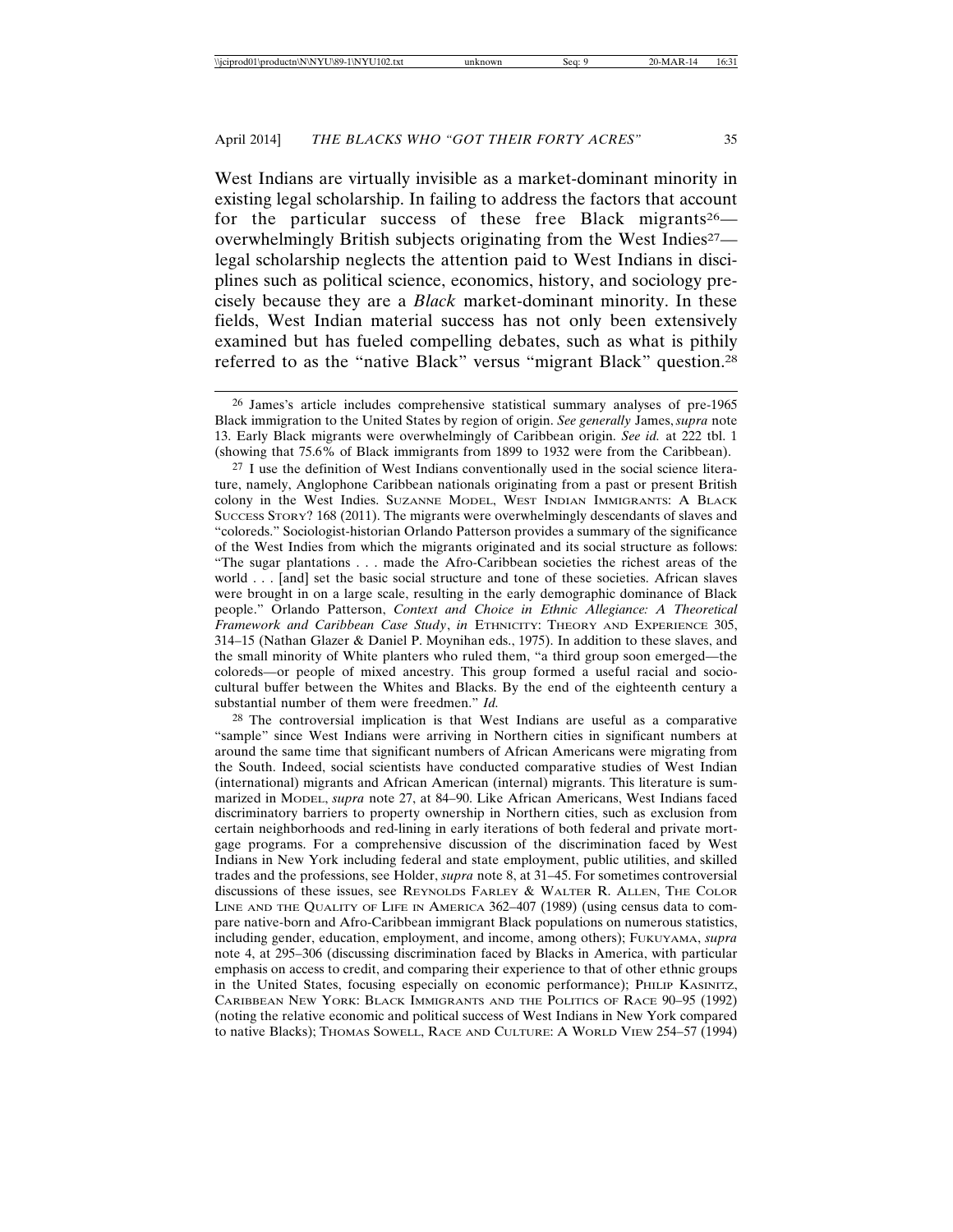The prominent Harlem commentator and activist W.A. Domingo observed that West Indians are "forever launching out in business, and such retail businesses as are in the hands of Negroes in Harlem are largely in the control of the foreign-born."29 Thirteen years later, Daniel Patrick Moynihan and Nathan Glazer, in a survey of New York's ethnic landscape, controversially argued that West Indian New Yorkers' patterns of asset acquisition were substantially different from "native" Black Americans' acquisition patterns.<sup>30</sup>

Debates about this disparity in sociology, political economy, and political science contexts have focused on what have been termed "cultural" questions. This scholarship has examined the perception that West Indians (in contrast to "native Blacks," that is, African Americans) possessed a particular set of cultural traits<sup>31</sup> (such as an

29 W.A. Domingo, *The Tropics in New York*, SURVEY GRAPHIC, Mar. 1925, at 648, 649 *available at* http://www.unz.org/Pub/TheSurvey-1925mar01. KASINITZ, *supra* note 28, at 93 (explaining the entrepreneurial success of West Indian Blacks in America); Dennis Forsythe, *Black Immigrants and the American Ethos: Theories and Observations*, *in* CARIBBEAN IMMIGRATION TO THE UNITED STATES 55, 65–66 (Roy S. Bryce Laporte & Delores M. Mortimer eds., 1983) (same). *See generally* MILTON VICKERMAN, CROSSCURRENTS: WEST INDIAN IMMIGRANTS AND RACE (1999) (discussing subjective viewpoints of race from the perspective of Jamaican immigrants in New York).

30 *See* GLAZER & MOYNIHAN, *supra* note 18, at 35–36 (positing that West Indians' ethos included saving, hard work, investment, and education).

<sup>31</sup> The most famous proponent of this view is Thomas Sowell. *See* THOMAS SOWELL, *Three Black Histories*, *in* ESSAYS AND DATA ON AMERICAN ETHNIC GROUPS 7, 41–45 (Thomas Sowell ed., 1978) (distinguishing West Indian Blacks as a distinct social group). Culture is a notoriously amorphous concept consisting of phenomena such as attitudes,

<sup>[</sup>hereinafter SOWELL, RACE AND CULTURE] (discussing the pitfalls of verbal and statistical abstractions of racial and ethnic groups); THOMAS SOWELL, THE ECONOMICS AND POLITICS OF RACE: AN INTERNATIONAL PERSPECTIVE 106-07 (1983) [hereinafter SOWELL, THE ECONOMICS AND POLITICS OF RACE] (discussing the coincident West Indian immigration to the United States and internal migration of American Blacks to northern cities and noting that West Indian immigrants were much more successful than the native Blacks). *See generally* GLAZER & MOYNIHAN, *supra* note 18 (providing historical background information on African Americans and West Indian immigrants in America and describing the social, political, and economic environment of these communities and groups); STEPHEN STEINBERG, THE ETHNIC MYTH: RACE, ETHNICITY, AND CLASS IN AMERICA (1989) (arguing that the primary factors in creating and maintaining economic inequalities between American racial and ethnic groups are locality, class conflict, and selective migration, and rejecting the view that cultural and ethnic traits and values are the dominant factors); Sherri-Ann P. Butterfield, *"We're Just Black": The Racial and Ethnic Identities of Second-Generation West Indians in New York*, *in* BECOMING NEW YORKERS: ETHNOGRAPHIES OF THE NEW SECOND GENERATION 288 (Philip Kasinitz et al. eds., 2004) (discussing the experience of West Indians in New York and exploring the interplay between race and ethnicity on their views of self-identity and emphasizing how neighborhood composition and geographic segregation influence these views); Suzanne Model, *Caribbean Immigrants: A Black Success Story?*, 25 INT'L MIGRATION REV. 248 (1991) (analyzing the 1980 earnings and earnings attainment process of Afro-Caribbean immigrants and concluding that the data do not indicate that region of origin accounted for the income disparity between West Indians and native Blacks).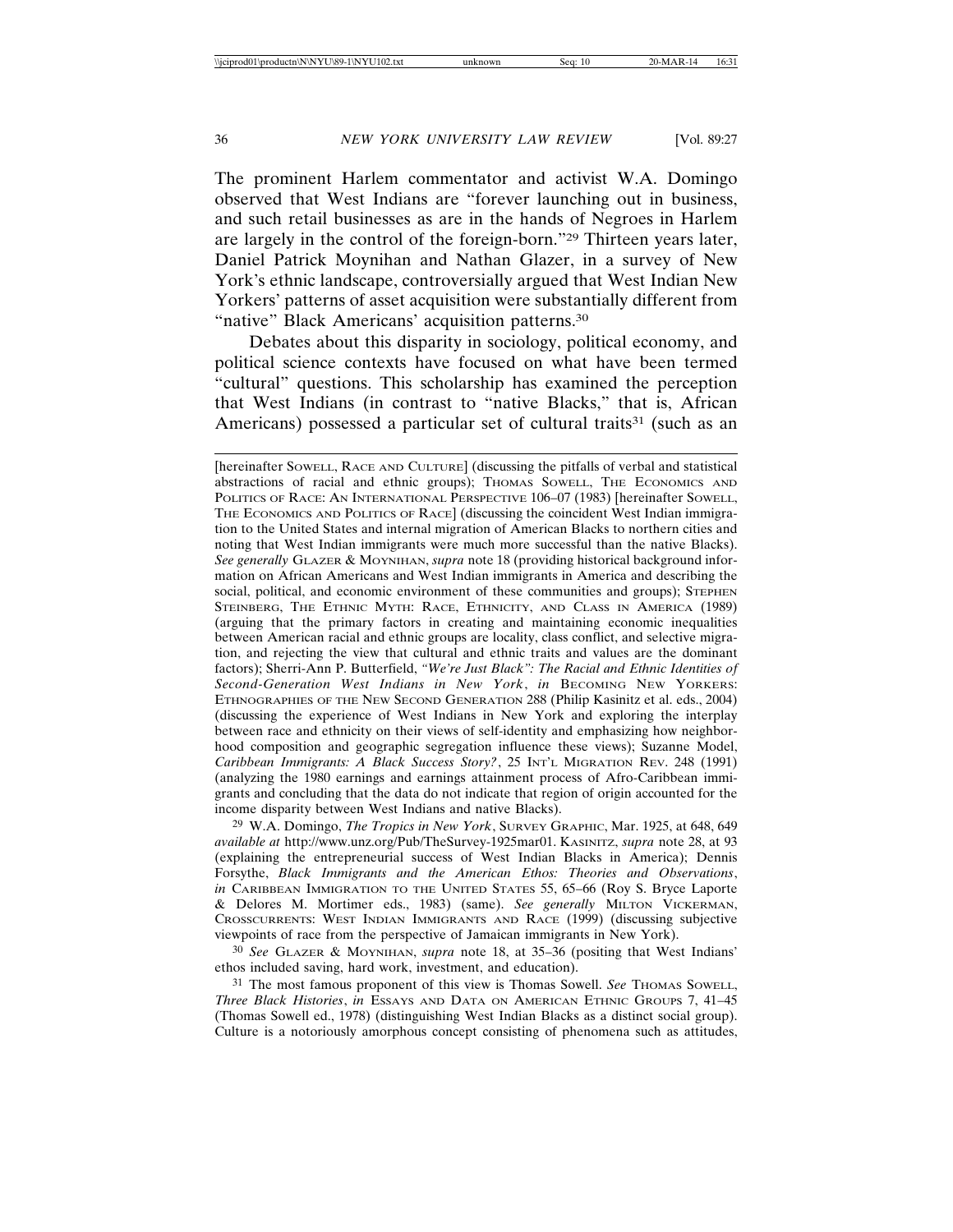emphasis on saving) that were distinctly well suited to asset acquisition.32 This social science literature contains a glaring omission: the law.

In noting the omission of the law in the existing scholarship investigating West Indian asset acquisition, I use the term "law" as a proxy for an institutional framework that supports property acquisition, whether this framework is formal (state-supported) or customary.<sup>33</sup> Today, there are widely-employed methodologies used to assess historical wealth differentials among countries based on access to various institutional frameworks.34 These same logics may be used to explore differentials in patterns of asset acquisition between different groups of people (as opposed to different countries). Relying on this literature, we can ask whether Black West Indians had early access to institutions for the protection of property and contract, and if so, whether this institutional history might have contributed to the group's longterm asset acquisition patterns.

This Article contends that the success of West Indian migrants may be rooted in the early grant of what I term "de facto property and contract rights" to West Indian slaves. In different iterations of immigration reform in the early twentieth century, Congress sought to make it progressively more difficult for Blacks to migrate to the

32 Authors who have addressed these debates include Model and Sowell. *See* Model, *supra* note 28, at 259 (examining earnings of African Caribbean immigrants relative to African Americans in 1980); Sowell, *supra* note 31, at 48–49 (offering a cultural explanation for the disparity).

33 *See* Peter Blair Henry & Conrad Miller, *Institutions vs. Policies: A Tale of Two Islands* 1 (Nat'l Bureau of Econ. Research, Working Paper No. 14604, 2008), *available at* http://www.nber.org/papers/w14604.pdf (discussing the importance of "law" in the "institutions" school developed by Douglass North); *see also infra* note 212 (discussing North's theory of property rights).

34 *See, e.g.*, Tom Ginsburg, *Does Law Matter for Economic Development? Evidence from East Asia*, 34 LAW & SOC'Y REV. 829, 830–34 (2000) (examining the relationship between law and economic development); Paul G. Mahoney, *The Common Law and Economic Growth: Hayek Might Be Right*, 30 J. LEGAL STUD. 503, 504–07 (2001) (arguing that legal origin affects financial growth beyond just its effects on financial markets); Richard A. Posner, *Creating a Legal Framework for Economic Development*, 13 WORLD BANK RES. OBSERVER 1, 2–3 (1998) (using both formal and informal legal frameworks to explain historical differentials); Kenneth W. Dam, *Land, Law and Economic Development* 6–9 (Univ. of Chi. John M. Olin Law & Econ., Working Paper No. 272, 2006), *available at* http://www.law.uchicago.edu/files/files/272-kd-land.pdf (emphasizing the special importance of land law and institutions on economic development).

values, norms, and customs. *See* FUKUYAMA, *supra* note 4, at 34–35 (using the term "culture" to mean ethical or moral habits rather than rational choices); Orlando Patterson, *Taking Culture Seriously: A Framework and an Afro-American Illustration*, *in* CULTURE MATTERS: HOW VALUES SHAPE HUMAN PROGRESS 202, 208 (Lawrence E. Harrison & Samuel P. Huntington eds., 2000) (defining culture as a "repetoire of socially transmitted and intra-generationally generated ideas about how to live and make judgments, both in general terms and in regard to specific domains of life").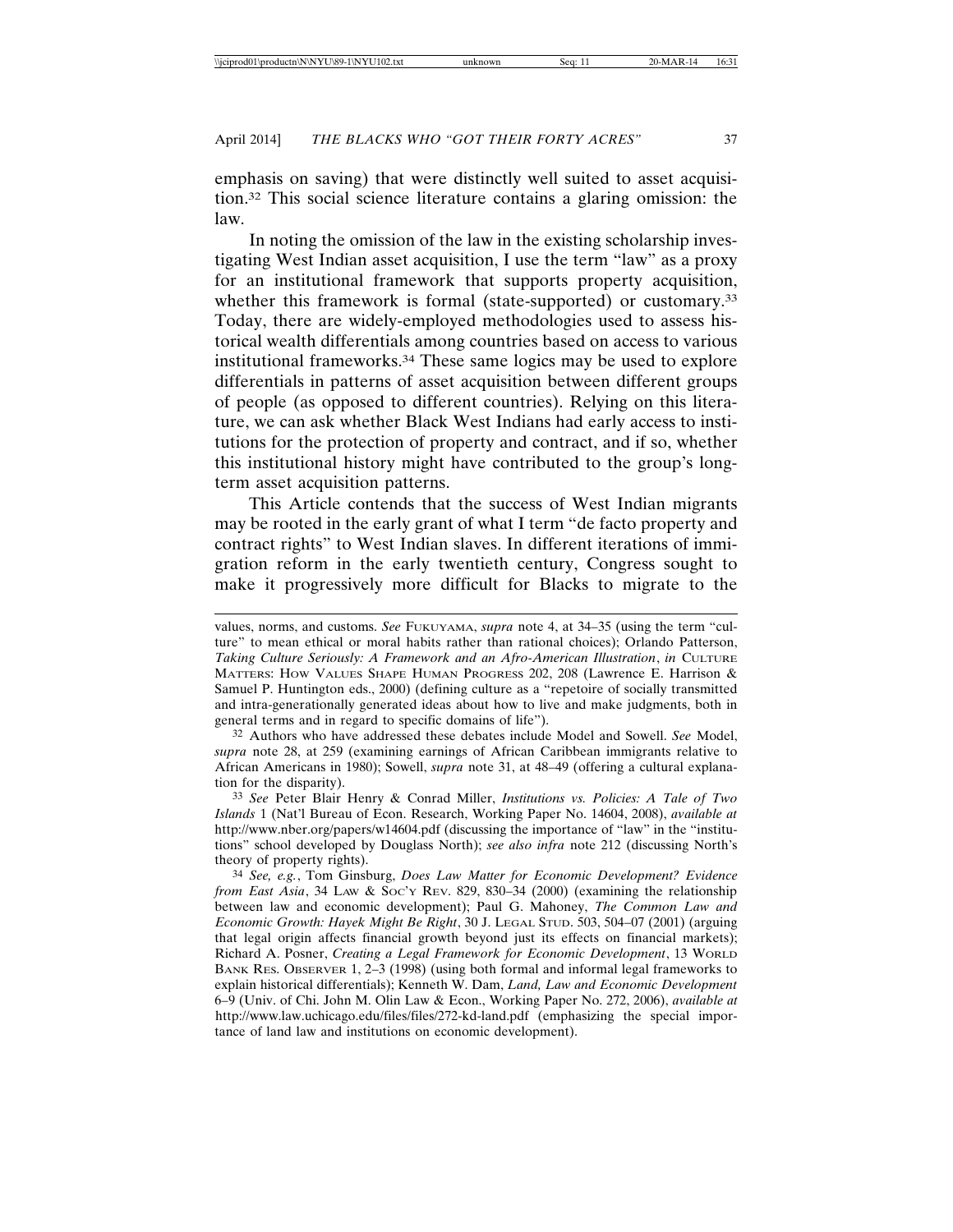United States.35 Importantly, in seeking to restrict Black migration, immigration officials may have inadvertently selected for propertied "types," that is, more elite Blacks. Through their historical exposure to property and contract rights frameworks in the West Indies and their tight-knit communal networks—which approximated "law" and reduced the transaction costs of business dealings—these Blacks were particularly well equipped to take advantage of opportunities for home and business ownership upon arrival in the United States.

This Article proceeds as follows. Part I traces the genealogy of West Indian migrant asset acquisition from present-day New York<sup>36</sup> back to slave plantations in the Caribbean. In doing so, I demonstrate the link between patterns of asset acquisition in the United States and historical exposure to property and contract regimes in the West Indies. Addressing the complex issues of causality, I note that it is one thing to argue that West Indians were longtime market participants and well prepared for U.S.-style capitalism. It is, however, another thing entirely to address the precise mechanisms by which exposure to a property and contract rights framework in a migrant's country of origin contributes to this migrant's asset acquisition patterns once he arrives in the United States. I examine these mechanisms by pinpointing a number of specific contributory factors, including West Indian migrants acting as classic "middlemen," this population's dominance of the Black realtor business in New York, and Black informal savings networks that provided West Indians with access to capital and

<sup>35</sup> David Johns Hellwig, The Afro-American and the Immigrant, 1880–1930: A Study of Black Social Thought 216–20 (Aug. 2, 1973) (unpublished Ph.D. dissertation, Syracuse University) (on file with the *New York University Law Review*) (providing historical examples of legislative attempts to exclude Black immigrants).

<sup>36</sup> I focus on West Indians in New York because New York was an early epicenter of the West Indian migrant business community. Holder, *supra* note 8, at 48–49. Business establishment is well correlated with the places that West Indians have settled. For much of the early twentieth century, West Indians were business leaders in the Black community in New York. *Id.* at 48–52. Calvin Holder argues that West Indian success in business is in part an extension of their access to skilled trades in the West Indies. *See id.* at 683 (documenting West Indian migrants' activities in New York); *see also* Calvin B. Holder, *The Causes and Composition of West Indian Immigration to New York City, 1900–1952*, 11 AFRO-AM. N.Y. LIFE & HIST., Jan. 1987, at 7, 16 (attributing professional and skilled West Indians' preference for immigrating to New York over other U.S. cities to its comparatively better racial climate and economic opportunities). Since 1965, West Indians have mainly migrated to the Bronx, Queens, Brooklyn, and Long Island. Holder, *supra* note 19, at 676. The communities with significant West Indian representation now include the North Bronx, Richmond Hill, Cambria Heights, Laurelton, Rosedale, Elmont, Uniondale, Hempstead, East Flatbush, Flatlands, and Baldwin, in addition to the earlier-established concentrations in Bedford-Stuyvesant, Crown Heights, Flatbush, and Canarsie. *Id.* at 675–76 (citing census figures indicating that sixty-two percent of West Indians live in New York and identifying the neighborhoods in which they are concentrated).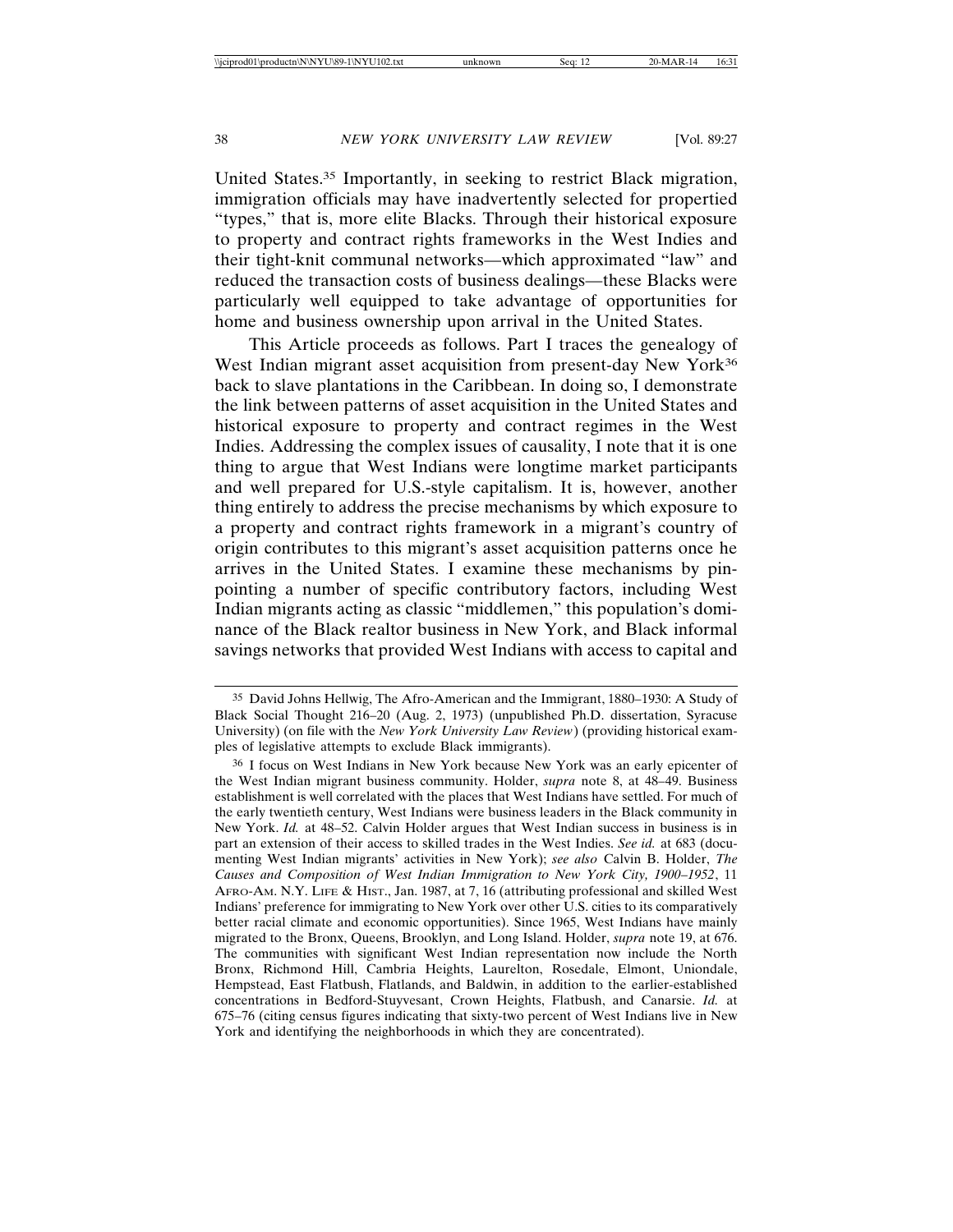that I show helped facilitate the conversion of White ethnic housing to West Indian–dominated housing enclaves.

In Part II, I consider the counterintuitive notion that West Indian slave societies were a propitious context for the development of a propertied migrant Black class. Unlike "settler societies" (the quintessential example being Massachusetts Bay), in which property protections were spread broadly and early, the West Indies has been classified as a classic "extractive society," in which property protections only existed for a tiny minority of elites.37 How could slaves (themselves property) come to own property? The answer lies not in formal law, but in customary law, which created a system of property ownership among slaves that eventually approximated formal law.38 The British—in perhaps an inadvertent instance of institutional design—created incentives for slaves to become what I term "property owners in waiting."39

In Part III, I explain that by the time of Emancipation, many West Indian slaves were not merely property owners but also fullfledged market participants, particularly in the food markets. Thus, many slaves were already "contractors in waiting." This market security had two effects. The newly freed slaves (1) were enthusiastic participants in formal land markets, and (2) developed an entrepreneurial realtor class, employing the contracting experience these individuals had cultivated during slavery to broker land deals between plantation owners and newly freed slaves.

What is the relevance of the foregoing to the United States context? The history I trace in the first two Parts of this Article uncovers the roots of the West Indian peasantry, the largest class of independent Black property owners in the Americas. It was from this population—what I metaphorically term "the Blacks who got their forty acres"<sup>40</sup>—that many U.S. migrants would later originate.<sup>41</sup> Although

<sup>37</sup> *See* Daron Acemoglu et al., *The Colonial Origins of Comparative Development: An Empirical Investigation*, 91 AM. ECON. REV. 1369, 1370 (2001) (characterizing "extractive states" as institutions whose main purpose was to transfer resources of the colony to the colonizer without much protection of private property).

<sup>38</sup> *See* THOMAS C. HOLT, THE PROBLEM OF FREEDOM: RACE, LABOR, AND POLITICS IN JAMAICA AND BRITAIN, 1832–1938, at 66–67 (1992) (discussing customary rights that attached to provision grounds); Sidney W. Mintz & Douglas Hall, *The Origins of the Jamaican Internal Marketing System* (Yale Univ. Publications in Anthropology, Paper No. 57, 1960), *reprinted in* PAPERS IN CARIBBEAN ANTHROPOLOGY 3, 15–16 (Sidney W. Mintz ed., 1960) (describing slaves' rights and access to markets).

<sup>39</sup> The term "property owners in waiting" is a play on Hiroshi Motomura's famous "Americans in waiting." *See* HIROSHI MOTOMURA, AMERICANS IN WAITING: THE LOST STORY OF IMMIGRATION AND CITIZENSHIP IN THE UNITED STATES (2010).

<sup>40</sup> The failure to meet the Reconstruction-era promise of "forty acres and a mule" is well documented in BLACK ECON. RESEARCH CTR., ONLY SIX MILLION ACRES: THE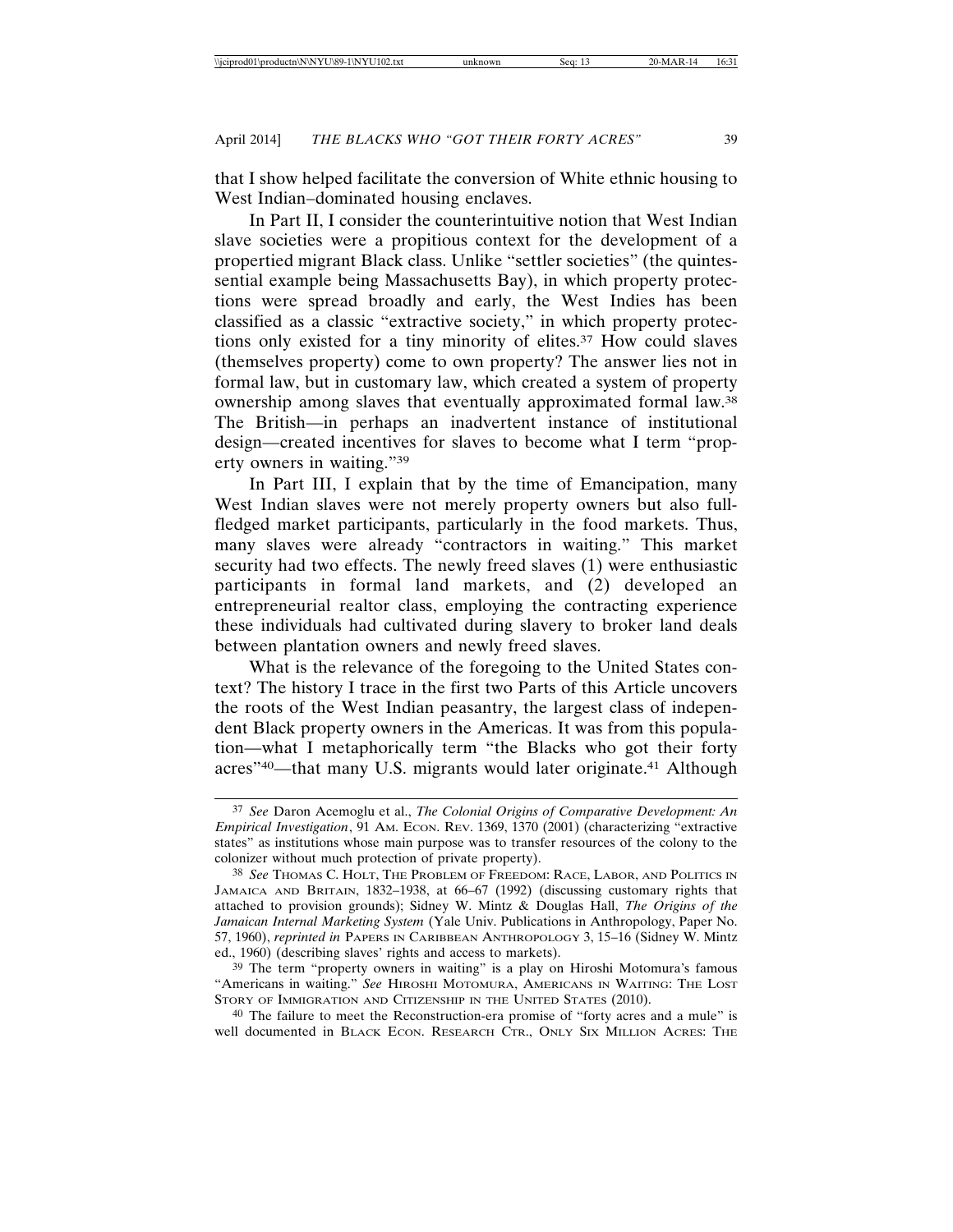this group obtained their property *prior* to migrating to the United States, I argue that this property provided a base for later business success once this population was in the United States.

This narrative is partly about property, but it is also about contract: namely, the informal contracting arrangements undergirded by communal networks which allowed entrepreneurial West Indians to leverage their property advantages into business success in the United States. As with the property narrative, a contract narrative is unusual in a discussion traditionally dominated by conversations about race and culture. This is precisely my point. West Indians have been successful in particular sectors for reasons that are already familiar from

DECLINE OF BLACK OWNED LAND IN THE RURAL SOUTH (Robert S. Browne ed., 1973). By way of background, in early 1865, General Sherman authorized freed slaves to establish forty-acre plots in parts of South Carolina and Georgia. He also provided them with former military mules. However, Sherman's field order was later revoked, and the land restored to its Confederate owners. Although Sherman's promised land distribution was never formally enacted in law, rumors of "forty acres and a mule" quickly spread among the former slaves and have been part of American historical folklore ever since. The impediments to African Americans acquiring and then maintaining their "forty acres" remains a significant area of inquiry in the legal scholarship. Scholars have unpacked the complex group of legal forces—from the period just following Reconstruction in which much Black-owned land was seized to more modern forces, particularly partition sales of land held under tenancies in common—which caused an involuntary loss of much Blackowned farmland. Legal scholars rely heavily on the leading historian of Reconstruction, Eric Foner, and his book, ERIC FONER, RECONSTRUCTION: AMERICA'S UNFINISHED REVOLUTION, 1863–1877 (1988). The most comprehensive article documenting Black land loss is by Thomas W. Mitchell, *From Reconstruction to Deconstruction: Undermining Black Landownership, Political Independence, and Community Through Partition Sales of Tenancies in Common*, 95 NW. U. L. REV. 505, 511–23 (2001); *see also* Hanoch Dagan & Michael A. Heller, *The Liberal Commons*, 110 YALE L.J. 549, 603–04 (2001) (using Black land loss as an example of the systematic limitations of the co-ownership model); Ellen D. Katz, *African-American Freedom in Antebellum Cumberland County, Virginia*, 70 CHI.- KENT L. REV. 927, 958–74 (1995) (describing the nature and scope of Black ownership during the antebellum period in one part of Virginia); Thomas W. Mitchell, *Destabilizing the Normalization of Rural Black Land Loss: A Critical Role for Legal Empiricism*, 2005 W<sub>IS</sub>. L. Rev. 557, 608–09 (providing further observations on the impact of forced sales of Black-owned property); Thomas W. Mitchell, Stephen Malpezzi & Richard K. Green, *Forced Sale Risk: Class, Race, and the "Double Discount*,*"* 37 FLA. ST. U. L. REV. 589, 646–58 (2010) (elaborating on the wealth impacts of forced sales on minorities in particular); Melinda C. Miller, Essays on Race and the Persistence of Economic Inequality 1–2 (2008) (unpublished Ph.D. dissertation, University of Michigan) (on file with author) (using a comparative study involving freed slaves of the Cherokee Nation to explore the effects of whether the economic conditions of former slaves would have been altered had the "forty acres" plan been effectively implemented).

41 Given their experience as both property owners and contractors, this peasantry proved useful to the British, not only in the West Indies, but throughout the Empire. For example, it was from the ranks of this landed Black peasantry that colonial administrators were recruited, particularly in the African colonies, to implement and administer land use systems. *See* NEMATA AMELIA BLYDEN, WEST INDIANS IN WEST AFRICA, 1808–1880: THE AFRICAN DIASPORA IN REVERSE 44–45 (2000) (exploring the history of hiring Black West Indians to civilian posts in colonial Sierra Leone).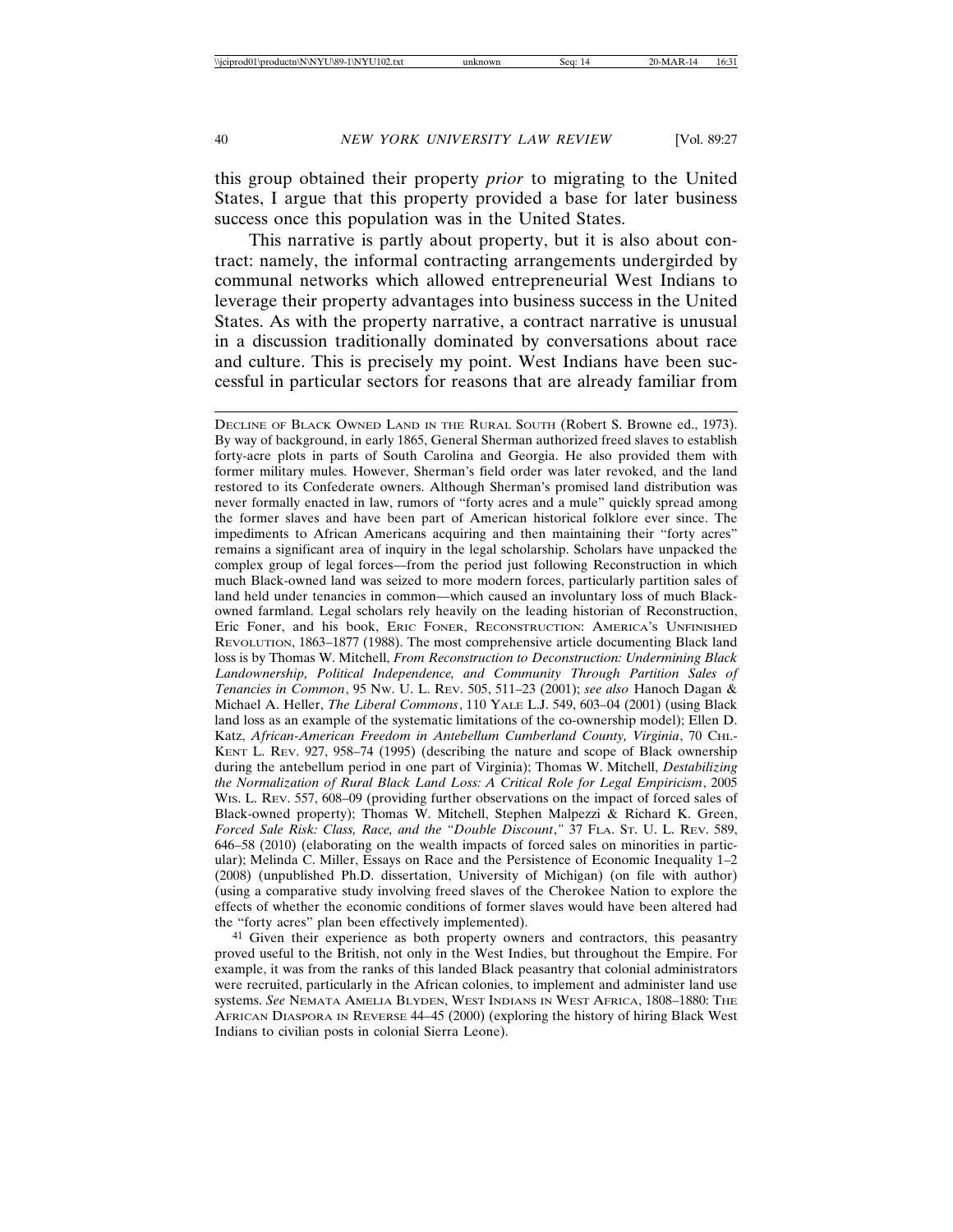the law and economics literature regarding other populations. It is widely understood that informal contracting helps explain the success of particular ethnic and religious groups in certain business sectors. Lisa Bernstein's study of the dominance of Orthodox Jews in the diamond industry is essentially about internal communal norms that are so powerful within this ethnically and religiously homogenous group as to provide "glue" that approximates law.42 The same is true of Eric Posner and Lan Cao's discussions of informal lending among Cantonese and Japanese migrants.43 Amy Chua's work on Chinese and Korean migrant dominance of particular business sectors points in a similar direction.44

Conversations about what makes this particular group of Black people successful are understandably heavily freighted. Yet why should we think about Black migrants any differently than Orthodox Jewish diamond merchants or Korean grocery store owners? I seek to introduce law and economics into the broader debate on Black migrants' asset acquisition to help answer this question. In doing so, I introduce an ostensibly counterintuitive case study that nevertheless accords with broader research on the implications of network effects and institutional design for how certain groups accumulate assets.

#### I

# USING PROPERTY TO MIGRATE

There has long been evidence that immigrants are self-selected with respect to observable human capital characteristics, such as education and occupational status*.*45 Evidence also suggests that members

<sup>42</sup> *See* Bernstein, *supra* note 14, at 138–41 (describing private law systems among historically ethnically homogenous diamond merchants, with a particular focus on Jewish merchants).

<sup>43</sup> *See* Cao, *supra* note 14, at 874–92 (describing the operations of savings and credit associations undergirded by trust relationships within multiple immigrant groups); Posner, *supra* note 14, at 165–76 (describing informal contracting among Korean, Cantonese, Japanese, and West Indian migrants, particularly in informal credit associations); Ruskola, *supra* note 14, at 1726 (discussing Chinese American business relationships in the context of the larger Chinese diaspora); *see also* Chander, *supra* note 14, at 1060–78 (discussing business relationships within the Indian American community and the community members' willingness to extend credit to the Indian government as an example of influential economic resources within migrant communities).

<sup>44</sup> *See* Chua, *supra* note 1, at 28, 30–32 (explaining how the respective social networks of Chinese and Korean immigrants, among other ethnic minorities, benefit these groups' business endeavors).

<sup>45</sup> The theory of immigrant selectivity, most prominently associated with the economist Barry Chiswick, has been applied to West Indians. *See generally* Barry R. Chiswick, *Are Immigrants Favorably Self-Selected? An Economic Analysis*, *in* MIGRATION THEORY: TALKING ACROSS THE DISCIPLINES 61, 70 (Caroline B. Brettell & James F. Hollifield eds., 2000) (discussing theoretical models demonstrating immigrant self-selection). The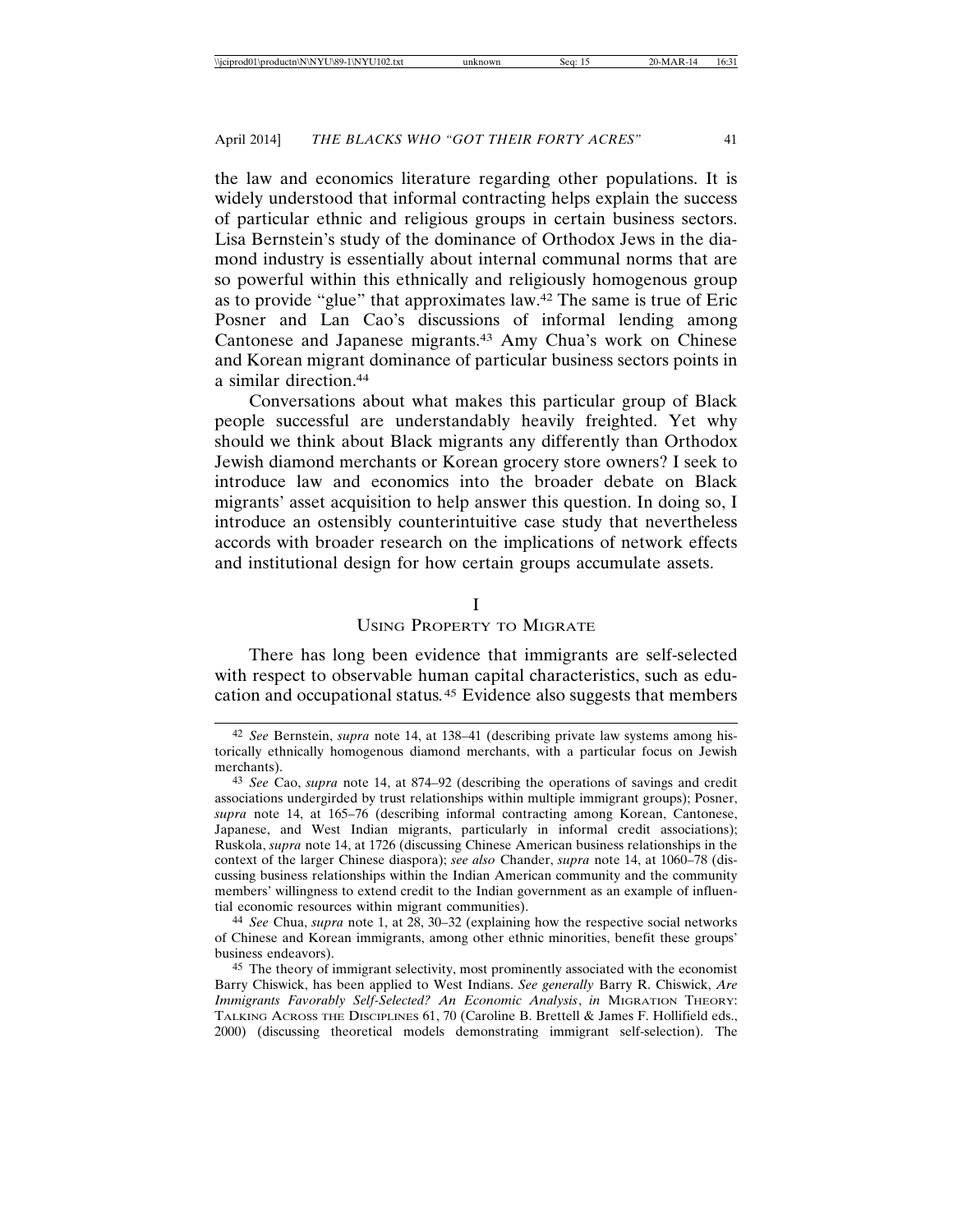of some immigrant groups arrive in the United States not only with education but also with capital.46 Therefore, to understand how migrants accumulate assets, we must first understand what assets they possessed upon arrival in the United States. In this Part, I discuss evidence that indicates that early West Indian migrants were likely to be propertied upon arrival in the United States and explain what this meant for their property acquisition patterns once present. In Part I.A, I offer evidence suggesting that many West Indians financed migration and settlement in the United States by leveraging property they held in the West Indies, thus demonstrating their property ownership upon arrival. In Part I.B, I suggest that West Indians may have taken advantage of specific West Indian mechanisms of acquisition to acquire property in the United States, thus explaining how their prior property ownership influenced their property acquisition in the United States.

# *A. The Connection Between West Indian Immigration and Property Ownership Prior to Migration*

Historically, immigration and consular officials, sometimes with the tacit—if not explicit—assent of Congress, created a barrage of barriers to Black West Indian migration.47 These barriers

literature on immigrant selectivity amongst Blacks is best summarized in Mosi Adesina Ifatunji, Socioeconomic Disparities Between African Americans and Afro Caribbeans In the U.S.: Re-Examining the Role of Immigrant Selectivity 10–14 (unpublished manuscript) (on file with the *New York University Law Review*) (discussing recently collected data on socioeconomic disparities between African Americans and Afro Caribbean immigrants, and analyzing potential causes therefor), and Douglas S. Massey et al., *Black Immigrants and Black Natives Attending Selective Colleges and Universities in the United States*, 113 AM. J. EDUC. 243, 245–48 (2007) (discussing the various economic and social factors contributing to Black immigrant selectivity and corresponding achievement in the United States).

<sup>46</sup> For example, Japanese migrants often arrive with capital derived from familial networks that benefit their business enterprises in the United States. *See* IVAN H. LIGHT, ETHNIC ENTERPRISE IN AMERICA: BUSINESS AND WELFARE AMONG CHINESE, JAPANESE, AND BLACKS 62–80 (1972) (describing the historical and cultural frameworks that gave rise to the social ties many Japanese immigrants relied on for economic support upon immigration to the United States).

<sup>47</sup> In 1924, comprehensive immigration reform brought Black West Indian entry to the United States to a virtual halt, with the exception of those entering as temporary guest workers, many of whom were elites posing as farm workers. Eleanor Marie Lawrence Brown, *How the U.S. Selected for a Black Bourgeoisie: A Narrative of Inadvertent Institutional Design*, 28 GEO. IMMIGR. L.J. (forthcoming 2014) (manuscript at 8–9) (on file with the *New York University Law Review*).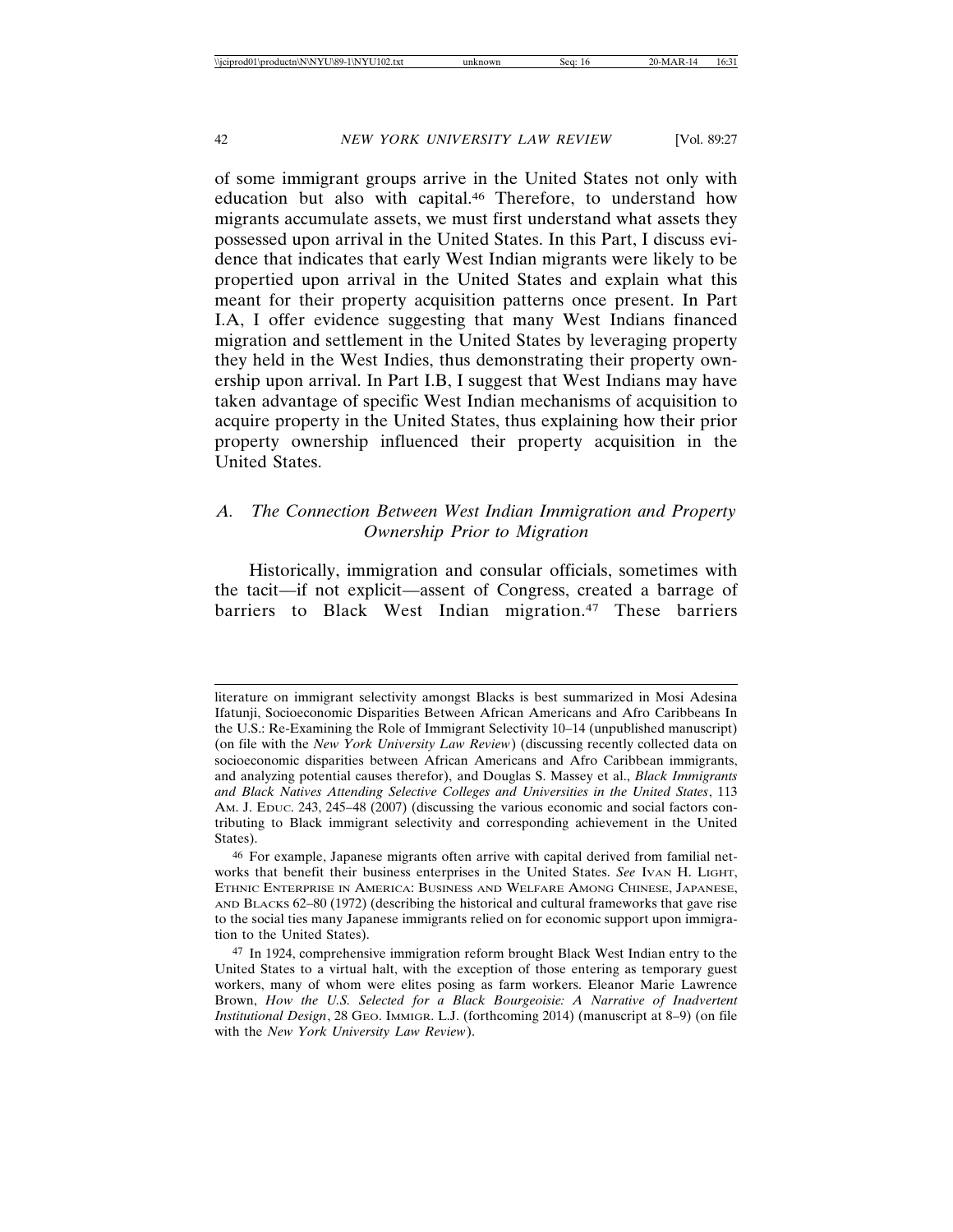inadvertently selected "elite" West Indian migrants by making it more likely that those who were property-rich would migrate successfully.<sup>48</sup>

Despite this conjecture about which West Indians were able to successfully migrate to the United States, there is virtually no data on how West Indian migrants accessed the resources necessary for migration. Relying on census reports and informal data from colonial authorities, historians have pieced together details of the occupation and place of origin of migrants, but they have recovered little detail on the financing of migration. Although the colonial authorities had rudimentary data on numbers of migrants leaving the islands, they had no data on the source of *funds* used for passage. In the absence of this quantitative data, I rely on ethnographic studies of both early West Indian migrants in the United States and West Indians who remained on the islands but maintained close ties with relatives in the United States. I also look to circumstantial evidence—including high levels of turnover in the West Indian property markets, which appear to correlate with high levels of migration.

This ethnographic research confirms the lengths to which migrants went to obtain resources to finance their passage to the United States. Not only were funds necessary to pay for transportation, but such resources were paramount in helping migrants demonstrate to skeptical U.S. consular and immigration officials upon arrival (themselves empowered to deny entry to poor migrants who were at risk of becoming state charges) that they were sufficiently resourced.49 For example, the historian-ethnographer Irma Watkins-Owens recounts narratives of property sales to finance migrations in her interviews with early West Indian migrants.50 The work of the

50 Irma Watkins-Owens, *Early-Twentieth-Century Caribbean Women: Migration and Social Networks in New York City*, *in* ISLANDS IN THE CITY: WEST INDIAN MIGRATION TO NEW YORK 25, 30 (Nancy Foner ed., 2001) (recounting the the story of Vera Clarke Ifill, a

<sup>48</sup> *Cf.* Holder, *supra* note 36, at 8 (documenting increases in the costs of passage to the United States in addition to the need for money for personal expenses and "show money" required by the immigration authorities to enter the United States).

<sup>49</sup> The public charge doctrine, namely the power to exclude persons likely to become reliant on public support, is one of the oldest components of American immigration law. *See* THOMAS ALEXANDER ALEINIKOFF ET AL., IMMIGRATION AND CITIZENSHIP 601 (7th ed. 2012) (noting how "[c]oncern about an influx of paupers underlay many of the earliest attempts . . . to restrict immigration" so that Congress enacted the first federal provision barring from entry people likely to become public charges, and that "[t]here has been a public charge excludability or inadmissability ground ever since"); *see also* STEPHEN H. Legomsky & Cristina M. Rodríguez, Immigration and Refugee Law and Policy 422 (5th ed. 2009) (describing such legislation dating back to 1875); Gerald L. Neuman, *The Lost Century of American Immigration Law (1776–1875)*, 93 COLUM. L. REV. 1833, 1846–59 (1993) (detailing historical limitations of mobility by various states based on concern about the burden paupers placed on local communities).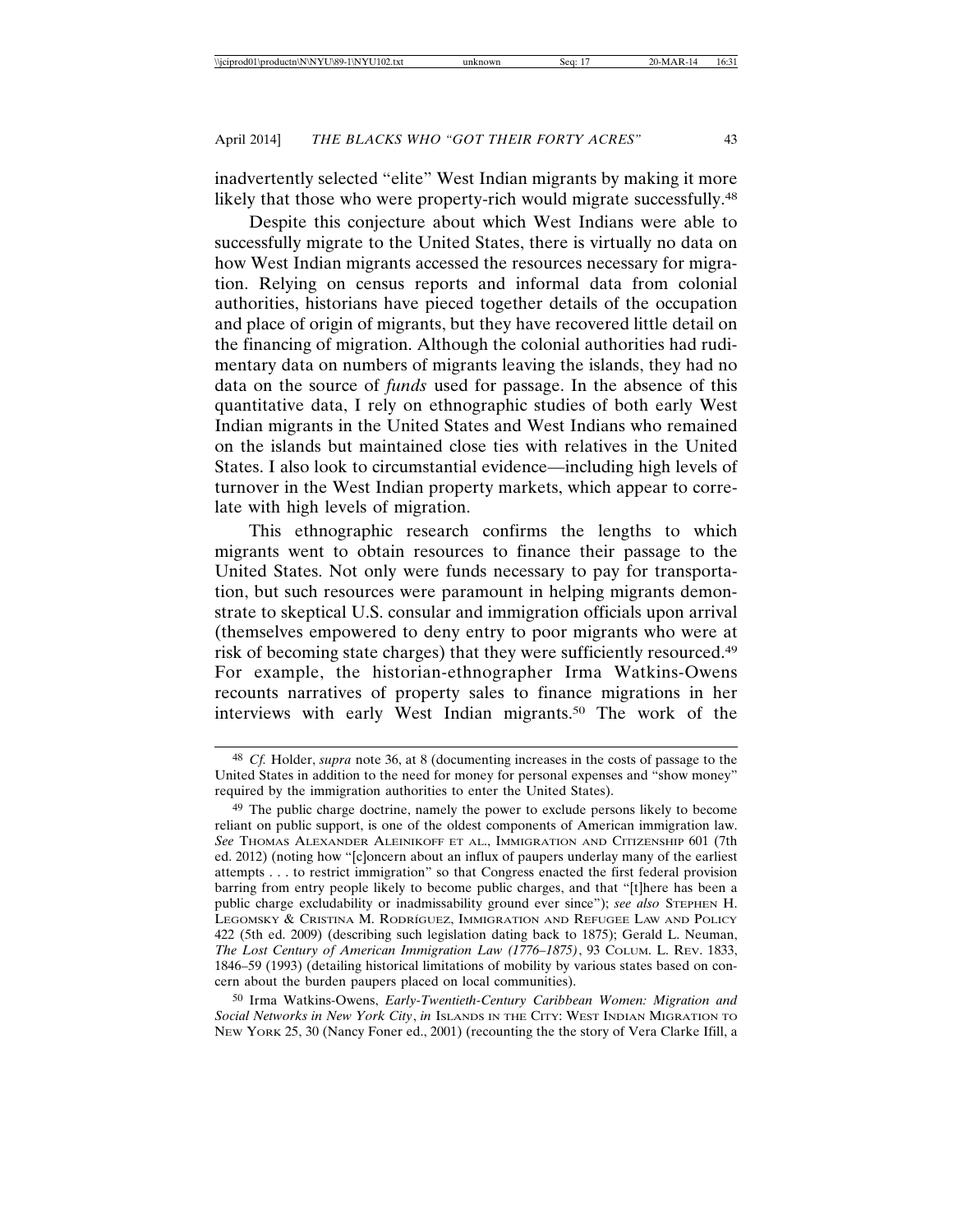celebrated author Paule Marshall51 also supports the view that property often financed migration during the first half of the twentieth century.52 Many migrants described the sale of "family ground," denoting ownership by the entire family.53 There is also evidence that money originally intended to purchase family ground was used for travel instead. In fact, it was through such a financing scheme that Paule Marshall's own mother came to New York from Barbados.<sup>54</sup> Others appeared to have secured financing for their migration by borrowing against land they held in the West Indies.55

Elizabeth Thomas-Hope's comprehensive study on early West Indian migration chains cites circumstantial evidence of turnover in the West Indian property markets<sup>56</sup> at the same time that large

53 *Id.* at 5. It is striking that Marshall uses the term "family ground," which connotes that the land belonged not to the individual migrant, but to the migrant's family. In electing this term, Marshall's point is that the sale of family ground would often have entailed an entire family investing in an immigrant's long-term migration prospects. *See id.* (describing the different ways in which a migrant's family would support his or her migration efforts). Given the difficulties that freedmen and their descendants experienced in acquiring land and the cultural attachment to family land—which was often inherited and owned communally—it would not be surprising if some migrants experienced ambivalence about selling their property, even if it was to finance passage to fairer shores.

54 Marshall's uncle sent the family money to purchase land back in Barbados. The family, however, decided that investing in Marshall's mother's relocation to New York was a better use of the resources. *See id.* at 5 (describing the various ways Paule Marshall's mother and other women from Barbados financed their migration after World War I); *see also* Birdsong, *supra* note 12, at 41–77 (discussing Paule Marshall's quasi-autobiographical literary account of a mother and daughter's early experiences as immigrants in the United States).

55 *See* Richard Frucht, *A Caribbean Social Type: Neither "Peasant" Nor "Proletarian*,*"* 16 SOC. & ECON. STUD. 295, 299 (1967) (citing evidence that residents of the Eastern Caribbean island of Nevis borrowed informally through communal networks and used family land as collateral to finance their passage to the United States).

56 *See* Elizabeth M. Thomas-Hope, *Population Mobility and Land Assets in Hill Farming Areas of Jamaica*, 4 CARIBBEAN GEOGRAPHY 49, 60 (1993) [hereinafter Thomas-Hope, *Population Mobility and Land Assets*] (noting that migrants to the United Kingdom from Jamaica were not able to earn as quickly as migrants to the United States, reducing their need and ability to engage in "substantial amounts of agriculture"); *see also* Elizabeth M. Thomas-Hope, Population Mobility in the West Indies: The Role of Perceptual and Environmental Differentials (1977) (unpublished Ph.D. dissertation, University of Oxford) [hereinafter Thomas-Hope, Population Mobility in the West Indies] (contextualizing West Indian emigration by comparing subjective and objective assessments of the local

Barbadian interviewee whose "mother sold her property [one-quarter acre]; she got very little for it" in order to finance immigration (alteration in original)).

<sup>51</sup> Paule Marshall, a MacArthur Fellow, was designated a "Literary Lion" by the New York Public Library. Paule Marshall, Faculty of Creative Writing Program, N.Y. UNIV., http://cwp.fas.nyu.edu/object/cwp.faculty.paulemarshall (last visited Feb. 21, 2014).

<sup>52</sup> *See* Paule Marshall, *Black Immigrant Women in* Brown Girl, Brownstones, *in* FEMALE IMMIGRANTS TO THE UNITED STATES: CARIBBEAN, LATIN AMERICAN, AND AFRICAN EXPERIENCES 3, 3–5 (Delores M. Mortimer & Roy S. Bryce-Laporte eds., 1981) (describing the various ways women from Barbados financed their migration after World War I).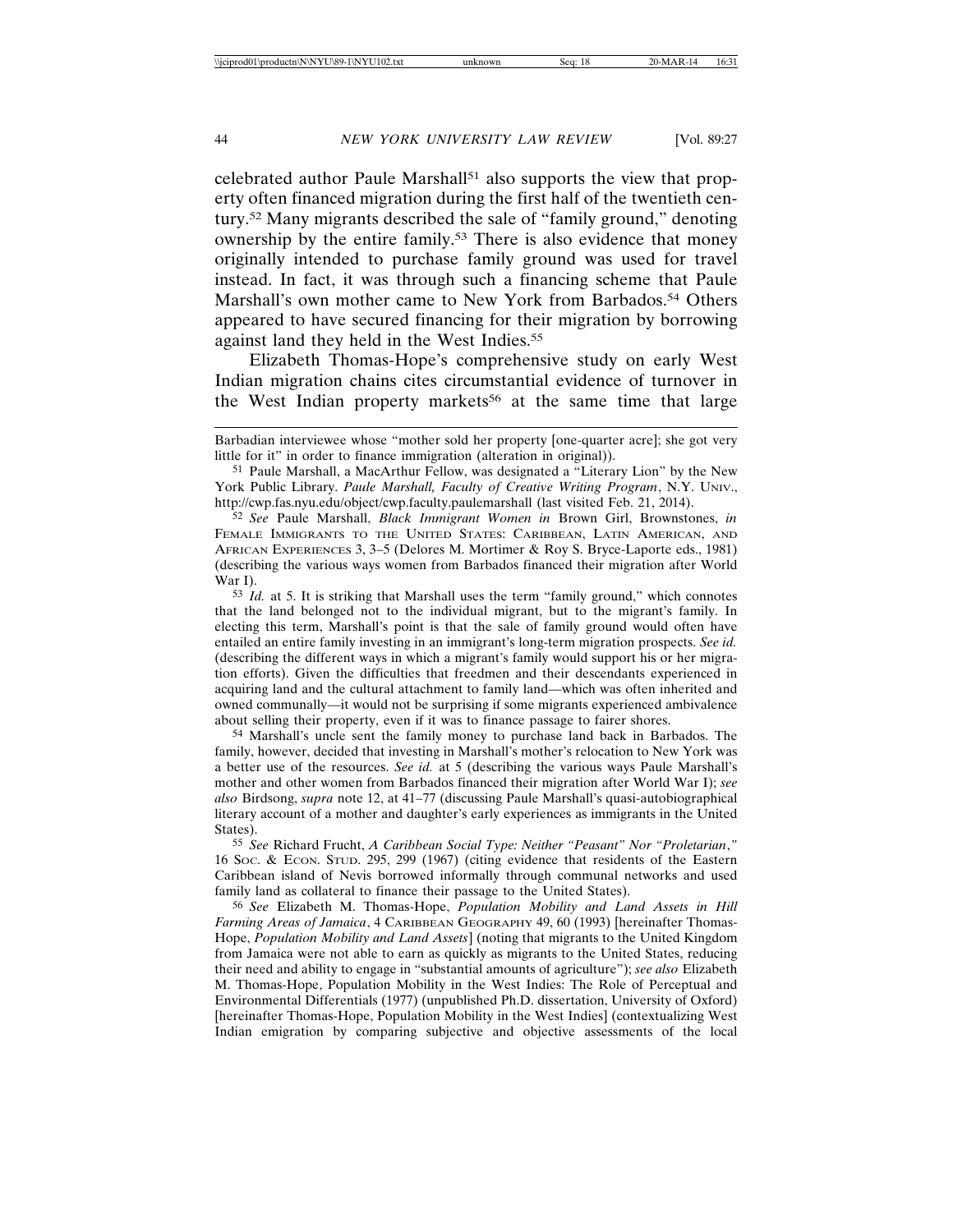numbers of West Indians were migrating to the de facto U.S. controlled areas of the Caribbean<sup>57</sup> beginning in the 1850s, and then to the United States in multiple waves thereafter.58 For example, between 1911 and 1921, three-quarters of what would have been the natural population increase of Jamaica migrated to find work. Many went to work on the U.S.-controlled Panama Canal, while many others ended up in the United States capitalizing on the active shipping routes that resulted from increased U.S. demand for Jamaican agricultural products.59 Barbadian colonial authorities from the period reported that much of the money in circulation in the region was connected to land sales made specifically to finance migration. Migration fueled land sales and purchases, which in turn fueled more migration, and a cycle of migration and land turnover soon developed.<sup>60</sup>

57 *See* Dawn I. Marshall, *The History of Caribbean Migrations: The Case of the West Indies*, 11 CARIBBEAN REV. 6, 8 (1982) (suggesting that U.S. investments in expanding specific economic sectors in Cuba, Panama, Dominican Republic, and Central America between 1885 and 1920 encouraged heavy West Indian immigration to these Hispanic Caribbean regions during this time); Elizabeth M. Thomas-Hope, *The Establishment of a Migration Tradition: British West Indian Movements to the Hispanic Caribbean in the Century After Emancipation*, *in* CARIBBEAN SOCIAL RELATIONS 66 (Colin G. Clarke ed., 1978) (describing the economic and social factors that encouraged Caribbean migration to the Hispanic Caribbean). For further discussion, see also ELIZABETH THOMAS-HOPE, CARIBBEAN MIGRATION (2d ed. 2002) (providing a conceptual framework of Caribbean migration that includes a consideration of international factors of influence—including the labor markets of railway construction in Central America, the cutting of the Panama Canal, and the sugar industry in Cuba—as well as national and household factors); Vaughan A. Lewis, *Geopolitical Realities in the Caribbean*, *in* PERSPECTIVES ON CARIBBEAN REGIONAL IDENTITY 5, 5–7 (Elizabeth M. Thomas-Hope ed., 1984) (discussing how political perceptions of Hispanic countries in the Caribbean region have affected other Caribbean countries).

58 As an epicenter of sugar exportation and slave importation in the British empire, Jamaica had long been a regional shipping center. *See* SELWYN H.H. CARRINGTON, THE BRITISH WEST INDIES DURING THE AMERICAN REVOLUTION 32–33 (noting that as early as the American Revolution, Jamaica's exports to Britain exceeded those of the far larger American colonies that would become the United States); SIDNEY W. MINTZ, CARIBBEAN TRANSFORMATIONS 60 (2d ed. 1989) (summarizing Phillip Curtin's finding that only Saint Domingue (later Haiti) and Brazil, far larger countries, imported larger number of slaves than Jamaica in the region). Most Jamaican migrants to Panama took commercial shipping lines, and Thomas-Hope argues that emigration was "precipitated and given direction by European and American economic activities in canal, railway and fruit company operations." Thomas-Hope, Population Mobility in the West Indies, *supra* note 56, at 14; *see also* VICKERMAN, *supra* note 29, at 60–61 (tracing the economically motivated immigration of West Indians to Central America in the mid-nineteenth century and from there to the United States beginning around the turn of the twentieth century).

59 G.W. Roberts, *Growth of the Population*, *in* RECENT POPULATION MOVEMENTS IN JAMAICA, *supra* note 58, at 1, 8.

60 BONHAM C. RICHARDSON, PANAMA MONEY IN BARBADOS, 1900–1920, at 192 (1985) ("Land availability, in part created by the sudden presence of so much money, had caused

environment, including local employment opportunities, environmental factors, and individual perceptions in Jamaica, Barbados, and St. Vincent).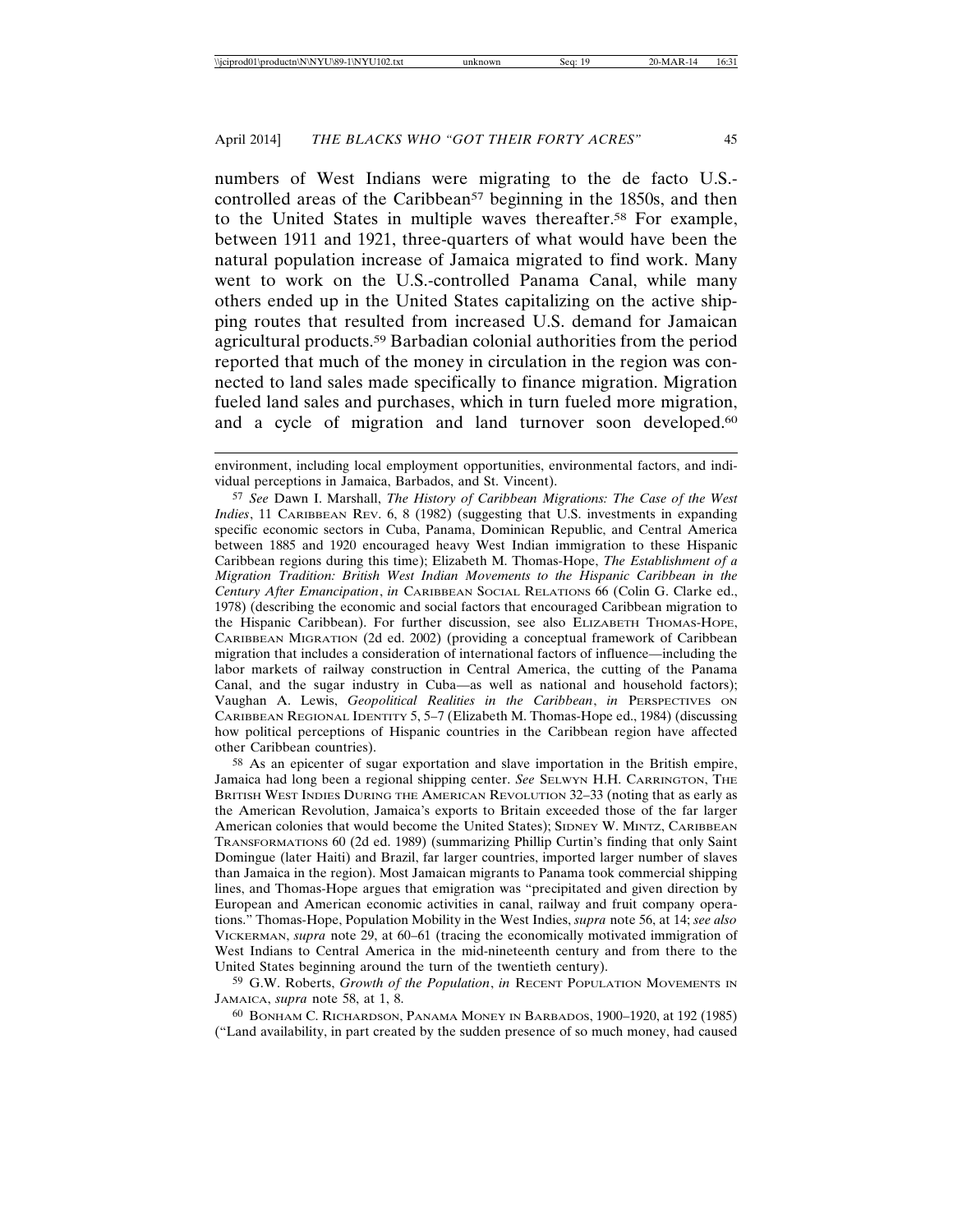Moreover, liquidity resulting largely from land sales to returning migrants or by soon-to-be migrants flowed into banks.<sup>61</sup> Several men returned from Panama and conducted land transactions on behalf of wives and mothers, only to then travel to the United States to earn money to settle debts incurred in purchasing yet more land.<sup>62</sup>

On the much smaller island of Nevis, a similar narrative emerges. The anthropologist Richard Frucht argued that for his Nevisian subjects, land and migration were inextricably intertwined. Land was historically understood partly as a mechanism of providing an income stream to support migration to the United States, which in turn provided an income stream to support further property acquisition both in Nevis and in the places to which Nevisians migrated,<sup>63</sup> such as New Haven, Connecticut.64

While immigrant narratives need to be viewed critically, it is telling that they appear to support Frucht's contentions. For example, Paule Marshall's now iconic coming-of-age quasi-autobiographical story *Brown Girl, Brownstones* is woven around a Barbadian migrant family's desire for their own property, not only in New York (as the title connotes), but also in Barbados.<sup>65</sup> Indeed, Marshall has written elsewhere that her mother used inherited money to migrate to New York, where a brownstone was the ultimate goal.<sup>66</sup> This was the

62 RICHARDSON, *supra* note 60, at 192.

63 According to Frucht, Nevisian families used the returns of land ownership (for example, bank loans) to support the migration of an enterprising family member, who would then provide an income stream for the family members who remained at home. *See* Frucht, *supra* note 55, at 299 (explaining that after 1955, remittances replaced agricultural production as the primary source of wealth for the laboring class, who would use the funds to invest in land and secure bank loans to support further migration).

64 Karen Fog Olwig, *Cultural Sites: Sustaining a Home in a Deterritorialized World*, *in* SITING CULTURE: THE SHIFTING ANTHROPOLOGICAL OBJECT 17, 19 (Karen Fog Olwig & Kirsten Hastrup eds., 1997). In one example, the parents of civil rights attorney and later Judge Constance Baker Motley migrated to New Haven from Nevis. *2007 Honorees: Constance Baker Motley*, NAT'L WOMEN'S HIST. PROJECT (Sept. 27, 2013), http://www. nwhp.org/whm/motley\_bio.php.

65 MARSHALL, *supra* note 12. *Brown Girl, Brownstones* has been described as "seminal." *E.g.*, Evelyn Hawthorne, *The Critical Difference: Paule Marshall's Personal and Literary Legacy*, 30 BLACK SCHOLAR 2, 4 (2000).

66 Marshall, *supra* note 52, at 89 (referring to low-wage jobs that Barbadian women accepted as "a means to an end: the end being the downpayment on a brownstone," among other things).

its own migration momentum, stimulating yet more travel abroad to earn yet more money.").

<sup>61</sup> *Id.* at 193 (referring to "[b]anking" as "an alternative chosen by hundreds of blacks possessing cash from Panama," but noting that this was usually a temporary prelude to land purchase, which was preferred to banking); *see also* F.A. HOYOS, BARBADOS: A HISTORY FROM THE AMERINDIANS TO INDEPENDENCE 187 (1978) (noting that by 1930 the number of small landholdings in Barbados had risen to 18,000 from 934 in 1840).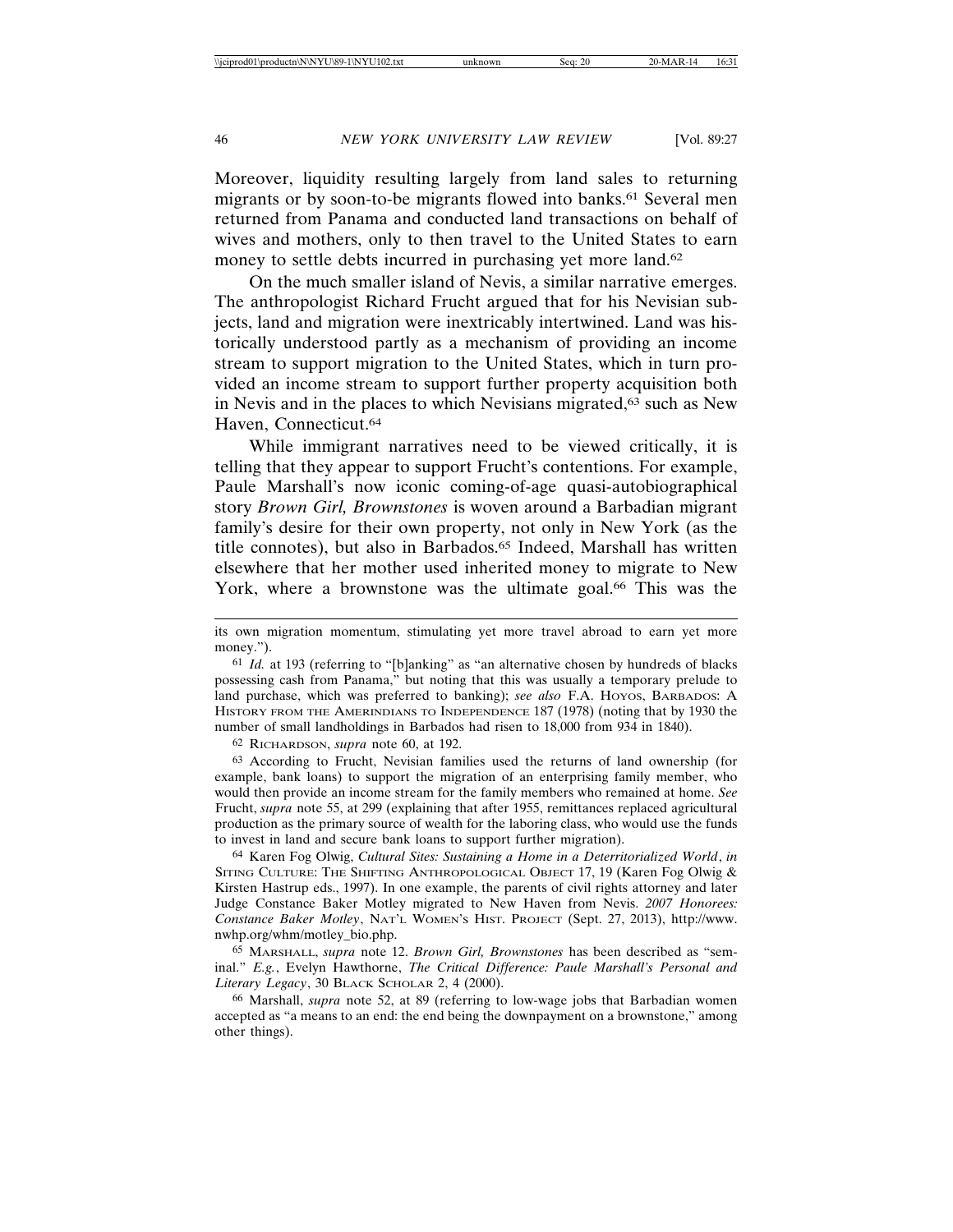primary point of migrating in the first place.67 Marshall also writes that the goal of home acquisition allowed Barbadian women to justify almost any indignity. In her words: "Looking back on it now it seems to me that those Barbadian women accepted these ill-paying, low status jobs with an astonishing lack of visible resentment. For them they were simply a means to an end: the end being the down payment on a brownstone house . . . ."68

Although again the evidence is circumstantial, the high levels of landholding in certain islands also provide support for the notion that many migrants were likely to have been landholders before arriving in the United States. Consider the levels of landholding in Jamaica in the 1920s, presented in Table 1.69 Lord Sydney Olivier estimates, based on the figures in the table, that more than twenty percent of Jamaica's estimated 1,022,150 inhabitants possessed real property of at least a

68 IRMA WATKINS-OWENS, BLOOD RELATIONS: CARIBBEAN IMMIGRANTS AND THE HARLEM COMMUNITY, 1900–1930, at 46 (quoting Marshall, *supra* note 52, at 7).

<sup>67</sup> *See* RICHARDSON, *supra* note 60, at 192 (explaining that the influx of remittances to Barbados from Panama Canal workers pulled property prices into an inflationary spiral which resulted in even more immigration). Moreover, Marshall's mother raised questions about the Barbadian bona fides of a neighbor whom she deemed to be not sufficiently focused on home ownership: "No . . . he ain no Bajan [Barbadian]." MARSHALL, *supra* note 12, at 148.

<sup>69</sup> These data were compiled by Lord Sydney Olivier, an academic and former governor of Jamaica from 1907 to 1913, in LORD SYDNEY OLIVIER, JAMAICA: THE BLESSED ISLAND (1936). Darryl Lundy, *Person Page 18294*, PEERAGE, http://thepeerage.com/ p18294.htm#i182931 (last updated Oct. 7, 2013). Although these data were published in 1936, they were based on land holdings in the 1920s, as recorded in the 1930s tax roll, which was the most recent data source to which Olivier had access. The 1920s saw the passage of the National Origins Immigration legislation, which, as explained *supra* note 47, brought West Indian migration to a virtual halt. While there was turnover in the land markets, it was unlikely that there would have been significant differences in the overall numbers of landowners in the preceding decades, since the primary mechanism of generating small landholdings for the general population would have been the breaking up of large estates, and very few such large estates had been broken up. For example, between 1920 and 1930, only 38 of 276 estates between 1000 and 2000 acres were sold (much less broken up); similarly few numbers of larger estates were broken up. *See* OLIVIER, *supra*, at 275 (finding that the number of estates exceeding 2000 acres were only reduced by four properties between 1920 and 1930). I include here a brief note on the methodology utilized by Olivier and provide a table of his data, supplemented by data from official statistics. *Id.* at 270 (citing FRANK CUNDALL, THE HANDBOOK OF JAMAICA FOR 1933–34, at 24 (1934)). To obtain the total acreage of each class, Olivier multiplied the mean lot size of each class (the assumed average areas) by the number of lots in the class to obtain the total acreage each class held. *Id.* at 272. He noted that, although the distribution was likely positively skewed, using the mean (rather than the median) area was still acceptable, since many of the various proprietors had likely intentionally understated the figures submitted to the Office of the Collector General as a mechanism of lowering their tax burden. *Id.* at 271. These figures were then checked against official governmental estimates from Harrison. *Id.* at 270 (citing CUNDALL, *supra*, at 24 (1934)). While the overall figures resulted in a shortfall of 5.59%, this was attributed primarily to consequences of rounding and inaccurate surveying, and it was not seen as cause for concern. *Id.* at 272.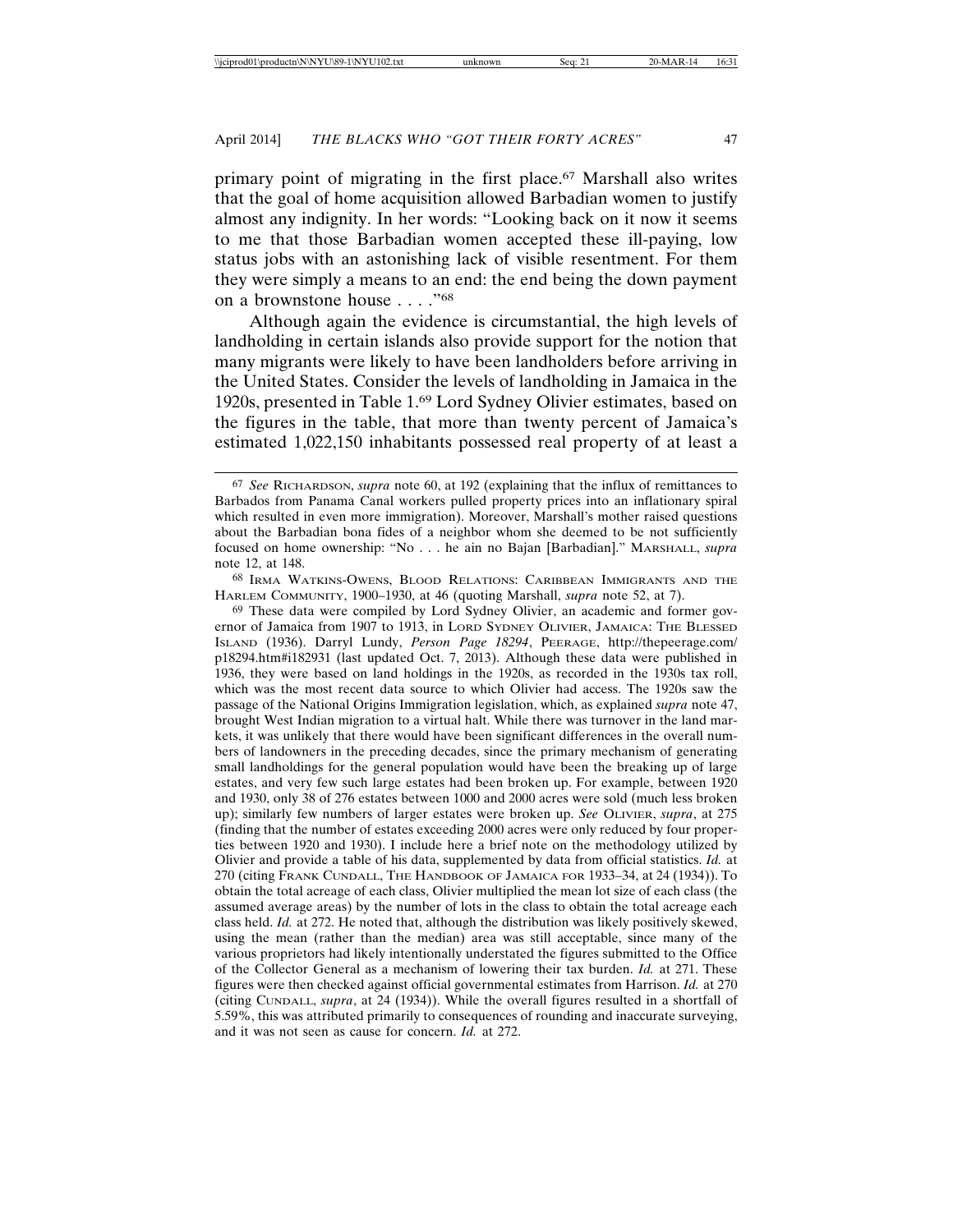house. Notably, two out of every eleven persons owned at least half an acre. Olivier's calculation is relatively simple. Based on the assumption that each family unit typically consisted of five persons, he argued that ten out of every eleven families had some kind of formal relationship with land.<sup>70</sup> Even discounting Olivier's estimates significantly,<sup>71</sup> it is likely that well over half of Jamaican families had a formal relationship with real property. Moreover, it is this property-owning pool— Jamaicans—that provided most of the Black migrants to the United States before 1924.72

|                                                                                                                                                             | <b>NUMBER</b>   | <b>ASSUMED AVERAGE</b><br>AREAS              | <b>TOTAL ACREAGE OF</b><br>EACH CLASS |
|-------------------------------------------------------------------------------------------------------------------------------------------------------------|-----------------|----------------------------------------------|---------------------------------------|
| House lots                                                                                                                                                  | 25,792          | $\frac{1}{4}$ acre                           | 6448                                  |
| $\frac{1}{2}$ acre                                                                                                                                          | 44.929          | $\frac{1}{2}$ acre                           | 22,464                                |
| $\frac{1}{2}$ acre to 5 acres                                                                                                                               | 108,477         | $3\frac{1}{4}$ acres                         | 352,550                               |
| 5 acres to 10 acres                                                                                                                                         | 18,277          | $7\frac{1}{2}$ acres                         | 137,078                               |
| 10 acres to 50 acres                                                                                                                                        | 12,761          | 30 acres                                     | 382,830                               |
| 50 acres to 100 acres                                                                                                                                       | 1161            | 75 acres                                     | 86,075                                |
| 100 acres to 200 acres                                                                                                                                      | 607             | 150 acres                                    | 91,050                                |
| 200 acres to 500 acres                                                                                                                                      | 591             | 350 acres                                    | 206,350                               |
| $500$ acres to $1000$ acres                                                                                                                                 | 371             | 750 acres                                    | 278,250                               |
| 1000 acres to 2000<br>acres                                                                                                                                 | 276             | Actual area as<br>computed from<br>schedules | 381,072                               |
| 2000 acres and<br>upwards                                                                                                                                   | 153             | Actual area                                  | 502,793                               |
| Total                                                                                                                                                       | 213,395         | Total                                        | 2,446,960                             |
| Add nontaxable properties owned by the government for institutions<br>and farms, or for municipal bodies, parochial boards, the<br>government railway, etc. |                 |                                              | 8968                                  |
| Crown lands as shown on the valuation roll                                                                                                                  |                 |                                              | 232,953                               |
| Total for the island                                                                                                                                        |                 |                                              | 2,688,881 acres                       |
| Total officially estimated area of the island                                                                                                               | 2,848,160 acres |                                              |                                       |

TABLE 1. LANDHOLDING IN JAMAICA IN THE EARLY TWENTIETH CENTURY

70 OLIVIER, *supra* note 69, at 271–75.

72 James makes it clear that Jamaicans dominated migrant streams. *See* James, *supra* note 13, at 226 ("Jamaicans have been the largest group of black Caribbean migrants to the United States since the 1950s.").

<sup>71</sup> For example, Olivier concedes that his estimates of the percentage of Jamaican families which have some relationship with landholding may have been an overestimate due to the problem of "overlap," since "there are a good many landless adults, and many owners have more than one registered holding." *Id.* at 273. He noted that half an acre is not enough land on which to provide for a family of five, but larger parcels "yield substantial and often quite adequate incomes," with the largest tier allowing for "very comfortable independence." *Id.*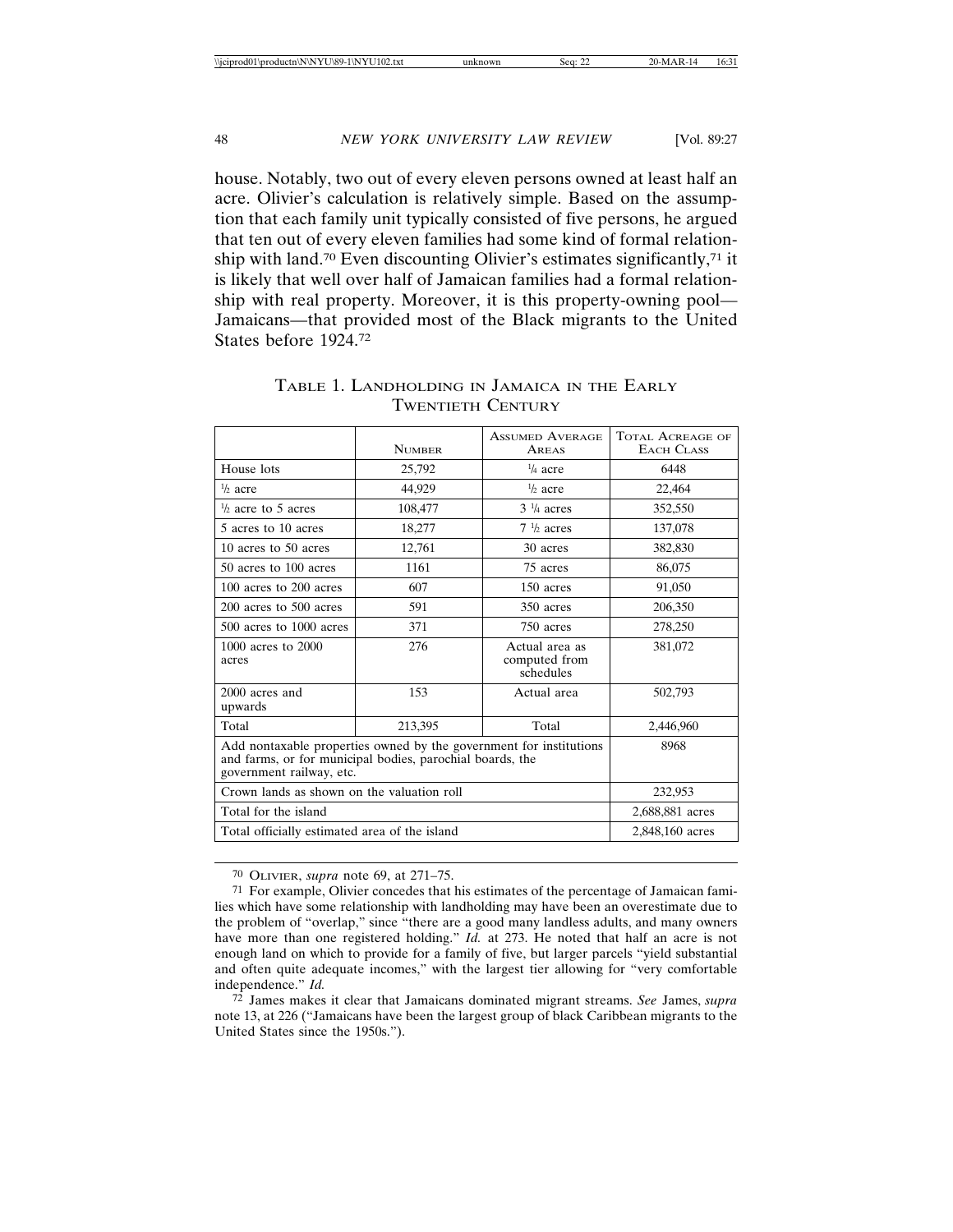# *B. An Alternative Account of West Indian "Exceptionalism": How West Indian Property Ownership Prior to Migration Influenced Property Acquisition in the United States*

In Part I.A, I presented circumstantial evidence to support the proposition that many West Indians appear to have financed their migration and settlement in the United States by taking advantage of their property bases in the West Indies. In this Subpart, I draw on early narratives of West Indian migrant life to suggest that West Indians may have imported mechanisms of land acquisition used in the West Indies to the United States that helped them to acquire property. This is in contrast to the social science literature on West Indian exceptionalism in asset acquisition, which focuses on West Indian cultural characteristics rather than the historical experience.73

West Indians made it into the "prime time" when they were featured in sociologists Nathan Glazer and Daniel Patrick Moynihan's classic 1970 study of New York's ethnic groups.74 Glazer and Moynihan made much of the "striking difference" between West Indians and "Southern Negroes."75 They emphasized the business ethic of West Indians (implicitly in contrast to the "Southern Negro"), which "emphasized saving, hard work, investment, [and] education."76 Nearly one decade later, Thomas Sowell brought to light 1970 census data which indicated that the family income levels of secondgeneration West Indians living in the New York City area had surpassed that of first-generation West Indians and native Blacks.<sup>77</sup>

<sup>73</sup> With the exception of sociologist Ira Reid's 1939 study, *The Negro Immigrant*, there was virtually nothing in social science literature on West Indian migrants prior to 1970. *See* James, *supra* note 13, at 219 (quoting a lament that, with the exception of Reid's 1939 study, "black immigrants had 'escaped the concerns of the large majority of mainstream social scientists and historians'" (quoting Roy Simon Bryce-Laporte, *Black Immigrants: The Experience of Invisibility and Inequality*, 3 J. BLACK STUD. 29, 30 (1972))). *See generally* REID, *supra* note 18 (exploring the experiences of Black immigrants to the United States and analyzing the resultant social, economic, and political stratification among the immigrant and native Black populations). Nearly four decades later, in the 1970s, Reid's study was still being cited as the primary source of information on West Indian immigration. *See* KASINITZ, *supra* note 28, at 93 (stating that Reid's "description of West Indian businesses in Harlem is often cited by later observers"). In addition to Reid, the work by Ivan Light provides a good summary of West Indian immigration. *See* LIGHT, *supra* note 46, at 33–34.

<sup>74</sup> *See* Jane Perlez, *Beyond "Beyond the Melting Pot*,*" Moynihan and Glazer Feel Vindicated*, N.Y. TIMES (Dec. 3, 1983), http://www.nytimes.com/books/98/10/04/specials/ moynihan-vindicated.html (detailing how the various hypotheses posited in Moynihan and Glazer's "now classic" work have been proven since the study of ethnic and immigrant behavior has become "academically fashionable").

<sup>75</sup> GLAZER & MOYNIHAN, *supra* note 18, at 35.

<sup>76</sup> *Id.*

<sup>77</sup> SOWELL, *supra* note 31, at 44.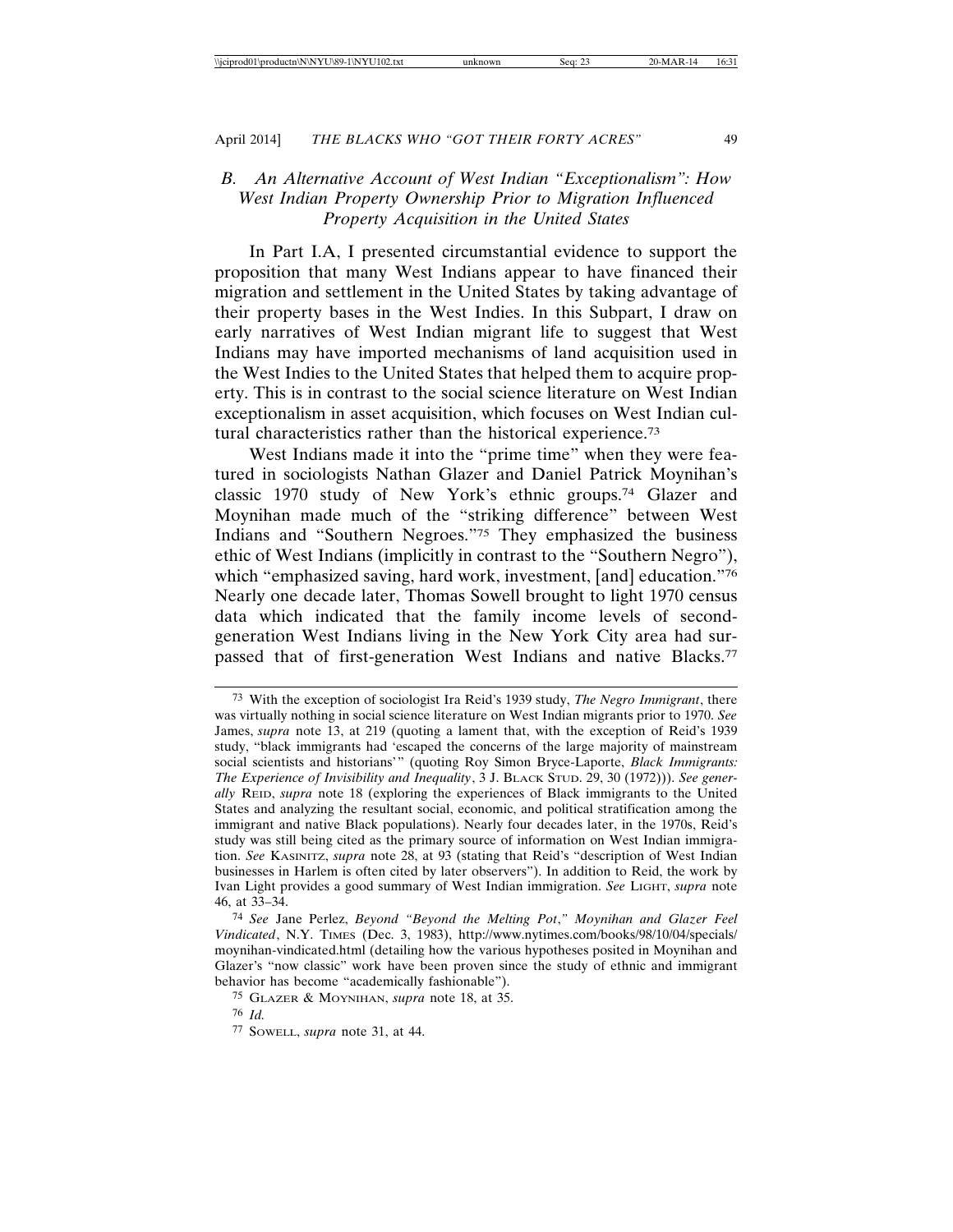Building on Glazer and Moynihan, Sowell made the case that West Indian exceptionalism was rooted in a business ethos.78

Glazer, Moynihan, and Sowell appear to have introduced the notion of the West Indian business owner into the broader public intellectual culture.79 These scholars' focus on West Indians as successful businesspeople was not unreasonable, particularly given the minimal availability of quantitative data and the scholars' disproportionate reliance on narratives of West Indian immigrant life. Yet I argue that these scholars' interpretation of the existing data was also limited. If one relies instead on an ethnographic and narrative-based methodology—an admitted limitation based on the evidence of the period—there is significant support for an alternative account of West Indian migrant asset acquisition. This account, rather than emphasizing the business prowess highlighted by Glazer, Moynihan, and Sowell, emphasizes the historical access of West Indian migrants to property and capital prior to their migration from the West Indies.80

For example, West Indian realtors—some of whom appear to have had experience in West Indian property markets prior to migration—seem to have played a disproportionate role in the process of asset acquisition in the United States. West Indians were well represented among realtors, the gatekeepers to homeownership, as well as among communally organized providers of capital to purchase

79 *See* Walter, *supra* note 11, at 529–31 (discussing the persona of the West Indian business owner); *see also* Holder, *supra* note 8, at 51–59 (detailing how West Indians became perceived as disproportionately entrepreneurial relative to the underlying data).

<sup>78</sup> *Id.* at 47. *But cf.* James, *supra* note 13, at 235 (critiquing Sowell's central argument that West Indian success is attributable to the group's culture). West Indians later received treatment in Fukuyama's study of ethnic and religious groups traditionally associated with a business ethos such as Jewish, Japanese, Mormon, and Korean Americans. *See* FUKUYAMA, *supra* note 4, at 302–03 (noting that slavery in the United States disrupted social and economic cohesion for African Americans in a way that slavery in the West Indies did not for its Black population); Holder, *supra* note 8, at 52–53 (summarizing early discussion of the West Indian business ethos and attributing this in part to the message of Black economic nationalism associated with Marcus Garvey, himself a West Indian). The notion of West Indians as a "model minority" is substantially less influential in the current literature, particularly in light of recent empirical work by demographer Suzanne Model. *See* MODEL, *supra* note 27 (analyzing census data on the income, employment rates, selfemployment rates, and other measures of upward mobility of West Indian migrants and their descendants). Model has called into question the historical assumption that West Indians were disproportionately likely to be entrepreneurial. *Id.* at 18–19.

<sup>80</sup> Historian Winston James offers a comprehensive critique of the notion that West Indians are "exceptional." *See* James, *supra* note 13, at 241 (claiming that selective migration and previously acquired skills influenced the advancement of West Indians in the United States, and using data to "remove the aura of magic and mystery from their trajectory in the United States"). A property-based account of West Indian exceptionalism (that is, an account which emphasizes early West Indian access to the property markets) raises further questions as to whether West Indians are in fact that exceptional.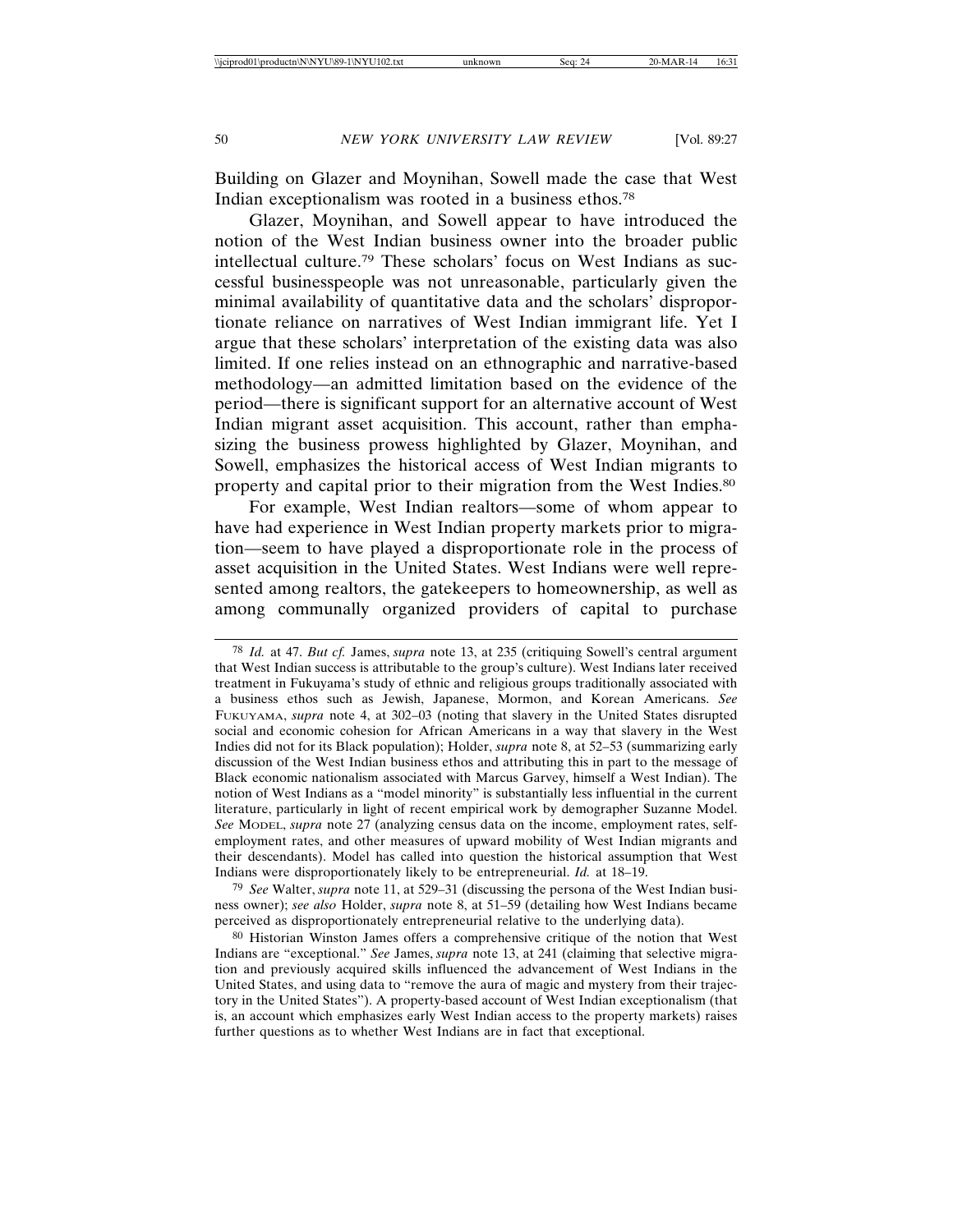homes,<sup>81</sup> it would be unsurprising if West Indians had privileged access to certain enclaves that might not have been available to Blacks who did not originate from the West Indies. This process may help to explain more recent scholarship, which contends that despite being Black, West Indian New Yorkers have historically exercised their "ethnic option" (typically available to White ethnics, but not to native African Americans) of choosing housing accommodations in higherquality neighborhoods.82

Nowhere was the West Indian influence in business more comprehensive than in real estate. Consider A.A. Austin, a West Indian who was described in 1949 by the *New York Age*, a popular Black newspaper, as heading "the largest business in the country owned and managed by foreign-born Negroes."83 By the 1940s, Austin was the most prominent Black realtor in Manhattan.84 Austin's foray into business did not begin in the United States, however; before immigrating, Austin worked as a printer.85 A pattern of West Indian dominance of Black access to segregated housing markets through their control of the realty business appears to have been present throughout New York. In Brooklyn, for example, the Carringtons were prominent Black players in residential real estate.<sup>86</sup> Fellow West Indians were believed to have privileged access to homes that the Carringtons controlled.

83 WATKINS-OWENS, *supra* note 68, at 128. In 1929, Austin's property holdings in Harlem alone were estimated at \$2 million. *Id.* Moreover, he owned several of the most prestigious Black addresses. Austin was sufficiently prominent to have been the host of a dinner in Harlem to benefit Booker T. Washington's successor at Tuskegee. *Id.*

84 *See* Holder, *supra* note 8, at 55 (describing Austin as the head of the Antillean Holding Company, which was the most successful West Indian realty company in New York and the city's major Black realty company by the 1940s).

<sup>81</sup> Holder, *supra* note 8, at 55–60 (documenting West Indian representation among realtors, credit providers for home purchase, and insurance companies).

<sup>82</sup> *See* RONALD SCHMIDT SR. ET AL., NEWCOMERS, OUTSIDERS, AND INSIDERS: IMMIGRANTS AND AMERICAN RACIAL POLITICS IN THE EARLY TWENTY-FIRST CENTURY 111 (2010) (noting that West Indian immigrants purposefully elect to live in neighborhoods that are not all Black in order to distance themselves from stigma affiliated with their native Black counterparts and that West Indians are able to do this because, unlike native Blacks, they have the "ethnic option" to live in higher-quality neighborhoods); *see also* EMILY ROSENBAUM & SAMANTHA FRIEDMAN, THE HOUSING DIVIDE: HOW GENERATIONS OF IMMIGRANTS FARE IN NEW YORK'S HOUSING MARKET 121 (2007) (describing the concentration of West Indians in formerly White middle-class neighborhoods); Kyle Crowder, *Residential Segregation of West Indians in the New York/New Jersey Metropolitan Area: The Roles of Race and Ethnicity*, 33 INT'L MIGRATION REV. 79, 79, 100 (1999) (examining the relative impact of ethnicity and race on the different residential patterns of West Indian immigrants and native Blacks in the greater New York City area).

<sup>85</sup> *Id.*

<sup>86</sup> *Id.* at 55.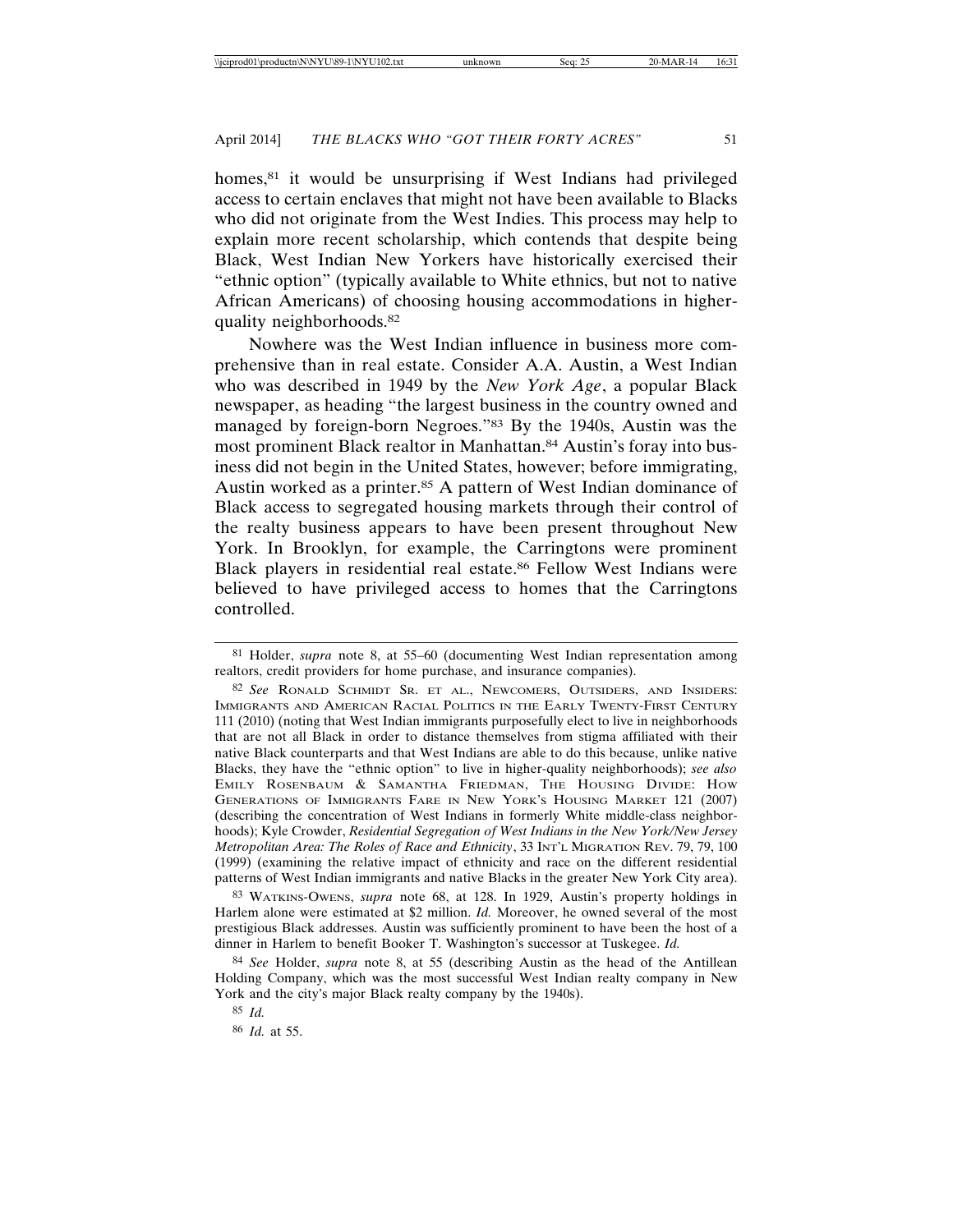Moreover, there appears to have been integration across housingrelated businesses, so that West Indian advantages in one line of business carried over to another. For instance, the Paragon Credit Union, which provided mortgage support to Brooklyn-based West Indians (especially Barbadians), received referrals primarily from the Carrington brothers.87 The same referral process appears to have been important to the West Indian–founded Victory Insurance Company, which provided insurance for West Indian–owned homes and businesses.88 In addition, Watkins-Owens documents a plethora of far smaller but highly influential West Indian real estate market participants.89 For example, there were hundreds of operators of boarding houses who provided West Indians with an early foothold in neighborhoods where they would later become homeowners.<sup>90</sup> This was arguably the genesis of the West Indian advantage in home ownership.91

There is additional evidence that early West Indian business owners in New York had previously been either business or property owners in the West Indies. In a 1911 study of Black businesses in Manhattan, sociologist George Edmund Haynes found that 19.7% of businesses surveyed were Caribbean-owned, even though Caribbean migrants constituted only 9.4% of Manhattan's Black population.92 While Haynes seems skeptical of the notion that Caribbean migrants had greater access to capital than other groups, he does identify what he calls "initiative"93 as contributing to the disparity. It is unclear precisely what Haynes means by "initiative," although he notes that the

<sup>87</sup> *See id.* at 58 (describing how the availability of legitimate capital allowed West Indian immigrants to purchase homes).

<sup>88</sup> There were several other successful West Indians who through their realty businesses exercised substantial influence over Black access to real estate and affiliated businesses in New York. An early successful Black-owned department store in Harlem, Hart and Company, was launched by Arthur Hart, a Jamaican, and was managed and staffed by Caribbean Blacks. WATKINS-OWENS, *supra* note 68, at 43, 132.

<sup>89</sup> *See id.* at 42–43 (including "Millionaire Solomon Riley" in land speculation, John E. Nail and Henry C. Parker in the real estate firm of Nail and Parker, and A.A. Austin in the Antillean Holding Company, among others).

<sup>90</sup> *See id.* at 43 (noting that many Caribbean families would become landlords and rent rooms to the expanding Black population after purchasing their property).

<sup>91</sup> *Cf.* Crowder, *supra* note 82, at 106–07 (discussing West Indian systems of credit as one of many reasons why West Indians may have ended up in neighborhoods thought to be of a higher quality). Similarly, sociologist Roger Waldinger argues that early "Caribbean immigrants engaged in considerable property speculation, with the result that real estate had emerged as a small, but still significant, Caribbean niche by the eve of World War II." ROGER WALDINGER, STILL THE PROMISED CITY? AFRICAN-AMERICANS AND NEW IMMIGRANTS IN POSTINDUSTRIAL NEW YORK 119 (1996).

<sup>92</sup> Haynes, *supra* note 9, at 101.

<sup>93</sup> *See id.* at 147 (describing the role of this initiative in economic advancement).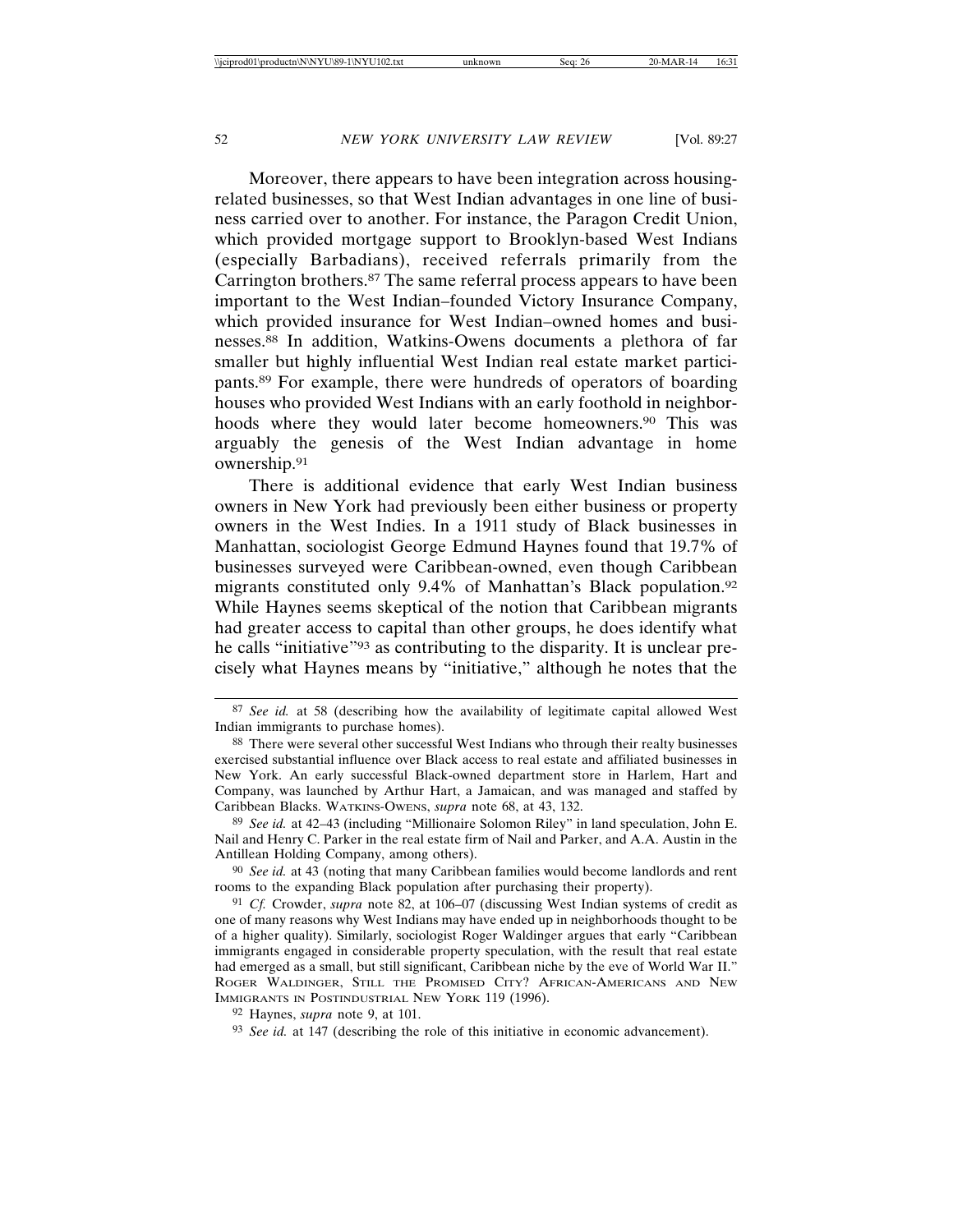atmosphere of relative liberty in the West Indies might have played a role in cultivating such initiative.94 Indeed, he notes that one prominent subject of his study, a grocery store owner, had previously owned a grocery store in the West Indies.95 Thus, perhaps "initiative" is used to connote the business experience that West Indian migrants carried with them to the United States.

Another study notes West Indian dominance of the importexport firms, which distributed imported foods to Black grocery stores in Harlem, and speculates that many importers had previously operated businesses in the West Indies.96 The implication is that West Indians parlayed their prior experience to gain advantages in importexport firms. The cash flows stemming from these operations then translated into dominance of elite business sectors such as upscale retail establishments and financial service firms.97

Yet, in all of this analysis, Haynes and others overlook a crucial advantage that West Indians had, and which made these stories of dominance possible: access to capital. Supporting the viewpoint that West Indians' access to capital was central in completing the story of their business dominance, subsequent commentators have been critical of Haynes's contention that West Indians did not have an advantage in relation to African Americans in accessing capital. For example, sociologist Roger Waldinger argues that West Indians financed their early foray into the housing markets "through rotating credit associations" or "susus."98 These susus were "imported with

<sup>94</sup> *Id.* at 101.

<sup>95</sup> *Id.* at 128.

<sup>96</sup> *See* Garrie Ward Moore, A Study of a Group of West Indian Negroes in New York City 25–26 (1913) (unpublished M.A. thesis, Columbia University) (discussing the business experience of West Indians), *cited in* James, *supra* note 13, at 229 n.48.

<sup>97</sup> W.A. Domingo, writing in the Harlem Renaissance scholar Alain Locke's classic *New Negro*, noted that "[o]n Seventh Avenue [in Harlem] a West Indian woman conducts a millinery store that would be a credit to Fifth Avenue." W.A. Domingo, *Gift of the Black Tropics*, *in* THE NEW NEGRO: AN INTERPRETATION 341, 345 (Alain Locke ed., 1968); *see also* Holder, *supra* note 8, at 56–60 (discussing West Indian participation in the financial service sector).

<sup>98</sup> WALDINGER, *supra* note 91, at 119. A rotating savings and credit association, or ROSCA, is a group of individuals who agree to meet for a defined period of time in order to save and borrow together. ROSCAs are widespread in many countries, particularly among the poor and middle classes, and are a primary mechanism of financing for the financially marginalized. *See* Clifford Geertz, *The Rotating Credit Association: A "Middle Rung" in Development*, 10 ECON. DEV. & CULTURAL CHANGE 241, 249–54 (1962) (describing the rotating credit association in Asia). For a deeper discussion of ROSCAs, see generally Timothy Besley et al., *The Economics of Rotating Savings and Credit Associations*, 83 AM. ECON. REV. 792 (1993).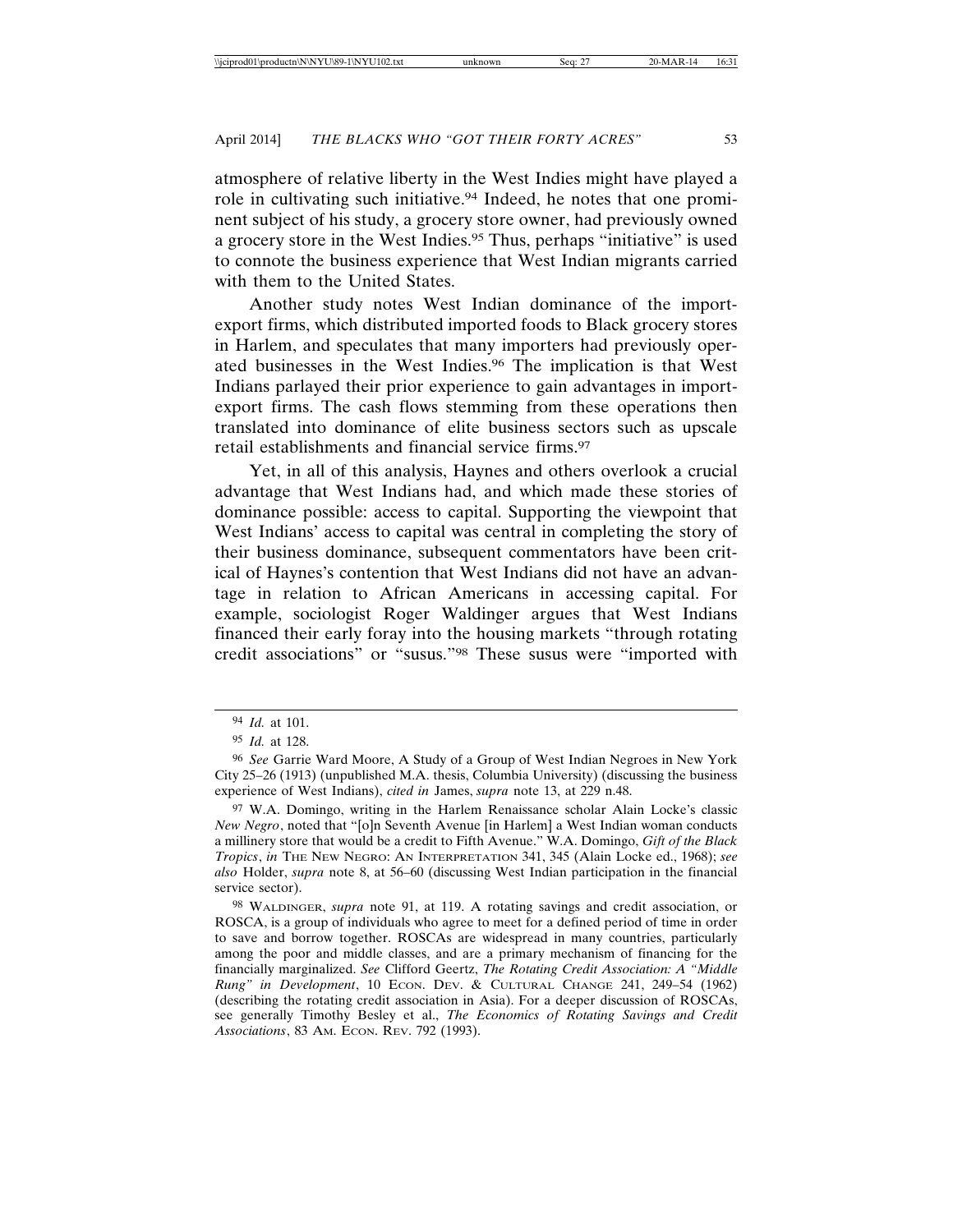them from the islands."99 Susus were essentially informal banking mechanisms, undergirded entirely by West Indian networks that were only able to function because the tight-knit community ensured that participants did not default.100 Similar mechanisms have been discussed by Cao and Posner in the context of Korean, Cantonese, and Japanese communities.101 Susus appear to have been ubiquitous in West Indian migrant society from the early 1900s, "[f]rom the daily domestic worker [to] the sleep-in maids, the elevator operator, to the factory worker, from the porter to the government servant, the migrants got together to form their 'susus' . . . ."102 Thus, a narrative that seeks to explain West Indian success in the United States, but which ignores the very mechanisms through which this success was funded, fails to provide a complete narrative.

Immigrant narratives further support the view that susus played a critical role in enabling West Indian access to housing markets, both in the West Indies and in New York. In the West Indies, newly emancipated slaves financed land acquisition from the planter class using susus.103 In New York, a prominent Barbadian businesswoman, Louise Burnham, bought a home in Harlem and financed the purchase of two boarding houses in part from money obtained from a susu.104 Also in New York, Constance Payne, a Barbadian businesswoman, rented a three-story home that she turned into a profitable boarding house using the proceeds of a transnational susu which included participants living in Barbados.105

The proceeds of susus were also applied to underwrite entrepreneurial activities more generally. Amy Ashwood Garvey was

102 BONNETT, *supra* note 100, at 55.

103 Light argues that susus have historical antecedents in West Indian slave societies. *See* LIGHT, *supra* note 46, at 35–36 (discussing the African origins of susus—then referred to as "esusus"—and their use in the West Indies).

<sup>99</sup> WALDINGER, *supra* note 91, at 119; *see also* LIGHT, *supra* note 46, at 35–36 (arguing that susus, which originated in Yoruba land, persisted as a mechanism of saving among West Indian slaves and freedmen, but not among African American slaves and freedmen).

<sup>100</sup> AUBREY W. BONNETT, INSTITUTIONAL ADAPTATION OF WEST INDIAN IMMIGRANTS TO AMERICA: AN ANALYSIS OF ROTATING CREDIT ASSOCIATIONS 55 (1981).

<sup>101</sup> *See* Cao, *supra* note 14, at 874–76 (noting the existence of rotating credit assocations among various ethnic groups such as the "kye" in the Korean community, the "tanamoshi" in the Japanese, and the "hui" in the Chinese); Posner, *supra* note 14, at 165–71 (discussing how kin-based networks and ethnicity-based organizations provided contacts, rooms, credit, aid, dispute mediation, and other advantages that allowed immigrants such as the Japanese to attain an above-average standard of living).

<sup>104</sup> *See* Watkins-Owens, *supra* note 50, at 37 (indicating that Burnham financed her purchases with profits from a hairdressing business as well as a "rotating credit association").

<sup>105</sup> *Id.* at 37–38. Notably, Payne also financed the passage of several other migrant family members through her informal credit arrangements. *Id.*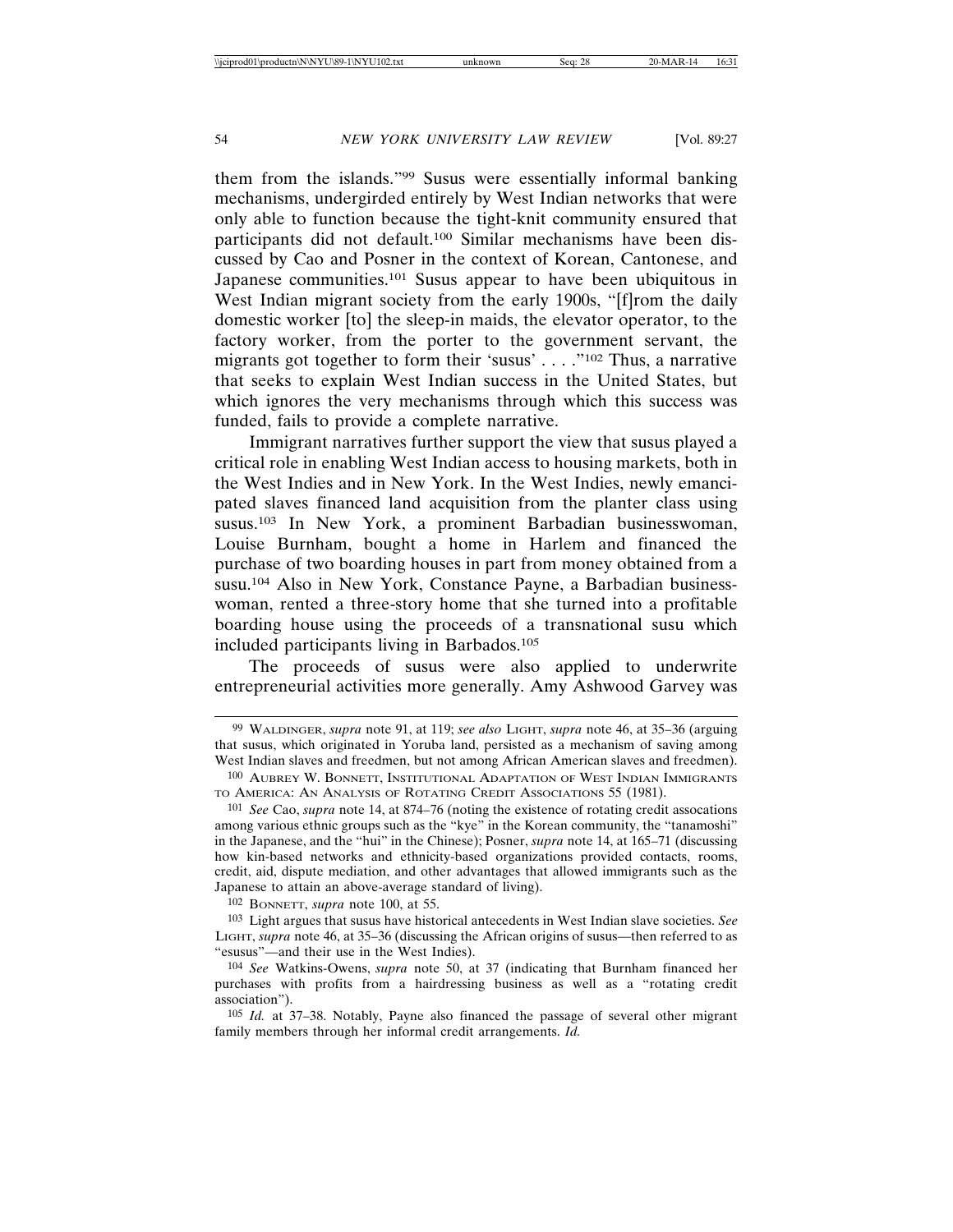the first wife of the civil rights agitator Marcus Garvey, and the "mother" of the United Negro Improvement Association—a proprietor of several businesses which were advertised as showcasing the Black man's economic potential, including a school of domestic science for Black women. Watkins-Owens argues that Garvey's emphasis on entrepreneurship attracted several business-oriented women who were already participants in rotating credit associations.<sup>106</sup> Amy Jacques Garvey, the second wife of Marcus Garvey, confirmed the signficant role that rotating credit associations played in financing early West Indian businesses.107

There is also evidence that community-based informal credit associations later evolved into formal financial institutions, facilitating even higher levels of home and business ownership. This, for example, was the genesis of the Paragon Credit Union in Brooklyn, which provided loans for its West Indian members to purchase homes.108 Larger and more ambitious financial entities are also believed to have their genesis in informal savings arrangements. For example, the United Mutual Life Insurance Company—at one point one of the largest Black-owned enterprises in New York—developed from a burial society, namely, an informal credit association formed to subsidize funeral costs, consisting of mostly West Indian members.109 Similarly, West Indians were instrumental in the formation of Carver Federal Savings Bank—later the largest Black-owned financial institution in the United States—which was founded in part to provide capital for customers of West Indian realtors.110

<sup>106</sup> *See* TONY MARTIN, AMY ASHWOOD GARVEY 161, 170 (2007) (discussing Amy Ashwood's activities in the West Indian community, including the United Negro Improvement Association (UNIA), after the death of Marcus Garvey); Watkins-Owens, *supra* note 50, at 46 (explaining Amy Ashwood's role in the UNIA cultivating an entrepreneurial immigrant community using enterprises and rotating credit associations).

<sup>107</sup> *See* LIGHT, *supra* note 46, at 33–34 (explaining the relationship between susus and West Indian capital accumulation in the 1920s and 1930s).

<sup>108</sup> Holder, *supra* note 8, at 58.

<sup>109</sup> *Id.* at 57.

<sup>110</sup> *Id.* at 59. The legal scholarship emphasizes the importance of informal savings mechanisms in allowing borrowers to circumvent credit constraints caused not only by discriminatory lending, but also by market imperfections such as information asymmetry between lenders and borrowers. In this light, the emphasis on the historical importance of susus appears to be justified. *See* Cao, *supra* note 14, at 879–81 (describing the historical role of rotating credit associations in the economic development of immigrant communities in the United States); Posner, *supra* note 14, at 168–70 (describing how rotating credit groups often form in response to hostility from the larger population).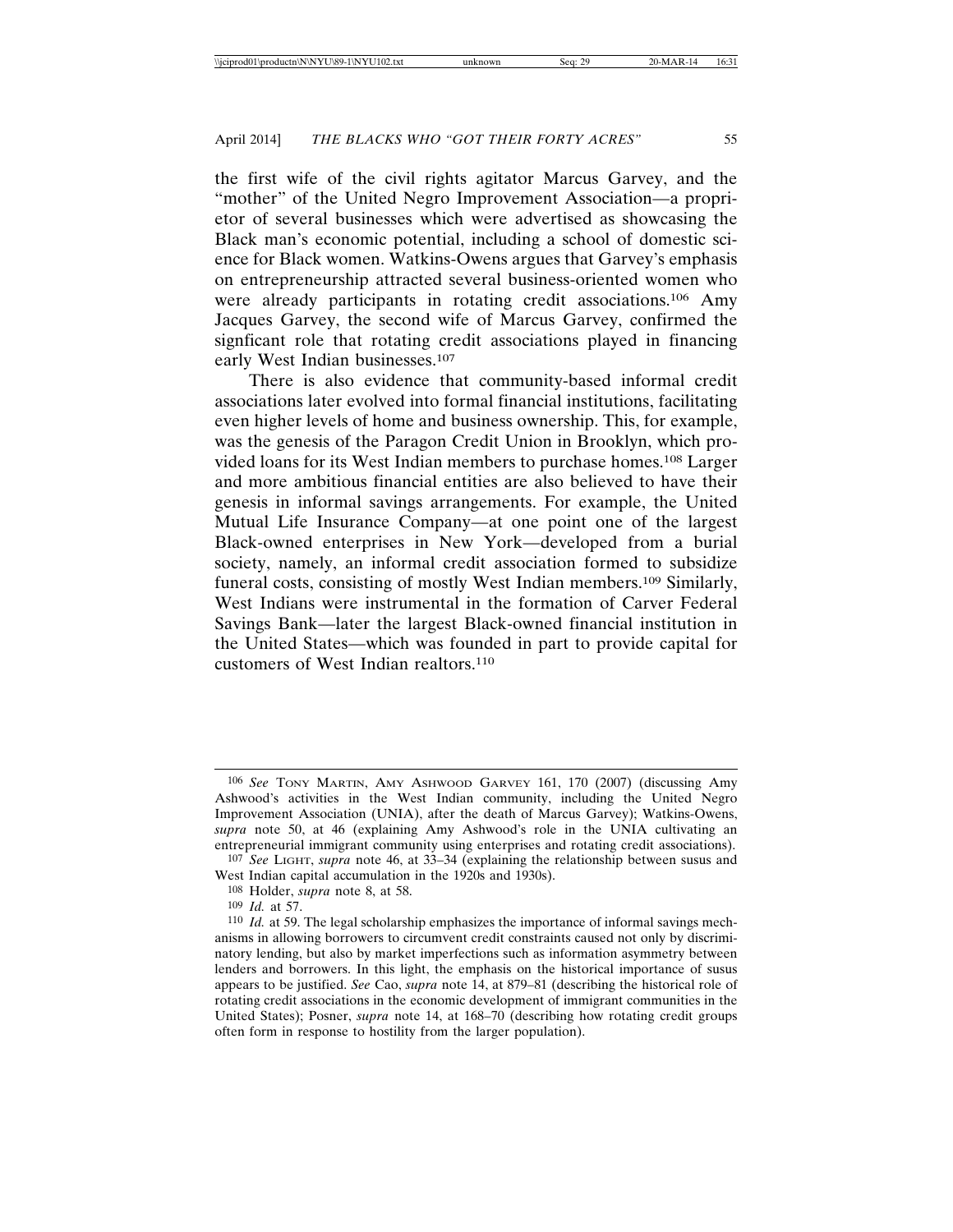#### THE EVOLUTION OF A FREE BLACK LANDOWNING CLASS

In this Part, I explore the manners in which West Indian slaves came to own property. In Part II.A, I acknowledge that while West Indian slave societies did not have a strong record of formal property protections for African slaves, paradoxically many slaves were in fact property owners. In Part II.B, I track the evolution of this landholding regime and identify the centrally important role played by customary law in building and maintaining the regime. I further explain how formal law later came to coincide with customary law. Finally, in Part II.C, I argue that the strength of the West Indian customary law framework—and the manner in which formal law came to embody this customary law—may require a reevaluation of traditional views of slave ownership of property.

### *A. Evolution of a Landowning Class: Reflections on the Economics Literature and Census Data*<sup>111</sup>

I show in this Part that a property-owning class of Blacks (from which the U.S. migrant class later originated) evolved within West Indian slave society. That such an evolution could take place might be surprising. The West Indies are hardly a propitious context for the development of a propertied Black peasantry. Orlando Patterson, a sociologist who has spent extensive time studying slavery, has detailed the particularly cruel nature of West Indian slavery and the profound difficulties experienced by freedmen in trying to assert their personhood, even after emancipation.<sup>112</sup> Indeed, West Indian slave society and its offspring institutions were legendary for their brutality.113 Even West Indian "seasoning"—a phase during which new

<sup>111</sup> I credit Frank Upham for the inspiration for the title of this Subpart.

<sup>112</sup> ORLANDO PATTERSON, THE SOCIOLOGY OF SLAVERY 70–71 (1967) [hereinafter PATTERSON, SOCIOLOGY OF SLAVERY]. *See also* ORLANDO PATTERSON, SLAVERY AND SOCIAL DEATH: A COMPARATIVE STUDY 249 (1982) [hereinafter PATTERSON, SLAVERY AND SOCIAL DEATH] (describing how freedman status did not bring an end to the marginalization of former slaves).

<sup>113</sup> B.W. HIGMAN, SLAVE POPULATIONS OF THE BRITISH CARIBBEAN 1807–1834, at 4–5 (1984) (noting that even with the imminent abolition of the slave trade, West Indian slavery was particularly cruel and specifically that the "harshness of the regimes under which the slaves labored . . . made . . . extinction a real possibility"). For discussions of the relative brutality of West Indian slavery, see generally HILARY MCD. BECKLES, NATURAL REBELS: A SOCIAL HISTORY OF ENSLAVED BLACK WOMEN IN BARBADOS 43 (1989) (arguing that Barbados had the least protective laws for slaves in the British Caribbean); Hilary McD. Beckles, *Social and Political Control in the Slave Society*, *in* 3 GENERAL HISTORY OF THE CARIBBEAN: THE SLAVE SOCIETIES OF THE CARIBBEAN 194, 198–206 (Franklin W. Knight ed., 1997) (describing how slave codes evolved and differed between Spanish, French, and British colonies); HIGMAN, *supra*, at 322–25 (discussing differences in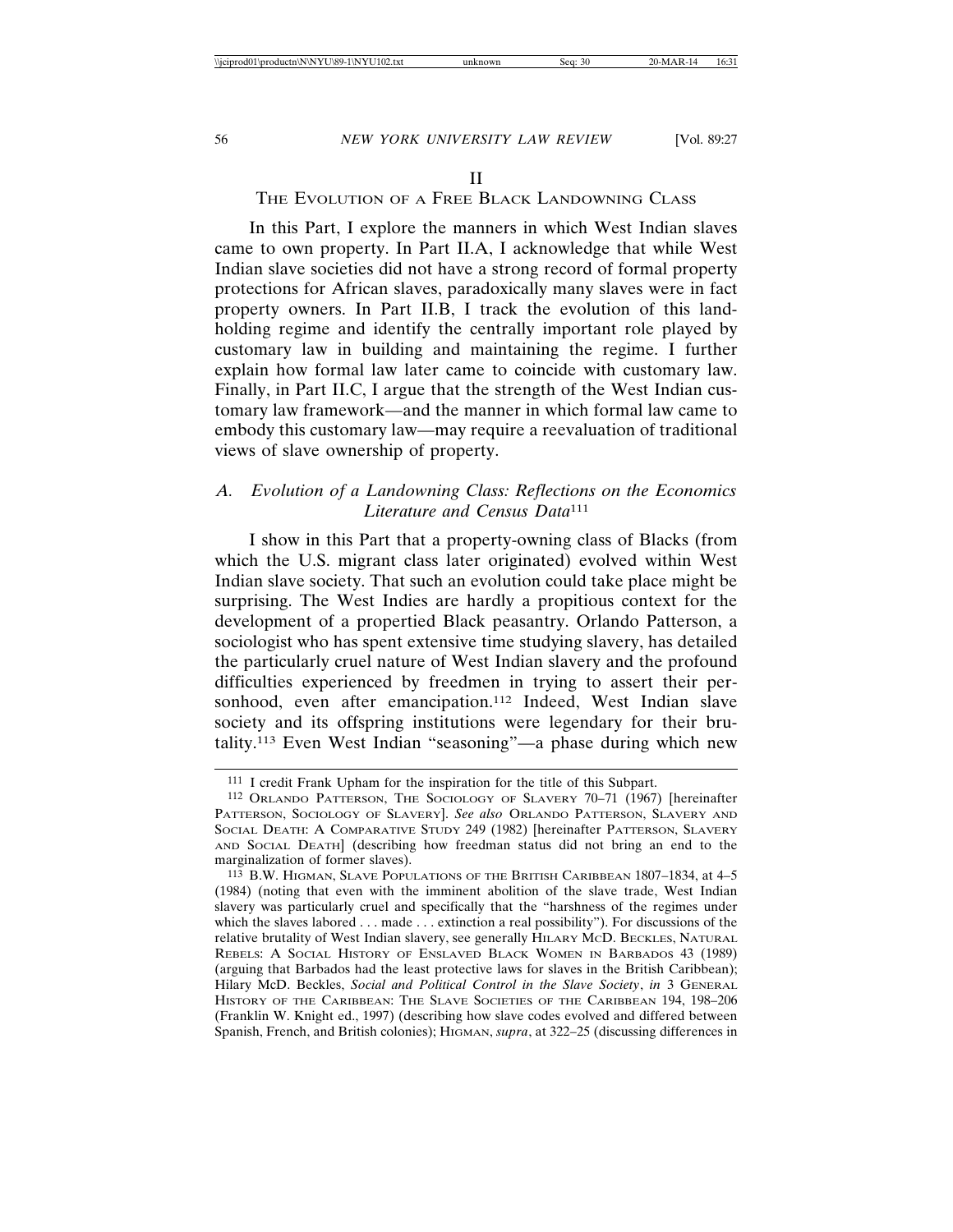slaves were "broken in" to their new tasks in an effort to ensure their long-term survival—was characterized by high mortality.114 Moreover. the region did not boast any *formal* property rights protections for African slaves.<sup>115</sup>

I focus first on the relationship between property ownership and formal property rights structures. A distinguished body of academic work focuses on the correlation between a country's institutions for the protection of property rights and the inclination of its citizens to accumulate assets.116 Countries where the median investor can rely on secure property rights and effective contract enforcement tend to be wealthier.117 In poorer countries, on the other hand, investors tend to face the prospect of the arbitrary taking of property by either the

114 SHERIDAN, *supra* note 113, at 132.

115 *See* Daron Acemoglu, *Root Causes: A Historical Approach to Assessing the Role of Institutions in Economic Development*, 40 FIN. & DEV. 27, 28 (2003) (characterizing the West Indies as an example of an "extractive" approach to colonization which did not protect the property rights of the non-European population).

116 *See generally* W. ARTHUR LEWIS, THE THEORY OF ECONOMIC GROWTH (1955) (proposing a framework for studying factors that contribute to economic development); DOUGLASS C. NORTH, INSTITUTIONS, INSTITUTIONAL CHANGE AND ECONOMIC PERFORMANCE (James Alt & Douglass North eds., 1990) (examining the role of institutions in economic development).

117 *See* Acemoglu et al., *supra* note 37, at 1369–70 (claiming that countries with more secure property rights will more efficiently achieve greater income levels); *see also* ROBERT D. COOTER & HANS-BERND SCHÄFER, SOLOMON'S KNOT: HOW LAW CAN END THE POVERTY OF NATIONS 64 (2012) (arguing that property law is necessary to incentivize innovation and productive labor); Acemoglu, *supra* note 115, at 27 (identifying property rights as a key characteristic of good institutions in developed countries); Donald C. Clarke, *Economic Development and the Rights Hypothesis: The China Problem*, 51 AM. J. COMP. L. 89, 89–91 (2003) (pointing out that China does not have strongly enforced property rights, yet has achieved substantial economic growth); Dam, *supra* note 34, at 2–3 (describing how legal uncertainty around property rights in land can hinder both the investment in and productivity of agriculture); Ginsburg, *supra* note 34, at 830 (discussing an academic debate about the centrality of law in Asian economic development); Rafael La Porta et al., *Law and Finance*, 106 J. POL. ECON. 1113 (1998) (arguing that common-law countries generally have stronger investor protections than civil-law countries); Rafael La Porta et al., *The Economic Consequences of Legal Origins*, 46 J. ECON. LITERATURE 285, 285–86 (2008) (discussing evidence that the existence of strong investor protections in common-law countries leads to greater financial development); Mahoney, *supra* note 34 (arguing that the common law produces faster economic growth through protection of property and contract rights); Posner, *supra* note 34, at 1 (explaining why a nation's economic success depends upon the existence of some infrastructure to protect property and contract rights); Michael J. Trebilcock & Paul-Erik Veel, *Property Rights and Development: The Contingent Case for Formalization*, (U. Toronto Fac. L. Legal Stud. Res. Series, Paper No. 08-10, 2008) (questioning the conventional wisdom that strong property rights are a necessary condition for economic growth).

mortality rates between African and Creole slaves); RICHARD B. SHERIDAN, DOCTORS AND SLAVES: A MEDICAL AND DEMOGRAPHIC HISTORY OF SLAVERY IN THE BRITISH WEST INDIES, 1680–1834, at 127 (1985) ("Caribbean plantation economies and societies were . . . notorious for their treatment of slave laborers.").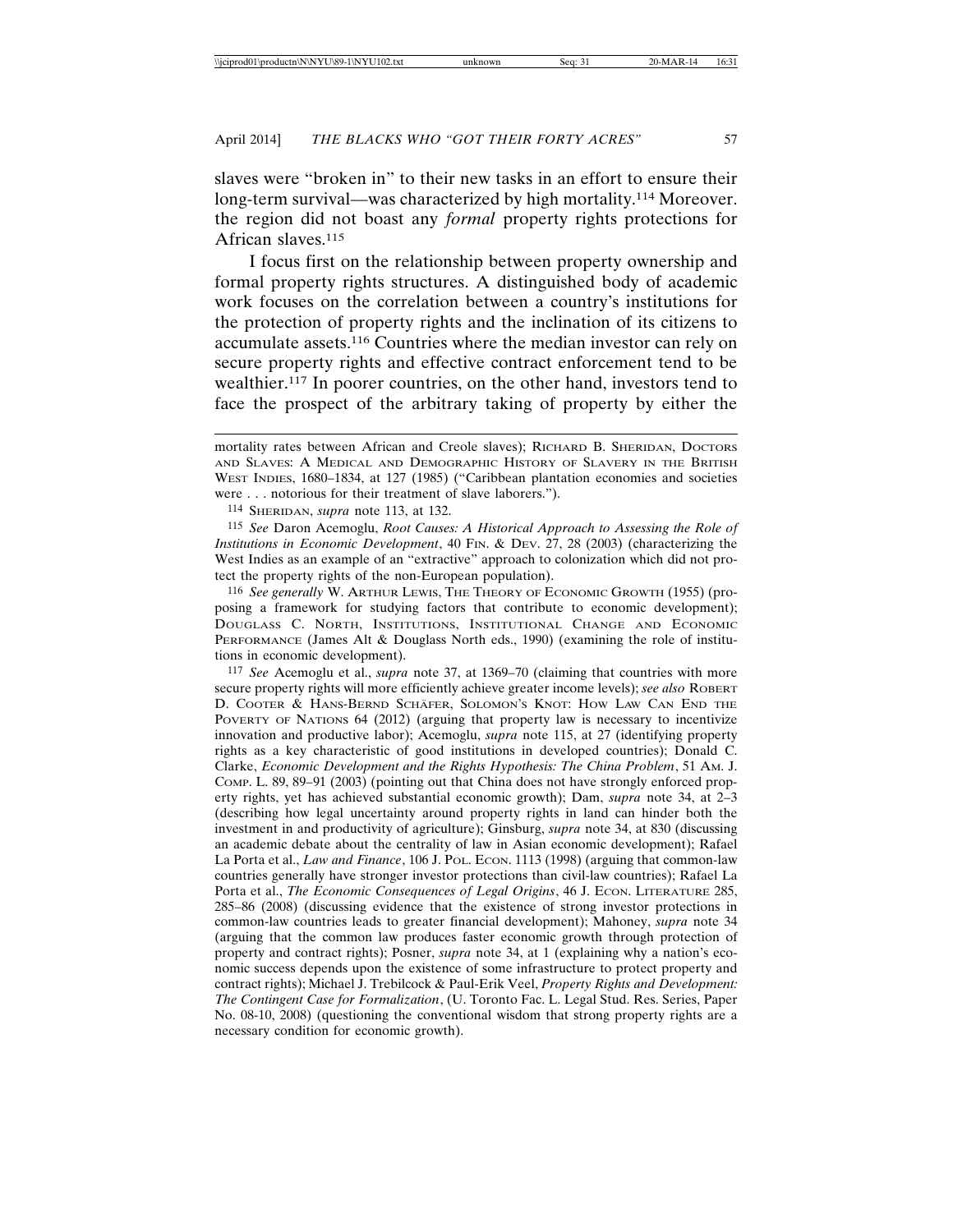government or privileged elites, both of whom are unconstrained by independent judges.

A more modern body of work moves beyond correlation to causal claims by contending that countries where colonizers established strong property rights have experienced much higher levels of economic growth compared to countries with different colonial trajectories.118 European colonizers pursued widely different colonization strategies and employed a variety of institutional frameworks. At one end of the continuum, colonizers set up extractive institutions. The goal of these institutions was to facilitate the speedy transfer of wealth to the colonial powers. The associated institutions neither protected the property rights of the median person, nor constrained elite power.119 At the other end of the continuum, Europeans created settler societies, in which they reproduced European institutions for the protection of property.120 On the settler-extractive continuum, there has been little controversy as to where the West Indies should fall: The West Indies were paradigmatic "extractive" societies, with minimal property protections.121

Much has been written by property scholars about the early evolution of property rights in United States history;122 one need only think of the Puritan settlers in Massachusetts Bay and their introduction of property protection institutions in the American colonies.123 The literature also highlights the stark differences between these

120 Daron Acemoglu, *Why Not a Political Coase Theorem? Social Conflict, Commitment, and Politics*, 31 J. COMP. ECON. 620, 628–29 (2003).

121 *See infra* note 124 and accompanying text.

123 *See* Robert C. Ellickson, *Property in Land*, 102 YALE L.J. 1315, 1338–39 (1993) (describing Massachusetts colonists' privatization of land as a means to increase agricultural productivity).

<sup>118</sup> *See* Acemoglu et al., *supra* note 37, at 1369–70 (claiming that countries with more secure property rights will more efficiently achieve greater income levels).

<sup>119</sup> *Id.*

<sup>122</sup> *See* Gregory S. Alexander, *Time and Property in the American Republican Legal Culture*, 66 N.Y.U. L. REV. 273 (1991) (discussing the importance that the framers placed on small independent landholdings); Thomas W. Merrill, *The Landscape of Constitutional Property*, 86 VA. L. REV. 885, 886–88 (2000) (noting the elevated status of property as a constitutional matter); Eduardo Peñalver, *Property as Entrance*, 91 VA. L. Rev. 1889, 1890 (2005) (noting that historically property rights have had "almost mythical status within American political thought"); Claire Priest, *Creating an American Property Law: Alienability and Its Limits in American History*, 120 HARV. L. REV. 385, 387–88 (2006) (noting the historical ties between early American views of the importance of broadlybased property rights and Republican political ideals). Carol M. Rose, *Property as the Keystone Right?*, 71 NOTRE DAME L. REV. 329, 331–33 (1996) (noting that the framers considered property rights highly important in establishing a liberal constitutional order). *But see* Joseph William Singer, *Sovereignty and Property*, 86 NW. U. L. REV. 1 (1991) (noting that despite the prioritization of property rights, much of early American real property was forcibly taken from Native Americans).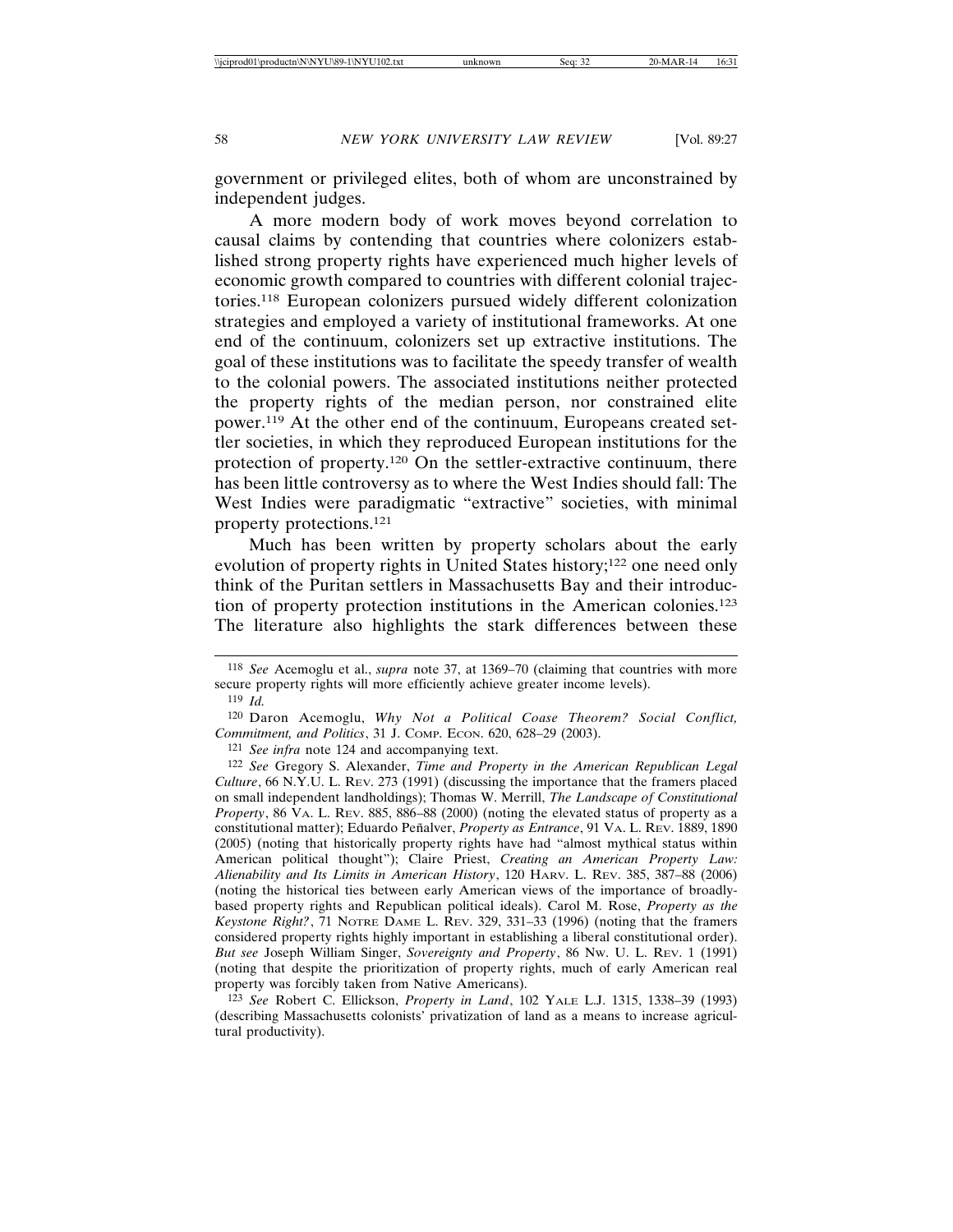Massachusetts Bay property institutions and rights and those in existence in the British Caribbean colonies during the same period. For example, Daron Acemoglu contrasts the strikingly different institutions established for the protection of property rights by a single group—the Puritans—in New England and in Providence Island (off the coast of Central America in the Caribbean Sea), pointing out that while "the colony of Massachusetts Bay . . . is often hailed as an example of good institutions introduced in the colonies by a group of British colonists seeking economic and religious freedom," the Providence Island settlers immediately adopted slavery and made their greatest profits by pirating passing Spanish ships.124 At first glance, this climate dominated by slavery was hardly a promising context for the emergence of a broad class of Black property owners.

Yet despite this seemingly hostile environment, early West Indian census data—although spotty—support the contention that a broad class of Black property owners emerged shortly after the abolition of slavery and continued to thrive.<sup>125</sup> A census of Jamaica in 1921

<sup>124</sup> Acemoglu, *supra* note 120, at 632 n.18.

<sup>125</sup> As early as 1861, "there were 50,000 small proprietors owning an average of three acres each." SWITHIN WILMOT, FREEDOM IN JAMAICA: CHALLENGES AND OPPORTUNITIES, 1838–1865, at 6–12 (1997). This is significant since the total population of Jamaica was about 441,000. 53 HOUSE OF COMMONS AND COMMAND, CENSUS OF ENGLAND AND WALES FOR THE YEAR 1861, at 178 (1863), *available at* http://books.google.com.jm/books? id=keQSAAAAYAAJ&pg=PA178&lpg=PA178&dq=total+population+of+jamaica+in+ 1861&source=bl&ots=np84Rq\_Q5M&sig=y4l6Wn\_L5n1e9rMXWpPoWRzHnww&hl= en&sa=X&ei=RJp5UvPUENHfsASO-oKADw&ved=0CD8Q6AEwBA#v=onepage&q= total%20population%20of%20jamaica%20in%201861&f=false. Based on levels of land ownership in his own community, an English Baptist minister involved in securing land for former slaves estimated in 1852 that "two-thirds" owned land, although it is unclear whether he meant the slave population or the whole population. OLIVIER, *supra* note 69, at 115 (citing minister John Clarke). Even if the figure is not as high as the "two third" estimate provided, given the estimate of land ownership cited by Wilmot in 1861 relating to the overall population, it is reasonable to assume that a significant proportion of the population had some association with formal land ownership. Given that the population was overwhelmingly comprised of former slaves and colored persons (mixed slave and European ancestry), GEORGE W. ROBERTS, THE POPULATION OF JAMAICA 64–70 (1957), most of these landowners would have had to have been Black or colored. There are similar patterns of widespread Black land ownership in several other West Indian territories, particularly the larger ones (such as British Guyana), where land was more freely available. *See* MALCOLM JARVIS PROUDFOOT, POPULATION MOVEMENTS IN THE CARIBBEAN 9–11, 24–26, 73 tbl.14 (1950) (discussing the availability of land and low agricultural unemployment in larger colonies like British Guiana in conjunction with a discussion of Black peasant farmers themselves entering the labor market on smaller islands like Puerto Rico). *See generally* BARBARA P. JOSIAH, MIGRATION, MINING, AND THE AFRICAN DIASPORA: GUYANA IN THE NINETEENTH AND TWENTIETH CENTURIES 13–15 (2011) (discussing Black land ownership in British Guyana); Rawle E. Farley, *The Rise of Village Settlements in British Guiana*, 3 CARIBBEAN Q. 101 (1953) (describing how Blacks in British Guyana transitioned from slavery to widespread land ownership in the mid-nineteenth century); Barbara P. Josiah, *After Emancipation: Aspects of Village Life in Guyana, 1869–1911*, 82 J.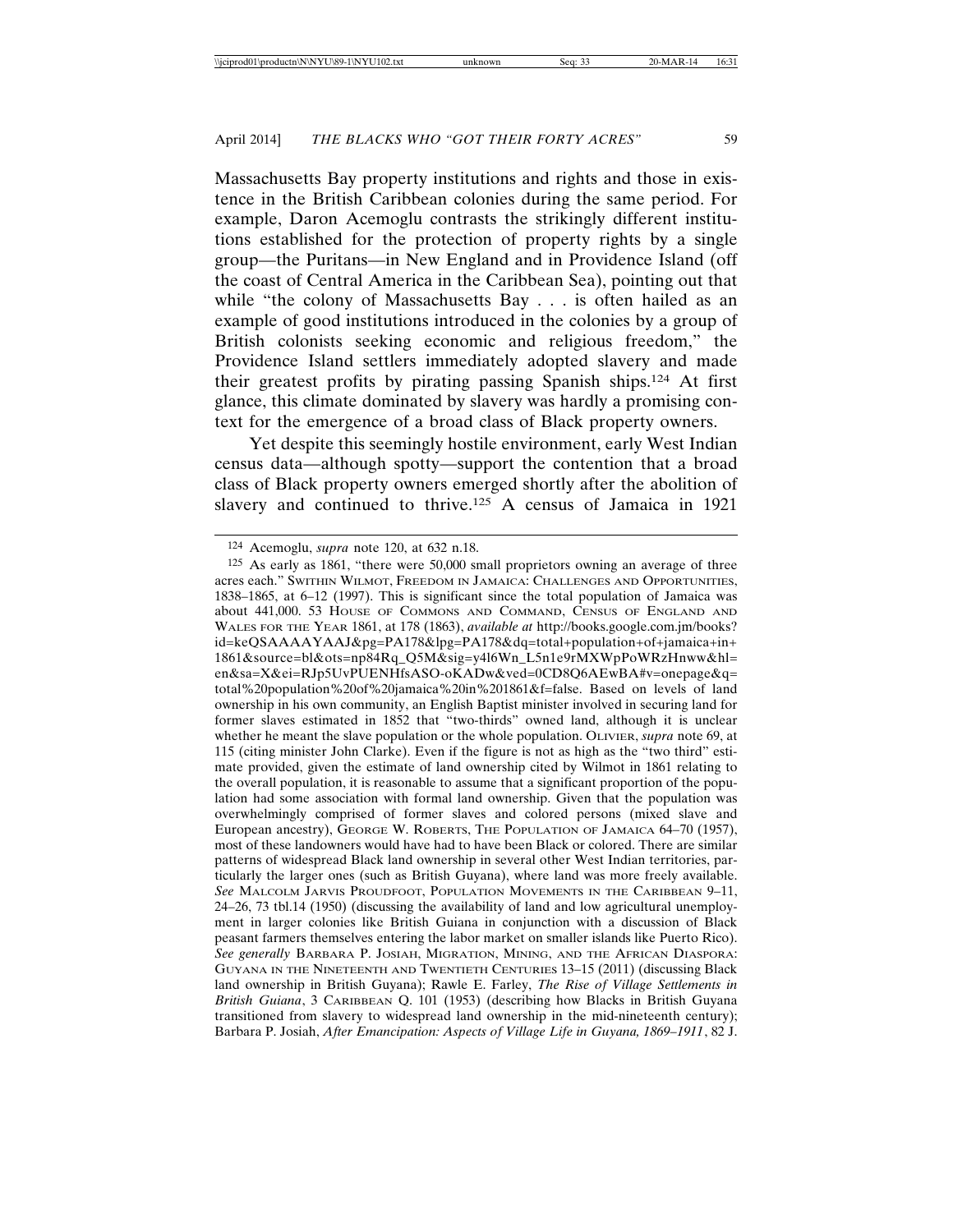(during the heyday of early Black migration to the United States) found that the majority of adult men identified themselves as "planters" (that is, working their own farms) as opposed to "labourers" (that is, working another person's farms).<sup>126</sup> This is perhaps unsurprising in a country with a primarily agricultural economy, similar to that of the American South.<sup>127</sup> Critically, though, unlike in the American South, sharecropping was virtually nonexistent in the West Indies.<sup>128</sup> That is, many of those identifying as farmers were themselves small landowners cultivating their *own* land self-identified farm owners,<sup>129</sup> as opposed to farmers leasing land within a sharecropping arrangement. Perhaps most importantly, these farm owners were descendants of slave farmers.130 This lineage has led to their characterization as "reconstituted peasantry" in the historical literature.131 Unlike the descendants of slaves in the American South, these were indeed slaves that "got" their forty acres.

NEGRO HIST. 105, 105–06, 109–18 (1997) (describing how former slaves pooled their money together to buy vast tracts of land used to create communal villages).

126 Census of Jamaica and Its Dependencies, Taken on the 25th of April, 1921, at 9. The overall population number was 858,118. *Id.* at 6. Of these, 373,663 were under the age of 15. *Id.* at 7. There were somewhat more women than men (456,145 versus 401,973), but more male planters than female planters (86,510 versus 42,602). *Id.* at 8. If you leave aside the indefinite and non-productive categories, *id.* at 7, planters clearly constituted the largest occupational class.

127 Most of these farmers would have been descendants of African slaves, and their livelihoods were still partially dependent on the agricultural plantation economies for which their forebears' slave labor was critical. In this way, Jamaica would not have been much different from the American South. *See* Jess Gilbert et al., *Who Owns the Land? Agricultural Land Ownership by Race/Ethnicity*, 17 RURAL AM. 55, 55–57 (2002) (highlighting that Black agricultural land owners are highly concentrated in the South in areas where the plantation economy dominated during slavery, and that many Black farmers were tenants rather than owners for a century following Emancipation). *See generally* BLACK ECON. RESEARCH CTR., *supra* note 40, at 14–41 (discussing the relationship of Black people with land in the American South).

128 *See* MINTZ, *supra* note 58, at 196–97 (explaining that the Jamaican estate system made it impractical for estate managers to collect shares of food voluntarily produced by slaves); Mintz & Hall, *supra* note 38, at 3–4, 12–14 (discussing the absence of estatesupervised food production systems for feeding slaves in Jamaica).

129 MINTZ, *supra* note 58, at 209–10.

130 *See id.* at 146–56 (describing the origins of various groups of Caribbean peasantries, including former slaves).

131 *See id.* at 248 (referring to post-emancipation communities in Jamaica as such). The term is meant to contrast West Indian small farmers with conventional descriptions of the peasant labor that supported agricultural economies prior to European industrialization. Unlike conventional European "serf"-like peasants who typically worked on estate land, West Indian peasants were working their "own" land, even within the institution of slavery. MINTZ, *supra* note 58, at 131–45 (describing the origins of this independent peasantry). Moreover, many of these Jamaican farmers were also independent businesspersons, actively involved in marketing their produce at commercial markets, again within the institution of slavery. *See* Mintz & Hall, *supra* note 38, at 3 (noting that within the plantation system of the Caribbean, some estates provided slaves with access to small quantities of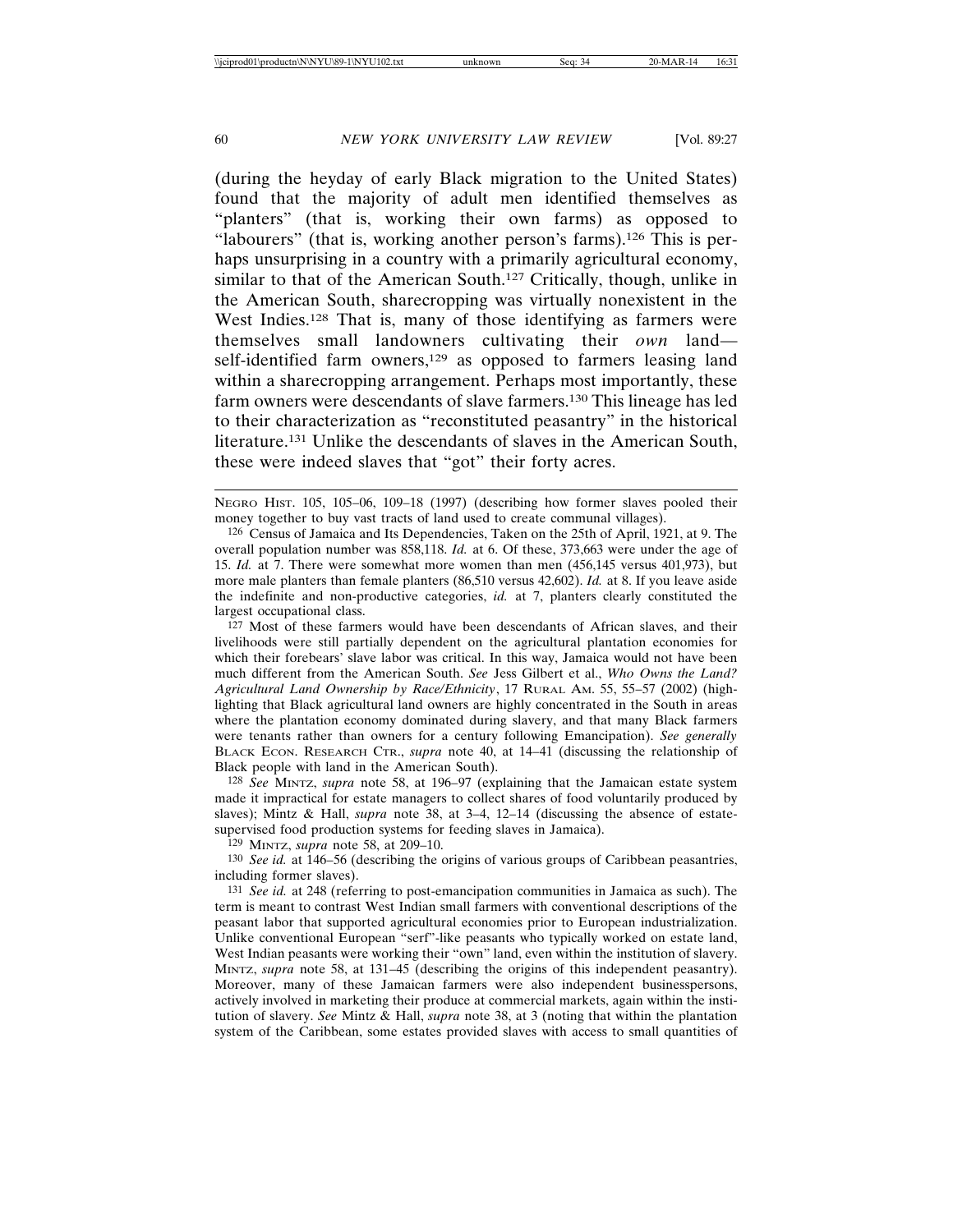The demographers further note that such property ownership, while typical in the Anglophone Caribbean, was atypical in the Americas, "[s]ince the slave plantation [system] elsewhere . . . served to destroy the peasantry rather than to create it  $\dots$  ."<sup>132</sup> That is, these independent Black Jamaican farm owners differed in an important respect from descendants of slaves in plantation economies in other parts of the Americas, where slave-descendant farmers were typically cultivating land that was not their own.133 As property owners, the Jamaican peasant class appeared to have a stronger foothold in the mainstream economy than analogous groups elsewhere in the Americas.134 Thus, the West Indian farming class was arguably the largest independent Black peasantry to have emerged from the institution of slavery in the Americas.<sup>135</sup>

This historical period in the West Indies raises a question, however. Specifically, how was it possible for slaves (themselves property) to own property? As in the United States, slaves in the British West Indies—the descendants of Black Africans—were considered property.136 Property could not own property, and the law generally did

132 Mintz & Hall, *supra* note 38, at 3.

133 *See* MINTZ, *supra* note 58, at 146–56 (discussing the contrast between Black farmers in Caribbean peasantries and Black freedmen working as farmers in North America). Sharecropping is a system in which a landowner allows a tenant to use the land in return for a share of the crop produced on the land. Given the exigencies of plantation economies, sharecropping evolved in many post-slave societies as a compromise which allowed land-rich but cash-strapped plantation owners to enter into economic arrangements with former slaves, who lacked the means to finance independent farming. IRA BERLIN, SLAVES WITHOUT MASTERS: THE FREE NEGRO IN THE ANTEBELLUM SOUTH 381 (1974) (describing sharecropping as a form of "social control" that "tie[d] blacks to their employers, to landlords, or to the planter-merchants who rented them land and provided credit while their crops still had to be harvested").

134 MINTZ, *supra* note 58, at 158–59; Mintz & Hall, *supra* note 38, at 3.

135 It is perhaps for this reason that the historical literature often cites a famous English planter who argues that the standard of living of West Indian Blacks compares favorably with European peasant classes. *See* JOHN STEWART, AN ACCOUNT OF JAMAICA, AND ITS INHABITANTS 213–22 (1808) (describing the condition of Black slaves of the West Indies). This analysis should be viewed with some skepticism given the contrast between the guarantees and rights granted to Western European peasantries and the lack of rights which characterizes the institution of slavery.

136 B.W. Higman, *Jamaican Port Towns in the Early Nineteenth Century*, *in* ATLANTIC PORT CITIES, 117, 140–41 (Franklin W. Knight & Peggy K. Liss eds., 1991). Prior to the American Revolution, the American colonies and the West Indies (as British colonies) had similar historical trajectories. *See* RODERICK A. MCDONALD, THE ECONOMY AND MATERIAL CULTURE OF SLAVES: GOODS AND CHATTELS ON THE SUGAR PLANTATIONS OF JAMAICA AND LOUISIANA (1993) (conducting a comparative study of slavery in the West

land to produce food items for subsistance and for sale). There is a very large literature on the evolution of peasant classes in diverse societies, which I will acknowledge elsewhere, but is beyond the scope of this article. *See generally* Sidney W. Mintz, *A Note on the Definition of Peasantries*, 1 J. PEASANT STUD. 91 (1973) (providing an overview of the literature pertaining to the study of peasant societies).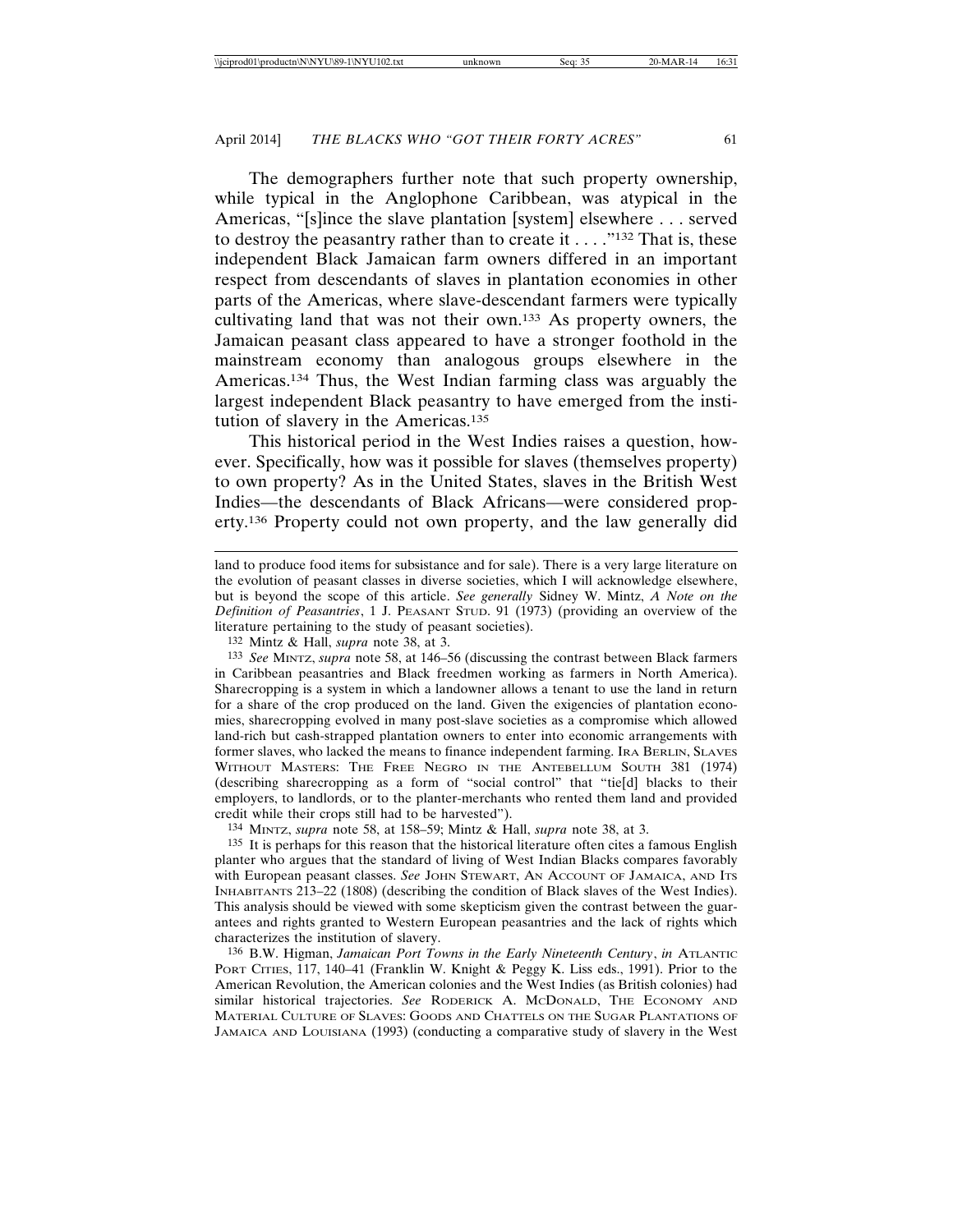not recognize the ownership of property by slaves.137 Moreover, the superiority of the English plantation class over the Black population was inextricably tied to their control of land because of their miniscule numbers, a form of control plantation owners would not easily relinquish.138 Far from granting slaves property rights, a complex legal

Indies and in parts of the American South). It was precisely this point that Ulrich Phillips, the early American slave historian, emphasized:

As regards negro slavery the history of the West Indies is inseparable from that of North America. In them the plantation system originated and reached its greatest scale, and from them the institution of slavery was extended to the continent. The industrial system on the islands, and particularly on those occupied by the British, is accordingly instructive as an introduction and a parallel to the continental regime.

ULRICH B. PHILLIPS, AMERICAN NEGRO SLAVERY: A SURVEY OF THE SUPPLY, EMPLOYMENT AND CONTROL OF NEGRO LABOR AS DETERMINED BY THE PLANTATION RÉGIME 46 (1918). As the historian Betty Wood establishes, most early African slaves who were imported into the English colonies (that later became the United States) came from the West Indies. Prior to the early 1700s, it was difficult to acquire slaves from Africa in the colonies that became the United States; most Africans were sold in the West Indies. One of the early large-scale importations of African slaves in the American colonies occurred when Barbadian planters—who played a significant role in the founding of South Carolina in 1670—imported slaves from Barbados. *See* BETTY WOOD, THE ORIGINS OF AMERICAN SLAVERY 64–65 (1997) (discussing the connection between the Lowcountry, as the English called present-day South Carolina, and settlers from Barbados).

137 The practice of customary grants to slaves was recognized by early English commentators. *See, e.g.*, Mintz & Hall, *supra* note 38, at 17 ("Their right of property in what they thus acquire, is never questioned; but seems completely established by custom."). The word *customary* bears emphasis: These grants clearly exist against a background of slaves not *formally* owning property. As Mintz and Hall mentioned:

[N]o slaves held provision grounds by legal right of property in land. The land belonged to the estate owner. The use of it was *allowed* to the slaves. What slaves were permitted to bequeath was certainly not a plot of land, but rather the right to continue to cultivate a certain piece of land for as long as the owner or estate manager permitted the land to be cultivated in provisions.

*Id.* at 22 (emphasis added) (citations omitted).

138 A similar point has been made about the American South. While several scholars have questioned the widely held view that land alone would have significantly altered the economic conditions of former slaves, most agree that the dominance of the White elite was inextricably tied to their dominance of land holdings. *See, e.g.*, FONER, *supra* note 40, at 245 (asserting that "the failure to distribute land prevented the freedmen from achieving true autonomy and made their civil and political rights all but meaningless"); Stanley L. Engerman, *Economic Adjustments to Emancipation in the United States and British West Indies*, 13 J. INTERDISCIPLINARY HIST. 191, 219–20 (1982) (describing the lack of physical capital, including land, and human capital, such as education and literacy, and "deficiencies" that ensured Blacks "would remain far behind . . . whites for very prolonged periods"); Robert Higgs, *Accumulation of Property by Southern Blacks Before World War I*, 72 AM. ECON. REV. 725, 725 (1982) ("[T]he freedmen's lack of tangible property at the time of emancipation was the overriding cause of their low income relative to Southern whites."); Roger L. Ransom, *Reconstructing Reconstruction: Options and Limitations to Federal Policies on Land Distribution in 1866–67*, 51 CIVIL WAR HIST. 364, 370 (2005) (describing the potential "modicum of economic independence" that land ownership would have secured for freed blacks). Scholars have noted a similar pattern in the Jamaican context. *See* Douglas Hall, *Jamaica*, *in* NEITHER SLAVE NOR FREE 193, 196–97 (David W.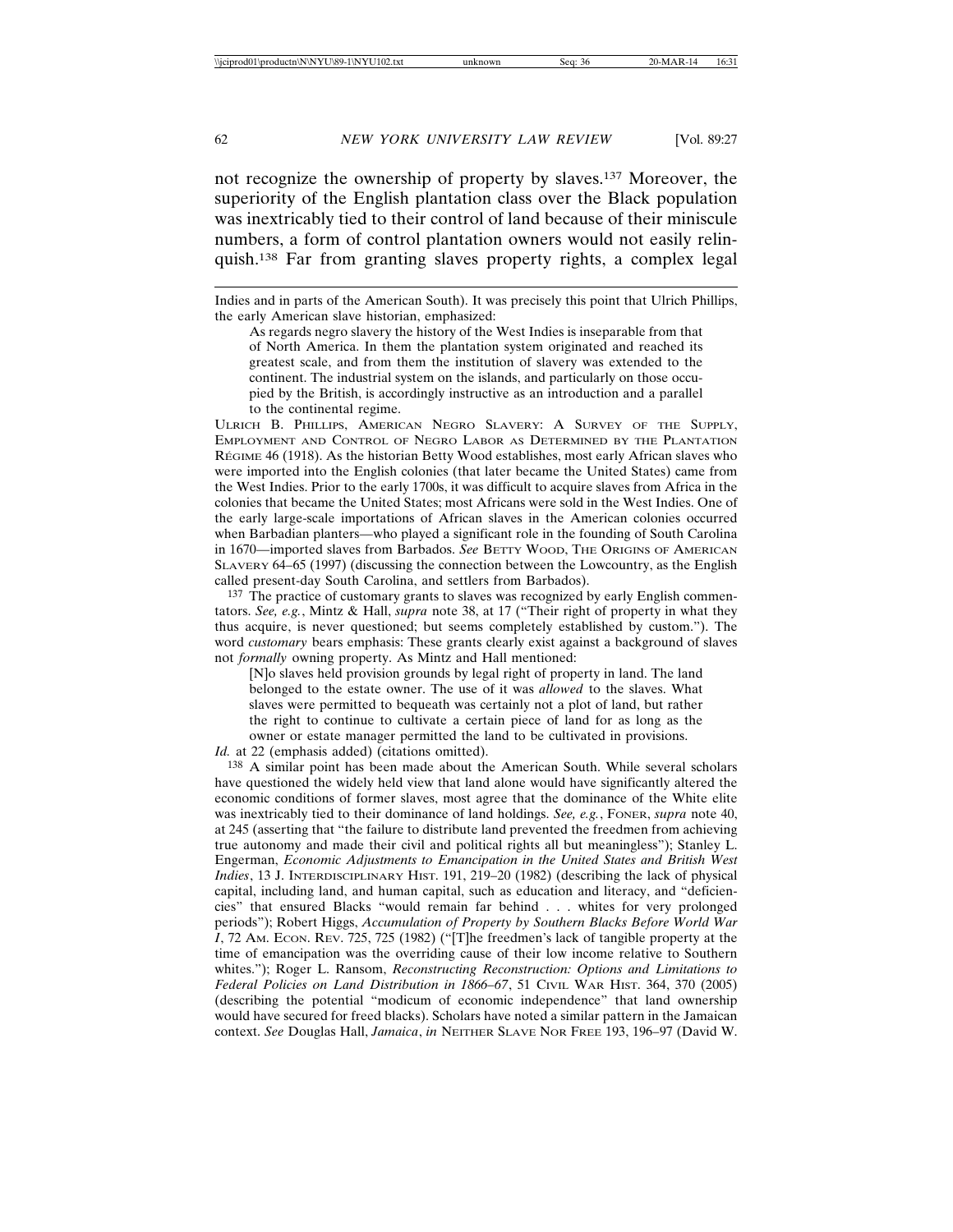framework persisted that limited opportunities for colored freedmen (people of mixed English and African heritage) to acquire the requisite amount of property for voting privileges.139 Despite this entrenched formal legal framework, which largely excluded non-Whites from property ownership, there existed an informal customary framework in which slaves were in fact understood to be property owners.140 This second structure—which later took hold in the formal legal structures of these territories—laid the groundwork for the development of the sizable Black land-owning class in the West Indies from which many U.S. migrants later emerged.

The contradiction inherent in the simultaneous existence of the institution of slavery—which generally precluded property ownership—alongside the grant of property to slaves was less a matter of English *noblesse oblige* than of enlightened self-interest. Following the British capture of most of the West Indian islands in the mid-1600s, sugar cane production rapidly became a major commercial operation for the British Empire.141 Indeed, in the heyday of the trade in the mid-1700s, the West Indian colonies were "the most cherished" imperial possessions and their sugar enterprises "the greatest and most famous industrial enterprises in the world."142 However, the British faced a major difficulty: The slaves that fueled these commercial operations needed to be fed.143 When planters imported food, however,

140 *Infra* Part II.B.

141 The Napoleonic introduction of beet sugar, which posed a major threat to the conventional sugar trade over which the British West Indies had a virtual monopoly, occurred in the early 1800s, one hundred and fifty years after the British foray into the West Indies. *See* PHILIP SHERLOCK & HAZEL BENNETT, THE STORY OF THE JAMAICAN PEOPLE 231 (1998) (noting the effect of competition from European beet sugar).

142 Ulrich Phillips devotes significant attention to West Indian plantations. Ulrich B. Phillips, *A Jamaica Slave Plantation*, 19 AM. HIST. REV. 543, 543 (1914).

143 The importation of food from either Europe or North America was a risky venture. War often disturbed merchant shipping routes rendering food importation risky, unpredictable, and expensive. The historian Selwyn Carrington is a particularly strong proponent of the influence of war, which has been disputed by other historians and summarized neatly in Veront Satchell, Slave Labour and Sugar Production in Jamaica 1760–1830, at 11–12 (1997) (noting Carrington's argument that the American Revolutionary War prompted the

Cohen & Jack P. Greene eds., 1972) (discussing how the social superiority of Whites over non-White freedmen in Jamaica rested on their control of property).

<sup>139</sup> In 1761, Jamaica passed a law forbidding colored freedmen from purchasing land exceeding a value of £2000 in Jamaican currency (three-fifths sterling) or to inherit property or money in excess of that amount from a White person. *See* Hall, *supra* note 138, at 197 (describing the 1761 law); C. Roy Reynolds, *Tacky and the Great Slave Rebellion of 1760*, 6 JAMAICA J., June 1972, at 5, 7 (1972) (summarizing these measures); *see also* Jerome S. Handler & Arnold A. Sio, *Barbados*, *in* NEITHER SLAVE NOR FREE, *supra* note 138, at 214, 232 (citing the governor of the potential dangers he found inherent in the 'strange inconsistency in our laws and customs' by which freedmen were denied 'any civil right,' particularly that of giving testimony [in a court of law], and yet were 'allowed to acquire and possess land and other real property'").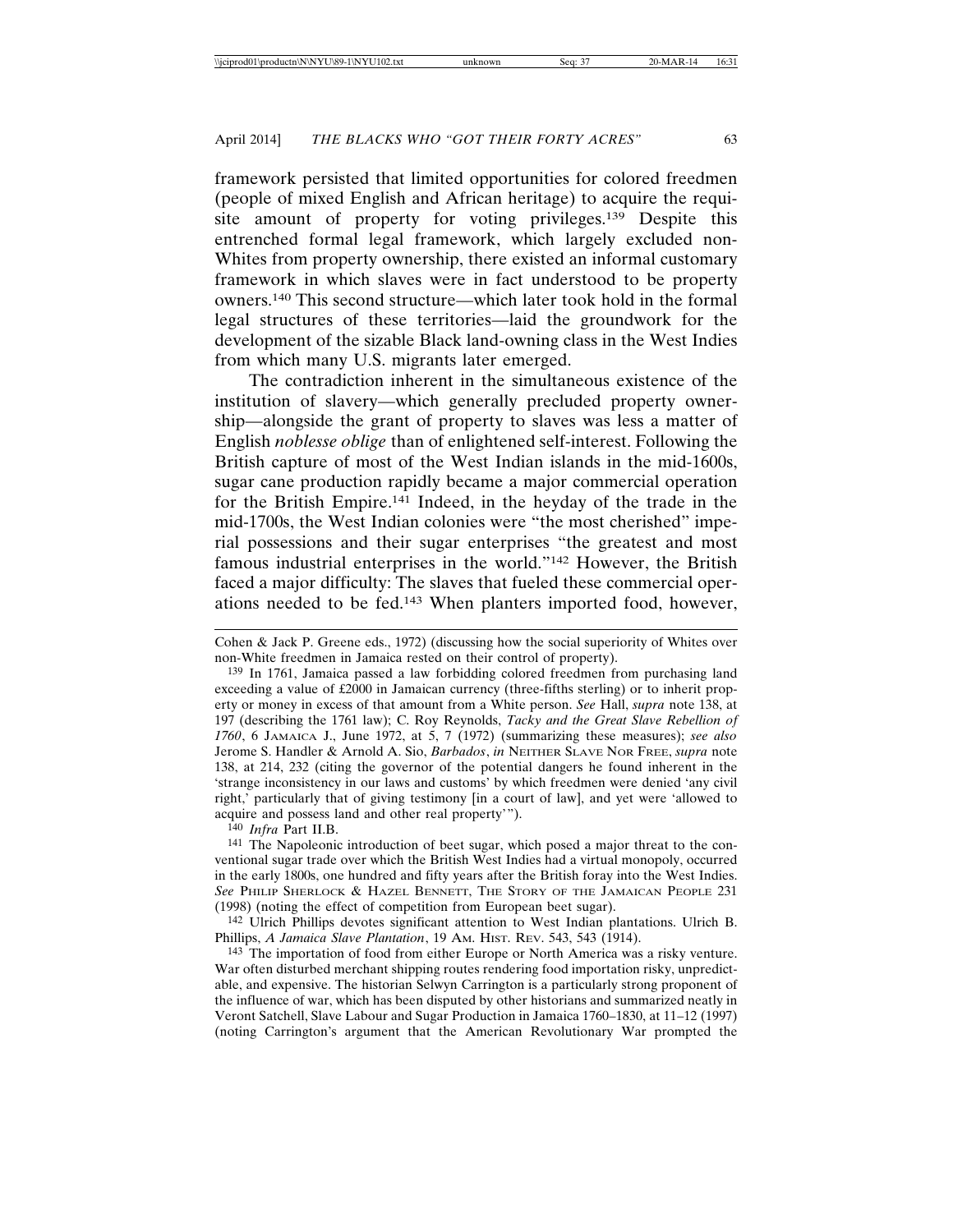they faced "a vicious circle" of high prices, malnourished slaves, reduced productivity, and lower profits.144 This dilemma was a matter of interest for the British Crown, which was deeply disturbed by the prospects of reduced productivity and profits on the plantations.145 Governors of the West Indian territories were regularly reporting to the colonial authorities the status of their efforts to achieve food sufficiency, reports that accelerated in periods of war—for example, during the American Revolution—when food supplies might be cut off.146 The territories eventually institutionalized a system in which slaves grew their own food, $147$  allowing the British to guarantee stable food supplies, even if the importation routes to the colonies were cut off.148

As it happens, planters had been experimenting with more efficient means of food production for the slaves since shortly after the English takeover of Jamaica in 1655.149 Facing a choice between

144 Mintz & Hall, *supra* note 38, at 3.

145 The islands had become important to the economic wellbeing of the British Empire as a major source of revenue for the British Treasury, which levied ample taxes on the planters' profits. *See* SHERLOCK & BENNETT, *supra* note 141, at 281–82 (discussing the high customs duties on consumer goods).

146 Examples of voluminous correspondence between governors in the British West Indian colonies and the Crown regarding the status of their food supplies have been documented. *See, e.g.*, CARRINGTON, *supra* note 58, at 106 (discussing in letters the report of Governor Hay of Barbados in a letter to the Crown denying reports of imminent famine and further assuring that "scarcely any one Article of provisions and live stock of the Island has raised in price for near these three years" (citation omitted)).

147 This system, as appears to have resulted from repeated skirmishes with the French, is best explained in MINTZ, *supra* note 58, at 180–82).

148 *Id.* at 181–82.

149 *See* HIGMAN, *supra* note 113, at 204 (discussing three methods West Indian slaveowners used to provide nutrition); LUCILLE MATHURIN MAIR, A HISTORICAL STUDY OF WOMEN IN JAMAICA 1655–1844, at 59–60 (Hilary McD. Beckles & Verene A. Shepherd eds., 2006) (discussing a change in food production method during the war); SHERIDAN, *supra* note 113, at 154–55 (describing the economic factors influencing food production). Indeed, according to one historian, shortly after the British takeover of Jamaica in 1655, plantation owners understood that crops would have to be grown locally to feed the slaves. *See* HOLT, *supra* note 38, at 66 (noting the development of the provisioning system). In response, different plantations took different courses of action. For example, some plantation owners set about growing crops as part of the estate's work, alongside sugar cane. The produce would then be allocated to the slaves. *Id.* Others undertook a system of collectivized agriculture, in which slaves were fed from estate farms which they were forced to cultivate. *See* HIGMAN, *supra* note 113, at 204–09 (discussing three main methods of providing food for Barbadian slaves). These yields were then subdivided among the slaves.

decline of the British West Indies as "Caribbean sugar producers were extremely dependent on British North America for all commodities necessary for them to produce sugar"). However, Carrington's assertion that the West Indies fell into decline after the American Revolution is disputed by other historians. *See generally* Seymour Drescher, *Econocide, Capitalism and Slavery: A Commentary*, 36 BOLETIN DE ESTUDIOS LATINOAMERICANOS Y DEL CARIBE 49 (1984) (Neth.) (critiquing Carrington's view of West Indian decline, slavery, and the American Revolution).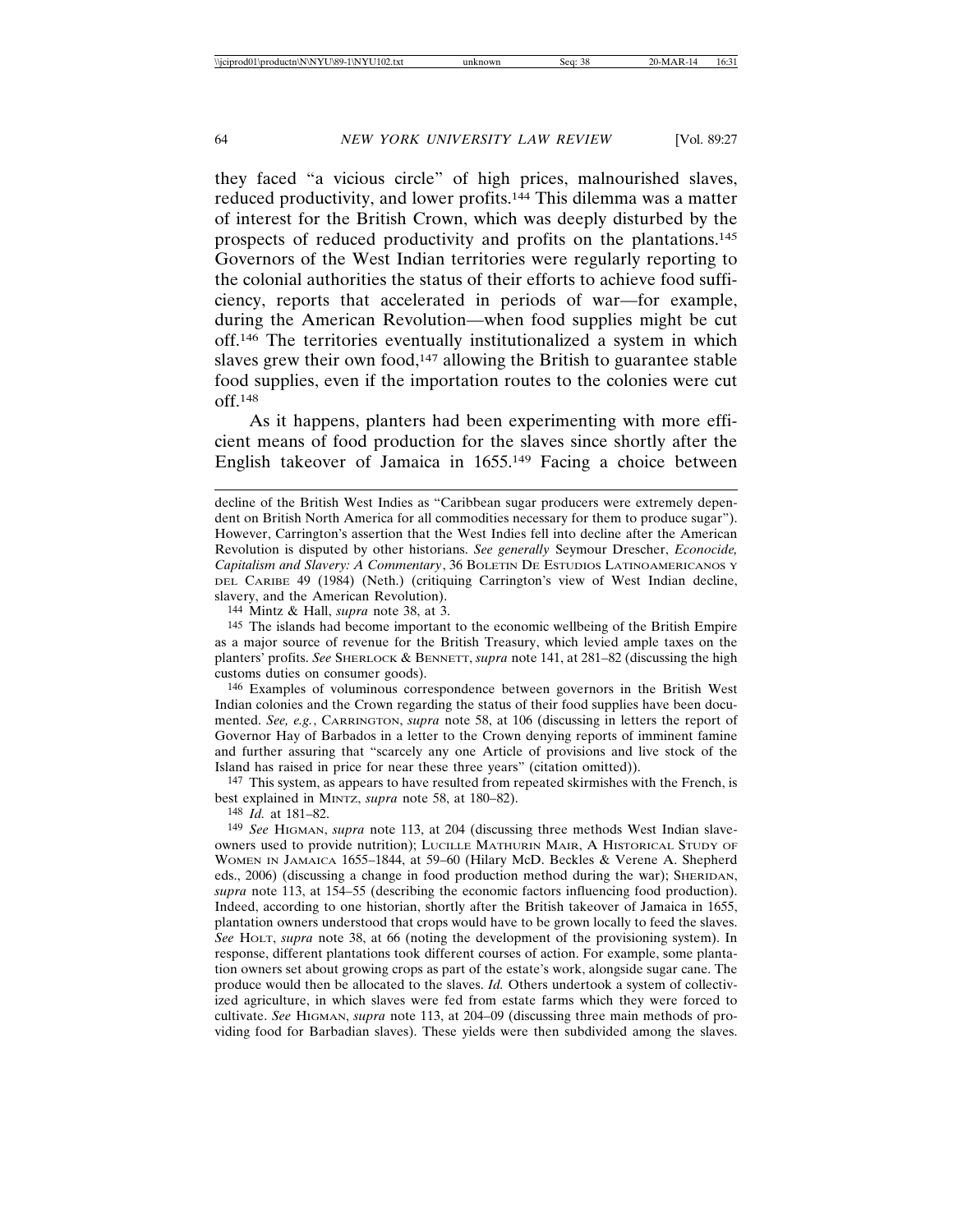allocating plantation lands to grow food in order to feed the slaves or providing incentives for the slaves to feed themselves, many plantation owners chose the second course.150 Slave owners believed that devising systems to encourage slaves to produce their own food would be more efficient.151

To accomplish this goal, plantation owners allocated "provision grounds," individual plots of land at the edge of plantations, to slave heads of household to grow their own food.152 The incentives were clear: Those who did not farm their provision grounds successfully would not eat. Soon, further innovation to incentivize food production appeared. By the early eighteenth century, owners decreed that the proceeds of slave provision grounds would accrue entirely to the slaves on several plantations.153 The English administration in Jamaica quickly caught on to the practice.<sup>154</sup> In 1672, only seventeen years after the English takeover of Jamaica, an early English governor issued a decree with the force of formal law: Any plantation owner who acquired a new plantation was obligated to allocate individual plots of land to slaves so that the slaves could feed themselves and their families.155 Moreover, the institutionalization of the system was undoubtedly aided by financial incentives for self-sufficiency in food production.156

One plantation owner, who is often cited in histories of the period, noted that after the decree on nearly every plantation "[e]ach slave has . . . allotted to him . . . a provision-ground. This is the principal means of his support and so productive is the soil . . . that this

Finally, many plantation owners left slaves instead to grow their own foods on their own provision grounds. *See* HOLT, *supra* note 38, at 66 (describing slaves' small plots of land for growing their own food and livestock)*.*

<sup>150</sup> *See* Mintz & Hall, *supra* note 38, at 4 (characterizing food production as largely voluntary).

<sup>151</sup> *See id.* at 3 (noting the costs associated with importing food).

<sup>152</sup> HIGMAN, *supra* note 113, at 204.

<sup>153</sup> *Cf. id.* at 211–12 (discussing how slaves would grow food on their provision grounds for their own sale and profit at the market).

<sup>154</sup> *See* Mintz & Hall, *supra* note 38, at 12 (noting the quick adoption of this practice after the English occupation).

<sup>155</sup> Excerpts of the early statute are replicated in later publications. *See, e.g.*, THE ACT OF ASSEMBLY OF THE ISLAND OF JAMAICA, FOR THE BETTER ORDER AND GOVERNMENT OF SLAVES, COMMONLY CALLED THE CONSOLIDATED ACT 6 (London, B. White & Son 1788); *see also* STEWART, *supra* note 135, at 100 (citing an early law by which all estates and settlements were required to allocate at least ten acres per one hundred slaves for the cultivation of ground provisions and root vegetables).

<sup>156</sup> For a general discussion of the financial incentives for self-sufficiency in food production, particularly in Barbados, see Richard B. Sheridan, *Why the Condition of the Slaves was "Less Intolerable in Barbadoes than in the Other Sugar Colonies*,*" in* INSIDE SLAVERY: PROCESS AND LEGACY IN THE CARIBBEAN EXPERIENCE 31, 44–45 (Hilary McD. Beckles ed., 1996).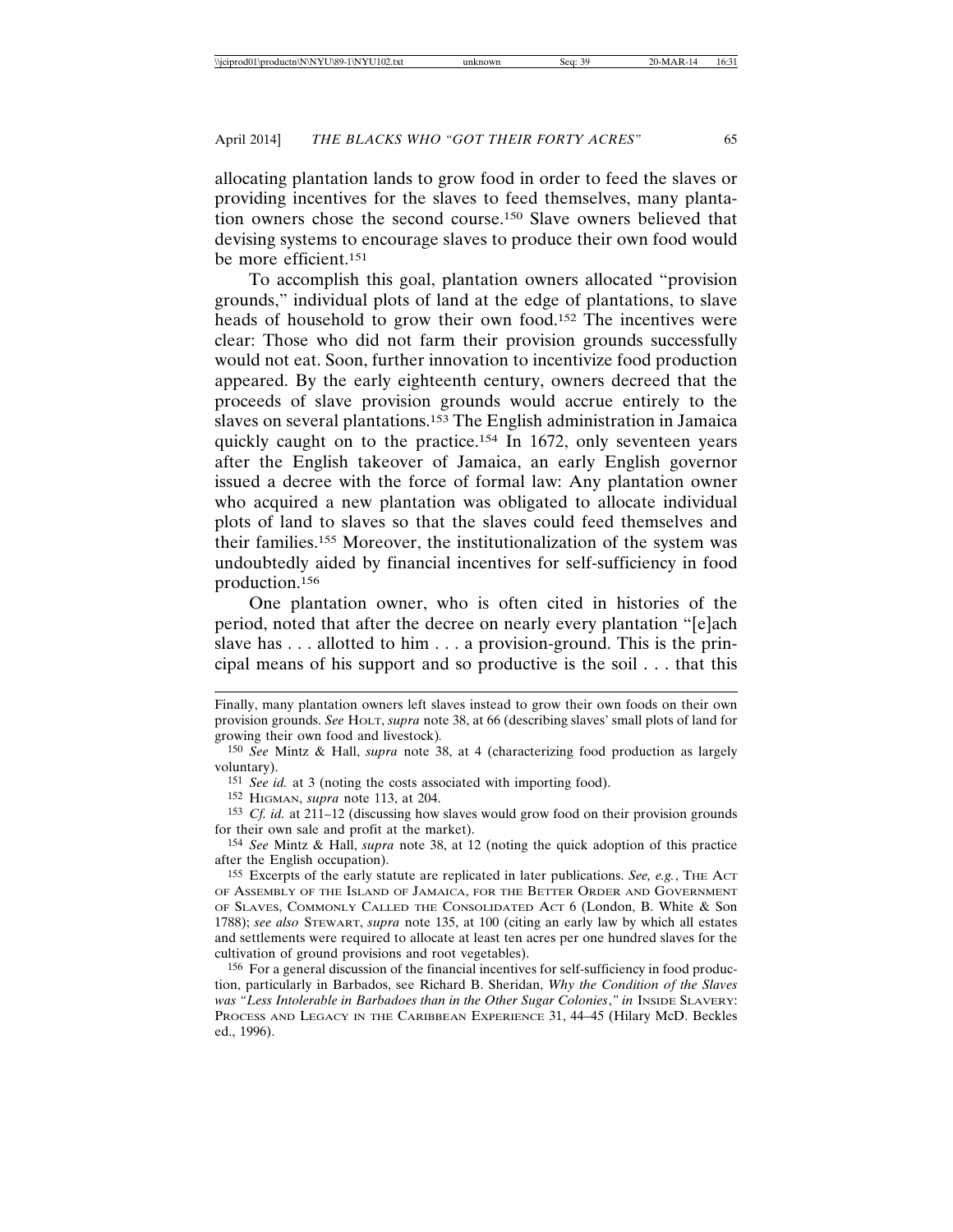spot will not only furnish him with sufficient food for his own consumption, but an overplus to carry to market."<sup>157</sup> It was customary practice that not only should each slave have his own plot of arable land, but he should also be provided time off to work the land, and that the proceeds of the plot should be his.158 Notably, the plot and the slave's time in cultivating this plot were also to be protected.159 Reflecting precisely this sentiment, another plantation owner noted: "All kinds of ground provisions and corn are . . . successfully cultivated . . . by the negroes in their own grounds [i.e., provided individually by the owner or overseer] and on those days which are given to them for this particular purpose, *it does not enter into the mass of plantation-labour* . . . ."160 The plantation owner further noted: "A quarter of an acre . . . will be fully sufficient for the supply of a moderate family, and may enable the proprietor . . . to carry some to market . . . ."161 He continued:

[B]ut then the land must be of a productive quality . . . and protected from the trespass of cattle . . . . [T]hose negroes will hardly ever have good grounds, and of consequence plenty of provisions, who are not allowed to make for themselves a choice of situation, and who are not well assured that it will be well guarded and protected.<sup>162</sup>

If possible, slaves would rotate their provision grounds so as to improve crop productivity and generate surpluses. Where space permitted, "the Negroes ma[d]e it a practice to enlarge their own grounds, or exchange them for fresh land, every year. By these means, having quicker and better returns, they raise[d] provisions in abundance, not only for their own use, but also a great surplus to sell."163

<sup>157</sup> JOHN STEWART, A VIEW OF THE PAST AND PRESENT STATE OF THE ISLAND OF JAMAICA 267 (Edinburgh, Oliver & Boyd 1823).

<sup>158</sup> These customary practices were later embodied in the Consolidated Slave Law passed in 1816. The law essentially codified what was already customary practice, requiring "[s]uitable provision grounds to be supplied rent free" and mandating that slaves "be allowed one day in every two weeks [in addition to Sundays] for work on their provision grounds except during the harvest season. The minimum of free days was not to be less than twenty-six in a year." 2 NOEL DEERR, THE HISTORY OF SUGAR 301-02 (1950).

<sup>159</sup> *See* HIGMAN, *supra* note 113, at 210 (describing a 1799 Dominica law that set out that masters should provide food for their slaves or "sufficient land and time to produce it").

<sup>160</sup> Mintz & Hall, *supra* note 38, at 6 (alteration in original) (emphasis added) (quoting 2 WILLIAM BECKFORD, A DESCRIPTIVE ACCOUNT OF THE ISLAND OF JAMAICA 129–30 (London, T. & J. Egerton 1790)).

<sup>161</sup> *Id.* (quoting 1 BECKFORD, *supra* note 160, at 256).

<sup>162</sup> *Id.* (quoting 1 BECKFORD, *supra* note 160, at 256–57).

<sup>163</sup> Richard B. Sheridan, *Strategies of Slave Subsistence: The Jamaican Case Reconsidered*, *in* FROM CHATTEL SLAVES TO WAGE SLAVES: THE DYNAMICS OF LABOUR BARGAINING IN THE AMERICAS 53 (Mary Turner ed., 1995).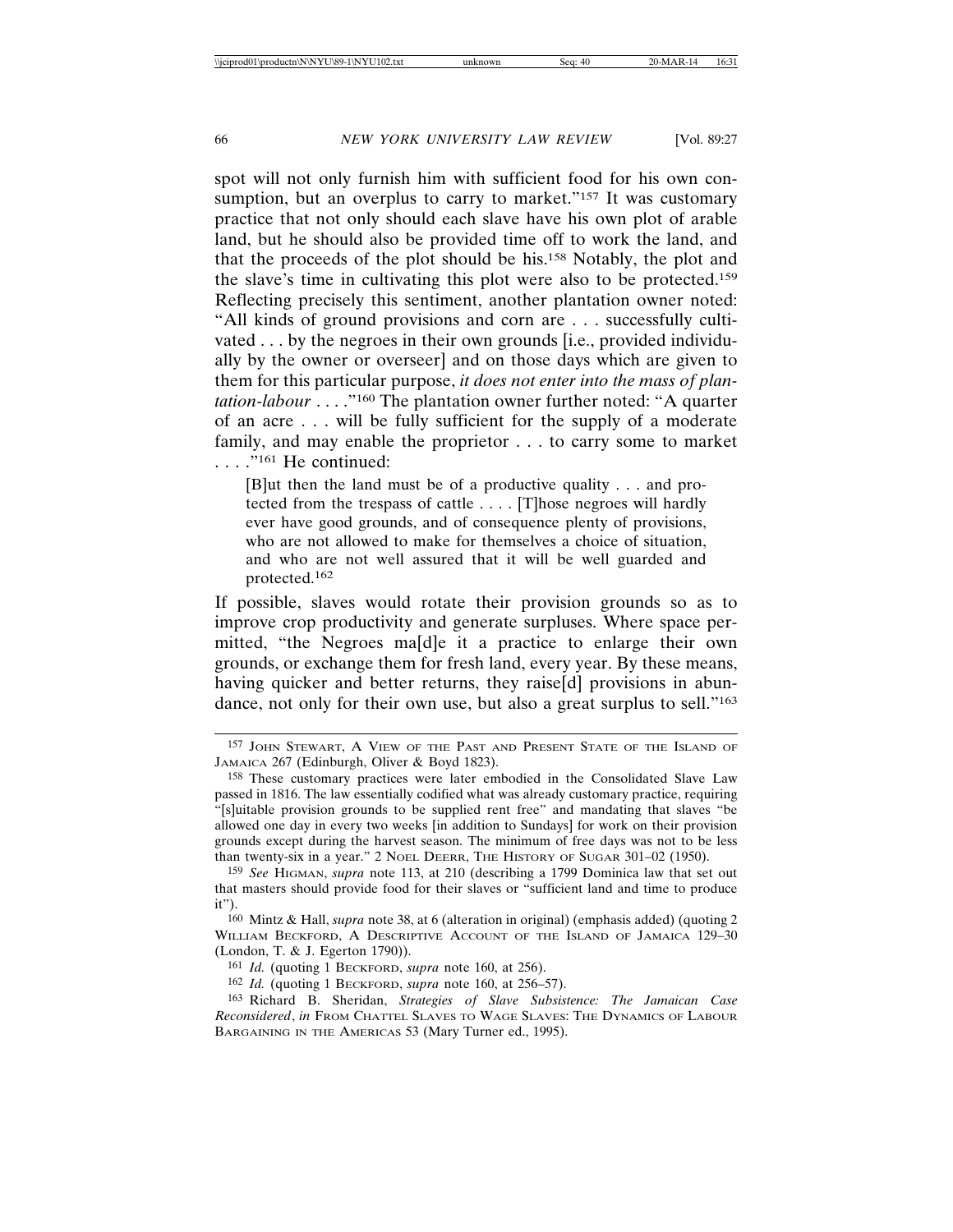In the absence of diaries from the slaves themselves on property ownership, we are left with oral histories of descendants of "coloreds"164 and slaves, which reflect the historical practice of slaves farming *their* property.<sup>165</sup> Moreover, it is striking that the aforementioned planter diaries reflect that even in the absence of a system of free labor, at least some of the planters believed that they were providing incentives to encourage slaves' individual initiative.166

In the larger islands of the West Indies, such as Jamaica, where flat, fertile plantations were surrounded by hilly land that was less suited to sugar production, the costs of allocating land to the slaves were lower and the institutionalization of the practice appears to have occurred widely and early on.167 In smaller islands, such as Barbados and the Eastern Caribbean, however, where virtually all fertile land was used for highly profitable sugar cultivation, the practice of allocating plots to slaves was less widely institutionalized.168 Nevertheless, similar systems of land allocation to slaves appear to have taken hold, albeit with smaller plots and as part of a less formal system. In Barbados, for example, the shortage of land meant that slaves were partially fed from their masters' imported food stocks, rather than providing the entirety of their own sustenance, as in Jamaica.169 Despite receiving some nourishment from imported food, each Barbadian slave was still allocated a small garden plot "generally no more than 15 square yards," and from these small plots they were remarkably productive, generating food not only for subsistence, but also to sell at slave markets.170

<sup>164</sup> ERNA BRODBER, THE SECOND GENERATION OF FREEMEN IN JAMAICA, 1907–1944, at 1 (2004) (defining "coloreds" as the offspring of relations pairing "white-skinned Europeans with black-skinned Africans").

<sup>165</sup> *See id.* at 74–75 (observing that descendants of slaves strove to become farmers in order to become autonomous from the surrounding plantations); Janet Momsen, *Land Settlement as an Imposed Solution*, *in* LAND AND DEVELOPMENT IN THE CARIBBEAN 46, 47 (Jean Besson & Janet Momsen eds., 1987) (describing how slaves "controlled neither the land nor their time or labour" but, nonetheless, were largely self-sufficient with respect to food).

<sup>166</sup> HOLT, *supra* note 38, at xxii (summarizing the titular "problem with freedom" as one of "socializing ex-slaves to respond to the work incentives of freemen"); *id.* at 47, 71, 83 (describing planters' motives for and attempts to introduce such incentives post-Emancipation).

<sup>167</sup> *See* BECKLES, *supra* note 113, at 77–78 (describing how Jamaica's geography informed land allocation practices).

<sup>168</sup> *See id.* (describing how the relatively flat and arable nature of islands such as Barbados and Antigua resulted in much smaller plots for slaves and a greater overall reliance on imported food stocks); HOYOS, *supra* note 61, at 180 (describing how a dearth of unoccupied land in Barbados dampened enthusiasm for land allocation to slaves).

<sup>169</sup> BECKLES, *supra* note 113, at 44.

<sup>170</sup> *Id.* at 78.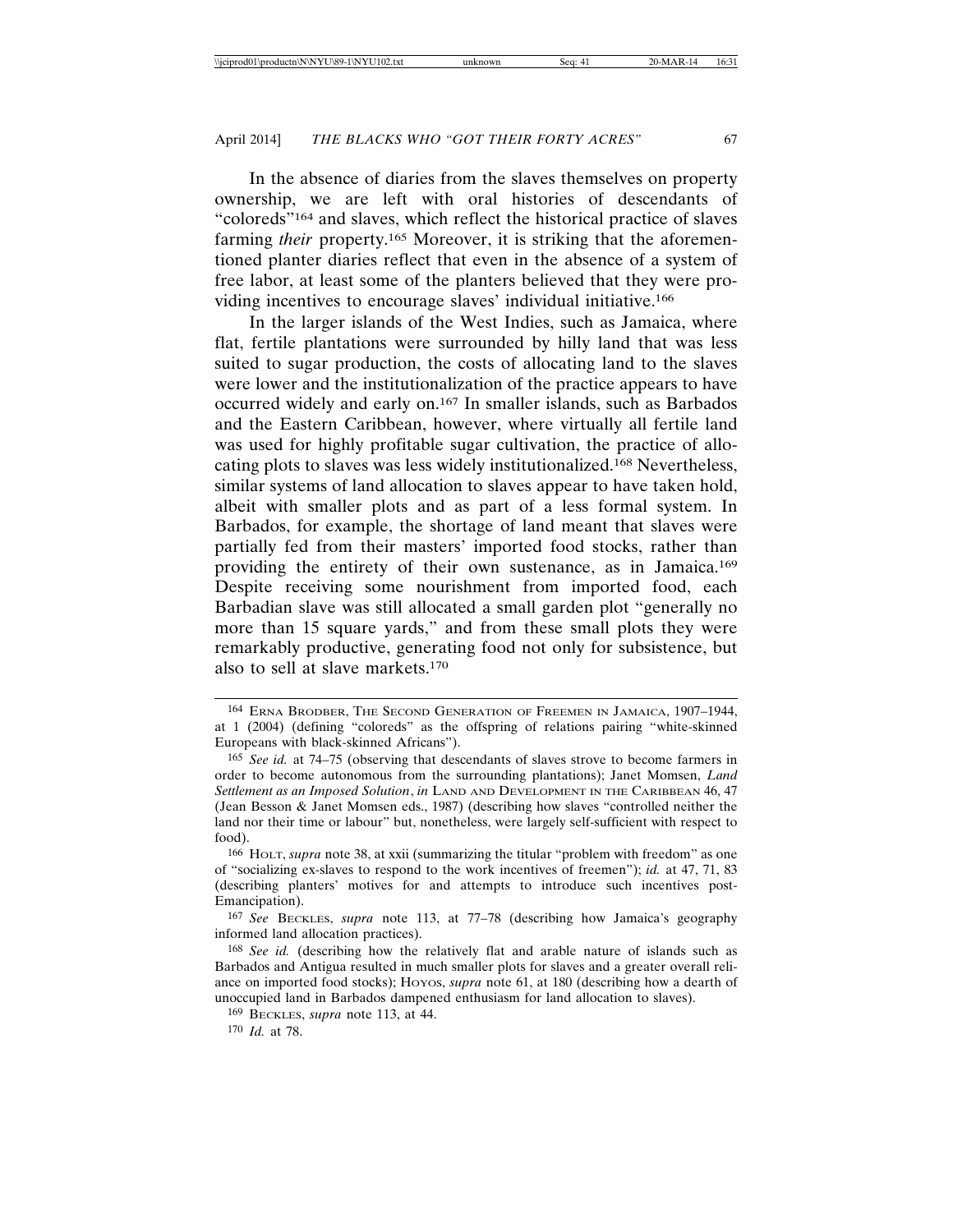## *B. Order Without Law: The Dominance of Customary Practice in Slave-Allocated Property*

Historically there were two systems of land tenure in British Caribbean societies.171 The first was provided for in a legal system defined by statute and common law.172 The second was a "customary and traditional" system that "neither observe[d] the forms nor directly invite[d] the sanctions of law."173 The system described *supra*, which allocated ownership and use of land to the slaves, reflects the dominance of this second "customary" system.

The system through which land was allocated to slaves is notable for its autonomy from English common and statutory law.174 Having allocated plots to the slaves, the English generally did not interfere with how these slaves then allocated land amongst themselves according to their own customary arrangements; this hands-off approach demonstrates "the mutual respect for customary arrangements which held between the estate owners or managers and the slaves."175 Not only does this allocation system provide an example of customary law, but it also serves to demonstrate the dominance of customary law. For example, while provision grounds were typically allocated to family heads, other family members who worked the land were understood, within the community of slaves, to be able to stake a claim to the land under customary rules.176 The customary rules that appear so dominant in this setting appear to have been influenced by norms—"creole convention[s]"177—first imported from West Africa<sup>178</sup> by the slave population and subsequently widely respected.

174 *See* PATTERSON, SOCIOLOGY OF SLAVERY, *supra* note 112, at 70 ("Jamaica is best seen more as a collection of autonomous plantations, each a self-contained community with its internal mechanisms of power, than as a total social system."). In any event, the historian-sociologist Orlando Patterson cautions that the broader statutory framework in Jamaica was weak and poorly enforced. *See id*. at 71 (describing the slave laws of Jamaica, which were largely ignored by planters, as "severe and ineffective" and "incompetent").

175 MINTZ, *supra* note 58, at 189.

176 *See* MAIR, *supra* note 149, at 262 (describing how a female slave could stake a claim to land by virtue of her right as an individual producer); Lucille Mathurin-Mair, *Women Field Workers in Jamaica During Slavery*, *in* WOMEN PLANTATION WORKERS: INTERNATIONAL EXPERIENCES 17, 26 (Shobhita Jain & Rhoda Reddock eds., 1998) (same).

177 MAIR, *supra* note 149, at 262.

178 *See* Edith Clarke, *Land Tenure and the Family in Four Selected Communities in Jamaica*, 1 Soc. & Econ. STUD. 81, 87 (1953) (describing how the West African principle of equal rights for all family members informed slaves' conceptions of land ownership).

<sup>171</sup> M.G. Smith, *The Transformation of Land Rights by Transmission in Carriacou*, 5 SOC. & ECON. STUD. 103, 103 (1956).

<sup>172</sup> *Id.*

<sup>173</sup> *Id.*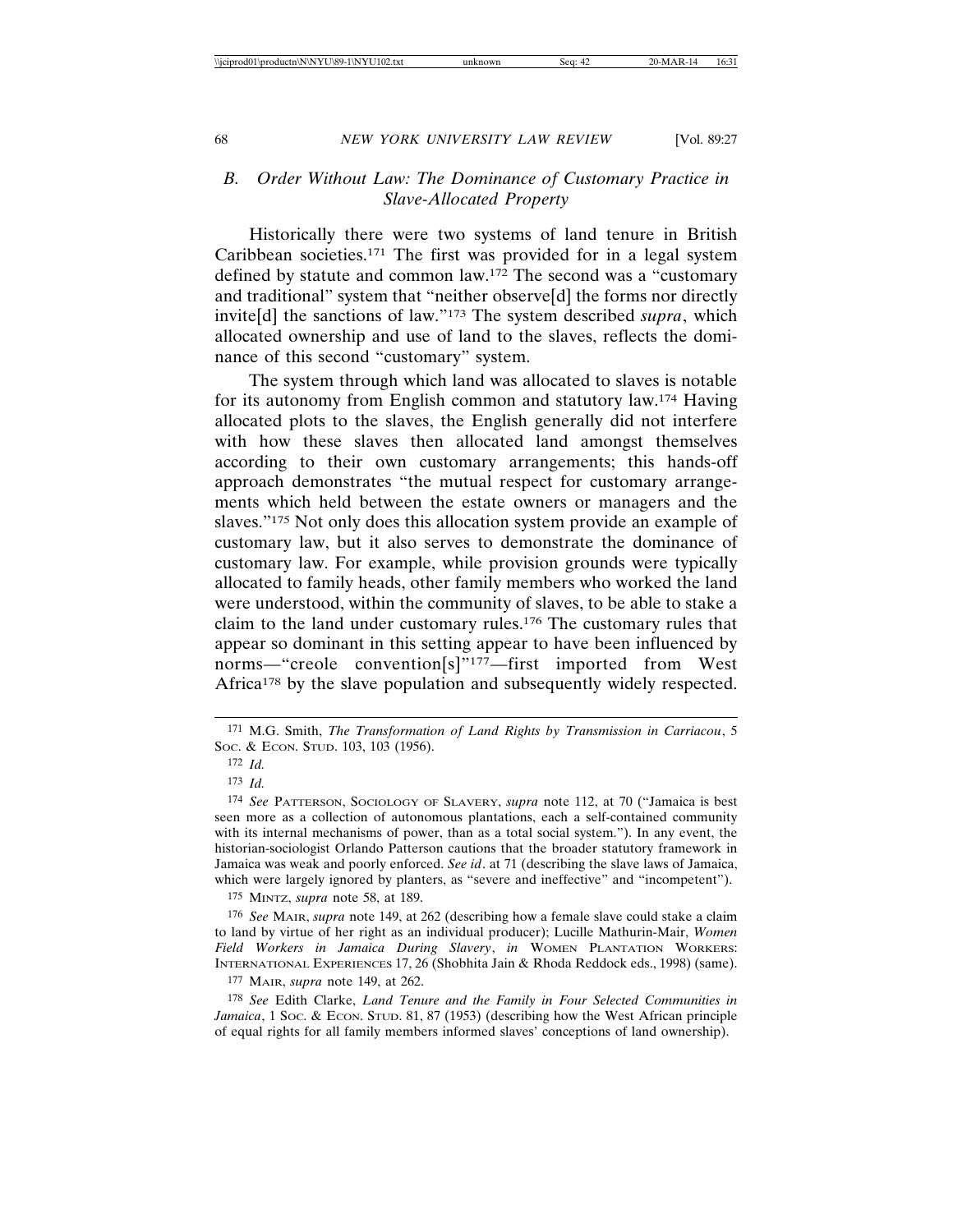Within this system of customary land rights, slave owners estab-

lished internal systems of adjudication on their plantations.179 Barbadian plantation owner Joshua Steele, a planter who was known for his efforts to ameliorate the harsher effects of plantation life, established and sanctioned internal "courts" among the slaves on his plantation.180 Another prolific plantation owner-diarist, John Stewart, noted that on many estates, the richer slaves "erect[ed] themselves into a sort of bench of justice, which [sat] and decide[d], privately, and without the knowledge and interference of the whites, on all disputes and complaints of their fellow slaves."181 The judges would be offered rum, which was considered "an indispensable preliminary to the dispensing of justice."182 The sentences of this court typically "consist[ed] in pecuniary fines, which often exceed[ed] the means of the party."183 At times, Stewart himself, a plantation owner, had been asked to hear appeals from these slave courts, with appellants "complaining of enormous damages and costs of suit which the appellants were utterly unable to make good."184 Although the author "reversed or softened [the] sentences,"<sup>185</sup> this may have been to no avail since the slaves operated according to their own customary rules.186 Moreover, his repeated attempts to abolish the courts had been "without success."187 Stewart made it clear that he was a rare bird; plantation owners were typically disinclined to interfere with slave courts.188 Indeed, Stewart's own lack of success in abolishing the courts spoke to the wisdom of others' aversion to interference. The disinclination of even the powerful planter class to tamper with "creole convention" fits well with a meta-narrative in the property law scholarship that customary rules are often more relevant than formal law to the structure of interpersonal relationships.<sup>189</sup>

182 *Id.* at 259–60 (emphasis omitted).

184 *Id.* (emphasis omitted).

189 *See* Richard L. Abel, *What We Talk About When We Talk About Law*, *in* THE LAW AND SOCIETY READER 1, 3 (Richard L. Abel ed., 1995) (explaining briefly social scientists' focus on "the relationship between formal rules and internalized norms"); ROBERT C.

<sup>179</sup> *See* Larry Gragg, *Steele, Joshua (c. 1700–1796)*, *in* OXFORD DICTIONARY OF NATIONAL BIOGRAPHY (H.C.G. Matthew & Brian Harrison eds., 2004), *available at* http:// www.oxforddnb.com/view/article/26345 (highlighting Barbadian plantation owner Joshua Steele's court of "elder slaves" to judge plantation offenses).

<sup>180</sup> Sheridan, *supra* note 156, at 37.

<sup>181</sup> STEWART, *supra* note 135, at 258–59.

<sup>183</sup> *Id.* at 259.

<sup>185</sup> *Id.*

<sup>186</sup> *See id.* at 258–59 (discussing the customary rules that the slaves would unfailingly abide by during their disputes).

<sup>187</sup> *Id.* at 259.

<sup>188</sup> *See id.* at 258–59 (noting that slave courts were usually held "without the knowledge and interference of the whites").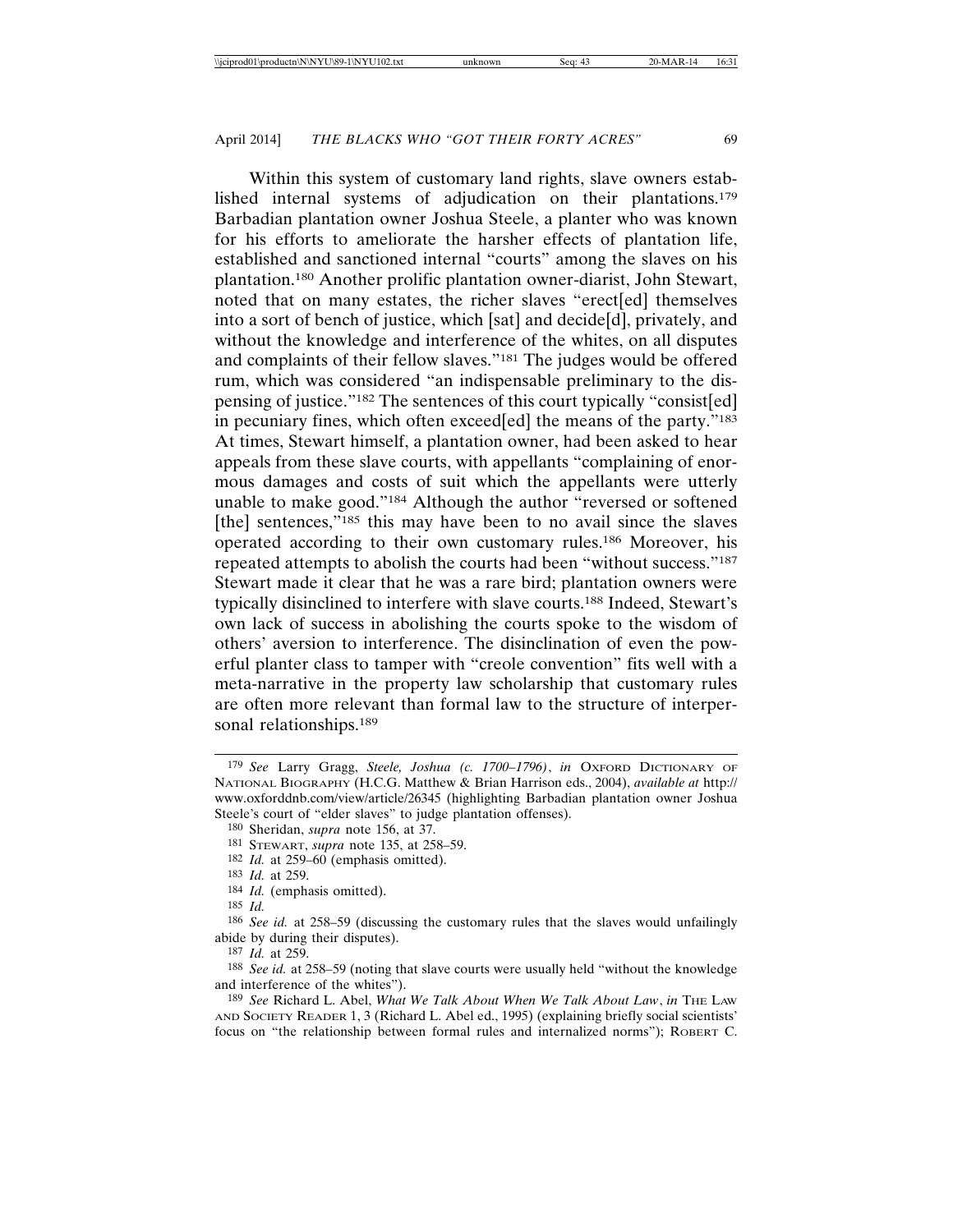Ellickson and multiple other scholars in the "norms" literature recount numerous examples of subjects who follow certain rules, irrespective of formal legal arrangements, because of a fear of informal sanctions.190 Although the evolution of customary rules with regard to slave property holding in the West Indies has heretofore been untouched by the norms scholarship, the widespread use and implementation of provision grounds appear to be classic examples of what Ellickson has deemed "order without law."191 To emphasize this point, one need only consider the fact that the customary local norms, while informal, had such force that plantation owners rarely sought to eject a slave from land that was understood in the community of slaves to belong to the slave.192 That is, even powerful English plantation owners were disinclined to tamper with customary understandings of who owned particular provision grounds. This fact reinforces the

ELLICKSON, ORDER WITHOUT LAW 284 (1991) (discussing the inverse relationship between law and informal social control mechanisms).

<sup>190</sup> ELLICKSON, *supra* note 189, at 123–26 (1991) (describing an "interdisciplinary literature on cooperation").

<sup>191</sup> *See id.* at 284 (1991) (outlining the basic features of the titular concept). Although the economics literature appears to be the most influential in modern "norms" scholarship, the discussion of norms has a distinguished heritage that predates these contributions, with interdisciplinary contributions from the fields of anthropology and sociology playing an important role as well. For a summary of anthropological and sociological work in this area, see Sally Falk Moore, *General Introduction* to LAW AND ANTHROPOLOGY: A READER 1, 1–4 (Sally Falk Moore ed., 2005); Abel, *supra* note 189, at 1–10 (Richard L. Abel ed., 1995). Many landmark pieces discussing norms scholarship in economic terms have all been written by Robert Ellickson. *See* ELLICKSON, *supra* note 189 (describing the way in which social norms impact behavior); Robert C. Ellickson, *A Critique of Economic and Sociological Theories of Social Control*, 16 J. LEGAL STUD. 67, 68 ("[L]aw-andeconomics has exaggerated the role that the legal system plays in the overall system of legal control."); Robert C. Ellickson, *Of Coase and Cattle: Dispute Resolution Among Neighbors in Shasta County*, 36 STAN. L. REV. 623 (examining the development of norms in Shasta County, California, as a way to test assumptions set forth by economist Ronald Coase). A number of other scholars have also contributed to the vast literature on this topic. *See, e.g.*, ERIC A. POSNER, LAW AND SOCIAL NORMS (2000) (discussing the role that law plays in a society where order is largely maintained by norms); Robert Cooter, *Expressive Law and Economics*, 27 J. LEGAL STUD. 585 (1998) (describing an economic theory of expressive law); Lawrence Lessig, *Social Meaning and Social Norms*, 144 U. PA. L. REV. 2181, 2186–97 (1996) (discussing the changeability of norms); Lawrence Lessig, *The New Chicago School*, 27 J. LEGAL STUD. 661 (1998) (reconciling economic and norm accounts of behavior); Richard H. McAdams, *The Origin, Development, and Regulation of Norms*, 96 MICH. L. REV. 338, 339–50 (1997) (describing the emerging economic literature on the interaction of formal and informal rules); Cass R. Sunstein, *On the Expressive Function of Law*, 144 U. PA. L. REV. 2021, 2027–28 (1996) (describing the expressive meaning of action); Cass R. Sunstein, *Social Norms and Social Roles*, 96 COLUM. L. REV. 903 (1996) (arguing that behavior is a function of norms).

<sup>192</sup> *See* JEAN BESSON, MARTHA BRAE'S TWO HISTORIES: EUROPEAN EXPANSION AND CARIBBEAN CULTURE-BUILDING IN JAMAICA 29 (2002) ("I do not believe that an instance can be produced of a master's interference with his Negroes in their peculium thus acquired." (citing MINTZ, *supra* note 59, at 207)).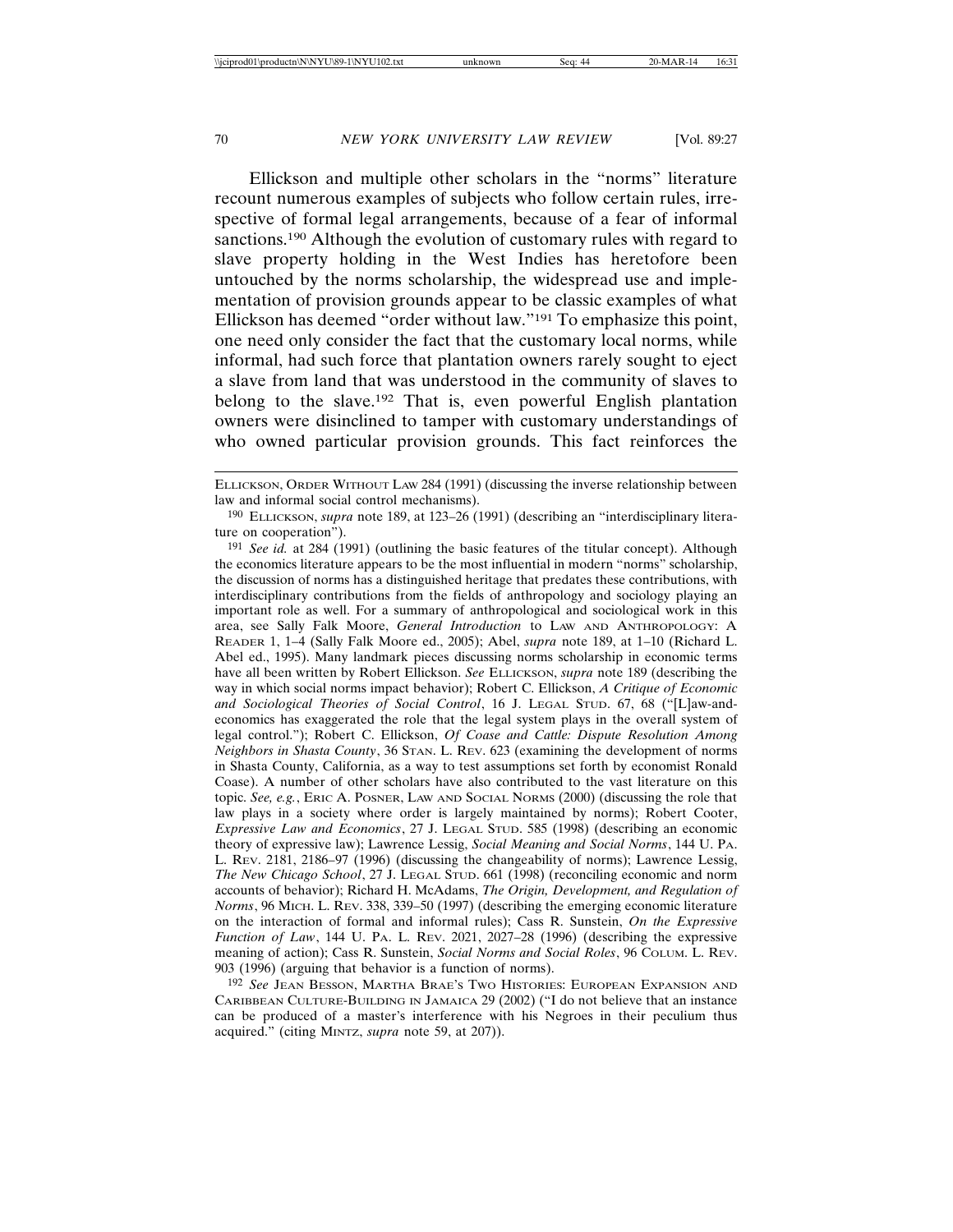power these customary understandings held within the society's formal and informal legal structure.

The same customary understandings were also embodied within the region's system of inheritance. For example, one anthropologist has noted that "[o]n many plantations in English colonies, slaves assumed a proprietary right to their portion [of the land] and willed it to their heirs, a practice many masters honored."193 In 1793, plantation owner Bryan Edwards noted such a system of customary inheritance among the Jamaican slaves:

I do not believe that an instance can be produced of a master's interference with his Negroes in their peculium thus acquired. They are permitted also to dispose at their deaths of what little property they possess; and even to bequeath their grounds or gardens to such of their fellow-slaves as they think proper. These principles are so well established, that whenever it is found convenient for the owner to exchange the negro-grounds for other lands, the Negroes must be satisfied, in money or otherwise, before the exchange takes place. It is universally the practice.194

One commentator argued that "the strictest laws of primogeniture" were observed in the case of the slave's sudden death.<sup>195</sup> This system of bequeathment demonstrates not only the importance of inheritance, but also that such inheritance was possible. Furthermore, as ancestral burial grounds were considered sacred in many African traditions.196 Slaves may have strategically buried their dead on particular pieces of land in order to ensure that the land would remain with their family.197 Out of respect for the dead, unrelated slaves would have been unlikely to use such land, even if it were allocated to them.198

196 MELVILLE J. HERSKOVITS & FRANCES S. HERSKOVITS, TRINIDAD VILLAGE 300–01 (1947) (exploring the important societal role that death and burial rites play in certain African societies).

198 Jean Besson, *The Creolization of African-American Slave Kinship in Jamaican Free Village and Maroon Communities*, *in* SLAVE CULTURES AND THE CULTURES OF SLAVERY

<sup>193</sup> ELIZABETH ABBOTT, SUGAR: A BITTERSWEET HISTORY 108 (2009).

<sup>194</sup> BESSON, *supra* note 192, at 29 (citing MINTZ, *supra* note 58, at 207).

<sup>195</sup> MAIR, *supra* note 149, at 253 (quoting BERNARD M. SENIOR, JAMAICA AS IT WAS, AS IT IS, AND AS IT MAY BE 48 (1835)). Jean Besson in her study of post-emancipation village life argues that a more fluid approach of unrestricted cognatic descent (establishing equality in the treatment of children irrespective of gender, birth order, or legitimacy) later displaced the system of "restricted colonial primogeniture on which the plantation system was based." BESSON, *supra* note 192, at 143.

<sup>197</sup> *See* Clarke, *supra* note 178, at 89 ("[F]orbears are invariably buried on family land, and, where this is the case, it is another bulwark against alienation."); Jean Besson, *Agrarian Relations and Perceptions of Land in a Jamaican Peasant Village*, *in* SMALL FARMING AND PEASANT RESOURCES IN THE CARIBBEAN 39, 48 (John S. Brierly & Hymie Rubenstein eds., 1988).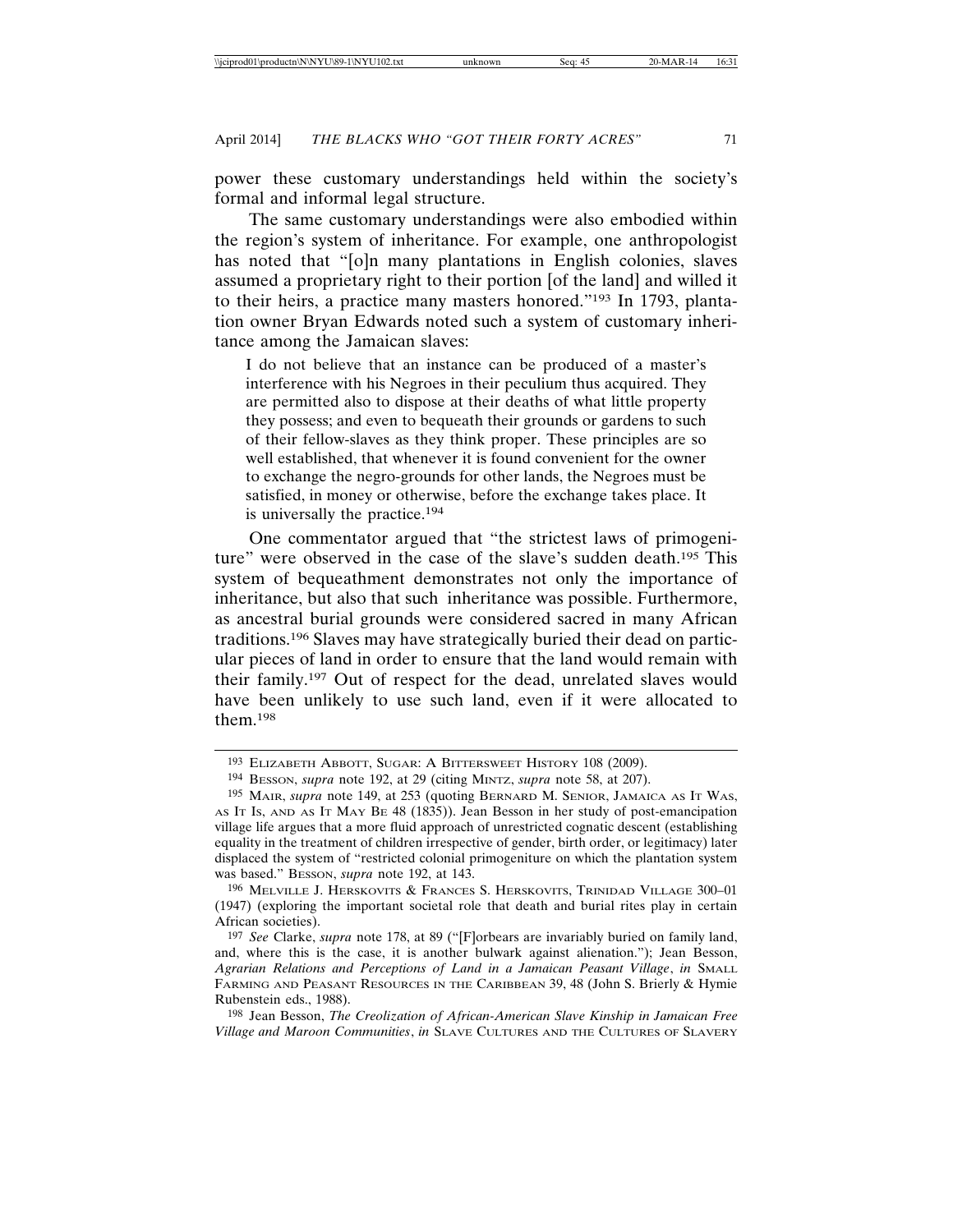In sum, the system of customary rules carried mutual benefits for plantation owners and slaves alike. The system provided plantation owners with clear economic benefits.199 Specifically, "the savings which accrued to the planter class as a result of the enslaved feeding themselves [may have] made the critical difference in the profitability of [certain] sugar plantations."200 Slaves also experienced clear benefits from the system by receiving the autonomy and privilege of land ownership. Thus, the English appear to have, inadvertently, designed a system that provided incentives for slaves to become property owners in waiting.

While customary law was dominant, customary rules did not exclusively govern slave farming plots forever. Formalization of the traditional rules discussed *supra* did occur, albeit belatedly. Central to the process of formalization was the Consolidated Slave Act (CSA) of 1792.201 Notably, the CSA contained several provisions relating to the farming grounds of slaves. Each adult slave was entitled by the Act to "a sufficient quantity of land" as her "proper ground."202 Moreover, under the Act, plantations were required to allow each slave "sufficient time to work the same, in order to provide him, her, or themselves, with sufficient provisions for his, her, or their

199 *See* Arnold Bertram, *Jamaican Higglers' Marketing System and the Future of Kingston (Part I)*, THE GLEANER (Oct. 31, 2010), http://jamaica-gleaner.com/gleaner/ 20101031/focus/focus6.html (describing the economic importance of the market system); Arnold Bertram, *The Jamaican Higglers: Prosperity Against the Odds—Part 2* (Nov. 7, 2010), http://jamaica-gleaner.com/gleaner/20101107/focus/focus6.html [hereinafter Bertram, *Part 2*] (discussing the savings to the planter class that resulted from the enslaved feeding themselves); Arnold Bertram, *The Jamaican Higglers: Part 3—Things Fall Apart* (Nov. 14, 2010), http://jamaica-gleaner.com/gleaner/20101114/news/news2.html (noting the central role peasants and higglers carved out in the Jamaican economy); Arnold Bertram, *(Part 4) The Jamaican Higglers: 'Can Take It No Longer . . .'* (Nov. 21, 2010), http:// jamaica-gleaner.com/gleaner/20101121/letters/letters1.html [hereinafter Bertram, *Part 4*] (detailing the economic downturn that resulted from a decrease in the number of plantations); Arnold Bertram, *The Jamaican Higglers: (Part 5) 'Into the Jaws of Hell . . .'* (Nov. 28, 2010), http://jamaica-gleaner.com/gleaner/20101128/letters/letters1.html (describing the higglers as making the market large and lucrative).

200 Bertram, *Part 2*, *supra* note 199.

201 *See* MCDONALD, *supra* note 136, at 23, 25 (describing how the Acts allocated both land and working time to slaves).

202 Consolidated Slave Act of Jamaica § II (1792), 32 Geo. 3, *reprinted in* 2 BRYAN EDWARDS, THE HISTORY, CIVIL AND COMMERCIAL, OF THE BRITISH COLONIES IN THE WEST INDIES 371, 373 (3d ed. 1806). This legislation ameliorated the most egregious conditions among the slaves. *See id.* ("[E]very master, owner, or possessor, of any plantation or plantations, pens, or other lands whatsoever, shall allot and appoint a sufficient quantity of land for every slave he shall have in possession . . . as and for the proper ground of every such slave  $\dots$ .").

<sup>187, 196–97 (1995) (</sup>discussing the transition from a communal land system and the role that burial grounds played in this process) *See* HERSKOVITS & HERSKOVITS, *supra* note 196, at 302 (discussing rites for the dead held on All Souls Day).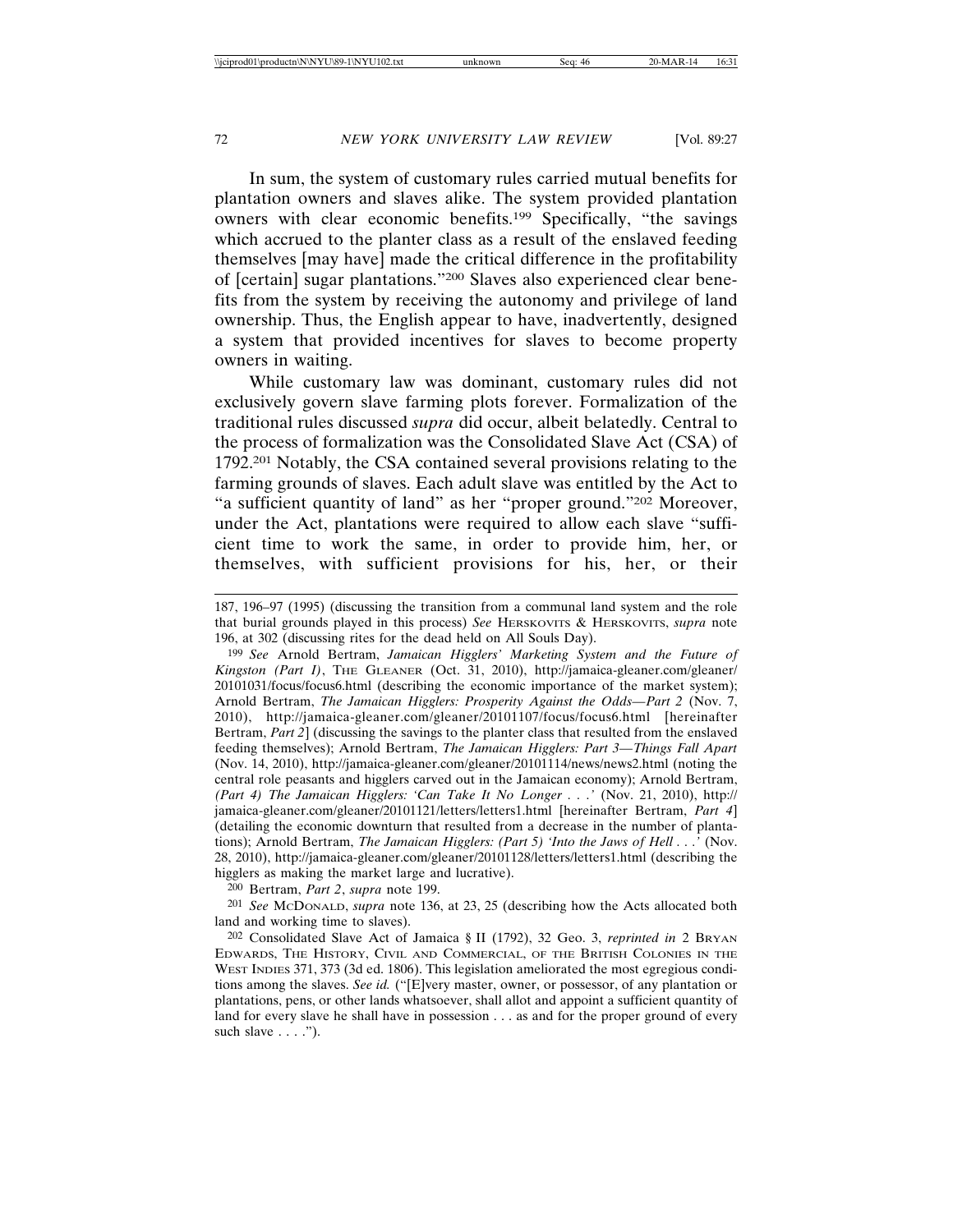maintenance."203 Although slaves were not provided with title, the Act did provide for tenure security. For example, the slave was normally compensated in the event that he lost land that had been allocated to him, provided he and his family remained with the plantation.204 In this way, formal law came to embody customary practice.

### *C. The Evolution of Constructive Property "Rights"*

This fascinating period invites a reconsideration of the process by which property rights are established. As explained in detail *supra*, in the absence of formal legal norms, slaves nevertheless developed a concept of property based on communal understandings. These communal understandings were tacitly acknowledged by both fellow slaves and Whites, even in the absence of legal sanction. Indeed, the customary norms were so pervasive that the English plantation class rarely interfered with slave-owned property.205 Only later did this customary framework of property ownership among slaves evolve into formal law. This history demonstrates that formal legal instruments are not the sole means of defining and attaining property rights. More importantly, this observation demands a reconsideration of how exactly property rights are formed.

As has often been pointed out, there are three general categories of property rights: the exclusive right to use an asset, the right to appropriate its economic value, and the right to sell or otherwise alienate that asset.206 As a matter of customary practice, West Indian slaves had the first two of these three rights, namely the exclusive right to use an asset and the right to appropriate its economic value, and even elements of the third: As long as a slave remained with the plantation, the land set aside for his personal use was his alone to tend; it would not be allocated to someone else.207 Thus, through these rights, a slave essentially had *constructive* control of the property. When the system first developed and prevailed, the slave's control was not codified in law. Rather, as a matter of law, the land remained under the control of the plantation owner. Therefore, the

<sup>203</sup> *Id.*

<sup>204</sup> *See* Mintz & Hall, *supra* note 38, at 21 ("[P]lanters so fully recognized the slaves' rights to these grounds that they offered compensation wherever it became necessary to convert an area of slave cultivation to estate purposes.").

<sup>205</sup> *See infra* Part III.B (discussing plantation owners' responses to these customs).

<sup>&</sup>lt;sup>206</sup> THRÁINN EGGERTSON, ECONOMIC BEHAVIOR AND INSTITUTIONS 34–35 (1990).

<sup>207</sup> *See infra* Part III.B (discussing the informal customs that arose between the plantation class and slaves with regards to slave land ownership).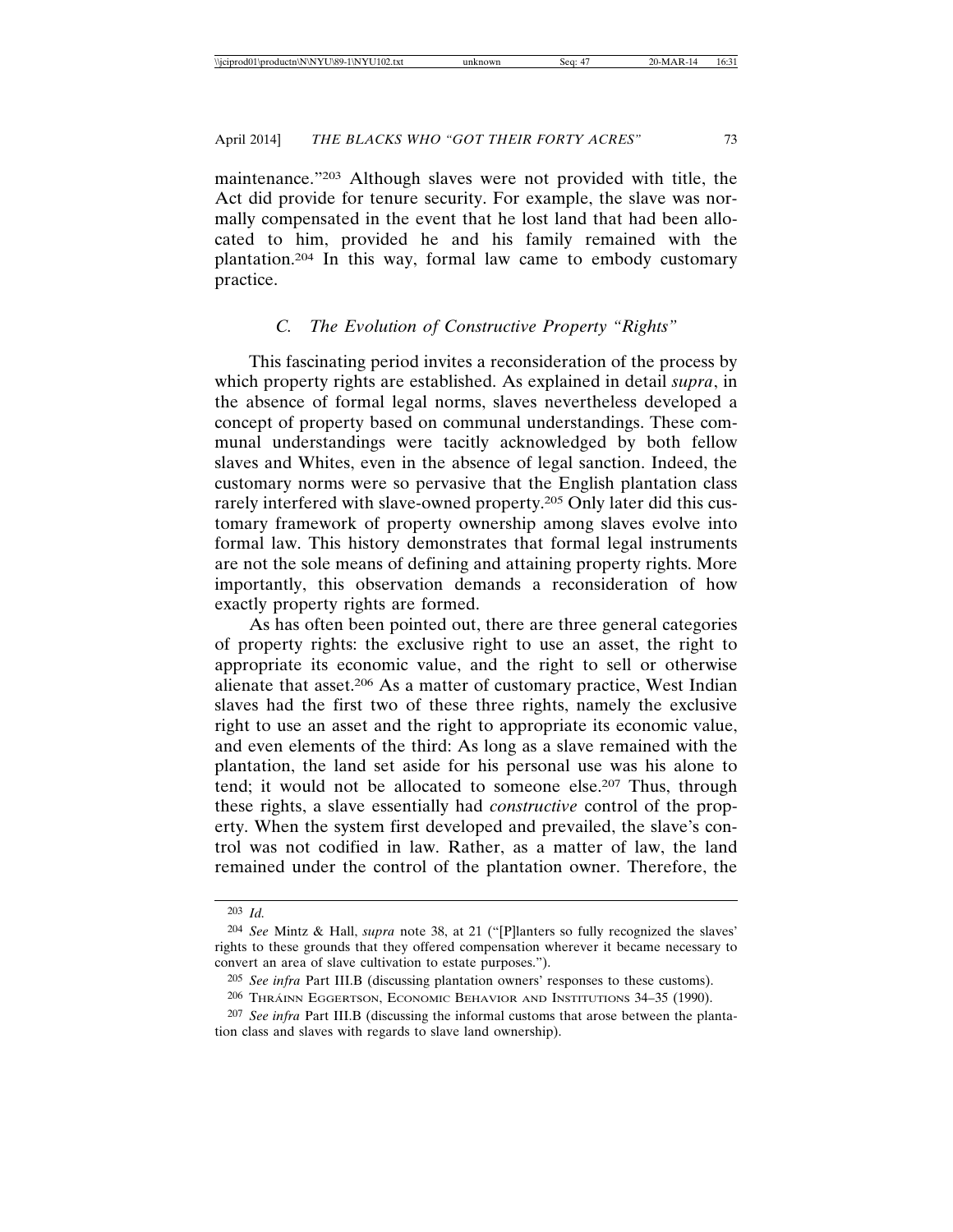slave's "control" of the land was a matter of customary practice.<sup>208</sup> This control is further reflected in the fact that trespass by others (particularly other slaves) was systematically discouraged.209 Hence, the system embodied the principle of exclusive control, even if this principle was not codified.

Second, slaves had the right to appropriate their land's economic value—whatever the slave farmed, she was allowed to keep.210 Again, however, the operative principle is constructive benefit. The proceeds of the property were technically those of the plantation owner, given his formal ownership of the property. However, as a matter of practice, the proceeds of the slave's plot were his own. When slaves were later informally allowed to sell produce and livestock from their plot, the principle of constructive benefit was further augmented.

Finally, aspects of the principle of transfer—the third property right—were also featured in this system, if only constructively. If a slave had children, upon his death, the land was then allocated to his children.211 While the slave may not have been able to formally transfer the land, in local parlance it was "passed down" upon his death to his children, who most likely remained with the plantation. In so doing, the system also approximated the property right principle of transfer.212

<sup>208</sup> *See* Mintz & Hall, *supra* note 38, at 21–22 (pointing out that under slavery, Jamaican slaves were allowed much freedom in the cultivation of their lands).

<sup>209</sup> *See id.* (explaining that planters usually compensated slaves who were made to give up their lands).

<sup>210</sup> *See infra* Part III.B (discussing the benefits slaves derived from their allocated land).

<sup>211</sup> *See* BESSON, *supra* note 192, at 28–29 (noting a customary inheritance system amongst the slaves in which they could bequeath land rights to whomever they thought proper).

<sup>212</sup> It is perhaps useful to recall the work of Douglass North, the modern father of the "institutions school." See Claude Ménard and Mary M. Shirley, *The Contribution of Douglass North to New Institutional Economics*, *in* ECONOMIC INSTITUTIONS, RIGHTS, GROWTH, AND SUSTAINABILITY: THE LEGACY OF DOUGLASS NORTH (Sebastian Galiani & Itai Sened eds., forthcoming 2013) (manuscript at 2) (chronicling the contribution of Douglass North to the "development and institutionalization of NIE," New Institutional Economics). North explained that property rights mean little without institutions to enforce them. *See id.* at 10 (emphasizing the key role of institutions and contract enforcement in protection of property rights). North's definition of "institutions" is broad. *See id.* at 8, 23 (explaining that North included not only laws and formal written codes, but also social norms and beliefs in the umbrella concept of "institution"); *see also* NORTH, *supra* note 116, at 4 (explaining that his analysis of institutions includes both formal and informal constraints). Modern law and development literature, in contrast, equates "institutions" with a formal legal system, including a set of laws, practitioners, courts, and judges. Tom Ginsburg, Review Essay, *Does Law Matter for Economic Development? Evidence from East Asia*, 34 LAW & SOC'Y REV. 829, 832 (2000) (noting that North's focus on constraining institutions resulted in a new wave of law and development). It is in precisely this sense that I argue that slaves were part of a property rights framework undergirded by an informal set of "rules."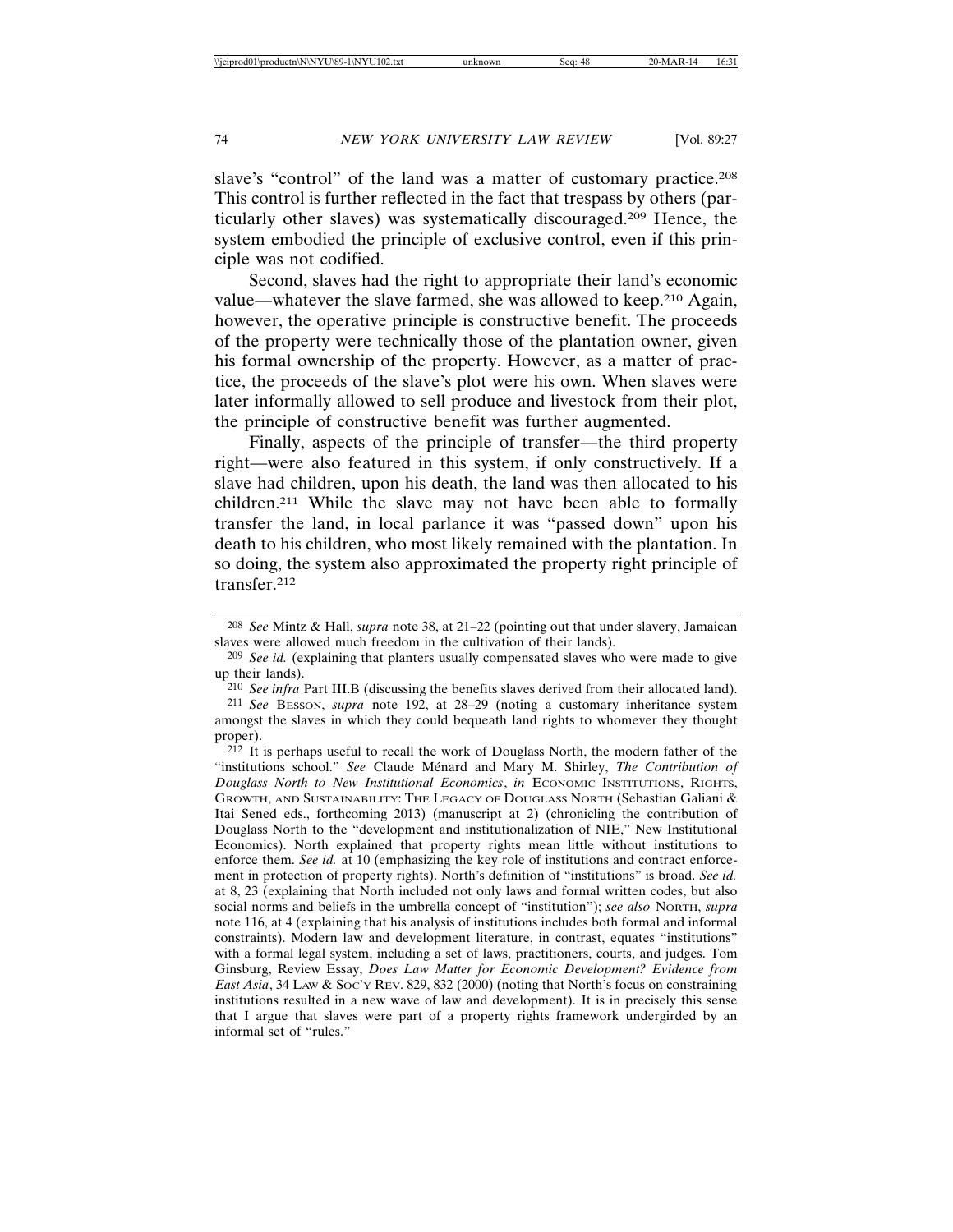#### III

# SLAVES AS CONTRACTORS

In Subpart III.A, I discuss evidence from slave merchants in food markets of the de facto contracting power of slaves. In Subpart III.B, I discuss the transition to formal property ownership and contracting power following emancipation.

# *A. Slaves as Merchants*

"Order without law" also emerges in the domain of contract. Slaves were able to gain protections that functioned similarly to formal legal protections through a body of "customary rights."213 Slaves were active participants in plantation economies, which allowed them to monetize the proceeds of their property, including ground provisions and livestock.214 On many islands, slaves' produce was so important to the local food supply that the general population—including Whites and free Blacks—became almost entirely dependent on the slave markets for food.215 British elites clearly appeared to have developed some comfort level with the notion of slaves running the West Indian food markets.216 It is clear that slave participation in surplus production and sale of goods was a core aspect of the Jamaican import/export economy.217 In these transactions, slaves sold their surplus production directly into the export market.<sup>218</sup> Given the extent of slave marketing activities, it is perhaps unsur-

<sup>213</sup> MCDONALD, *supra* note 136, at 16.

<sup>214</sup> HIGMAN, *supra* note 113, at 212; *see also* MAIR, *supra* note 149, at 258–64 (describing provision grounds and focusing in particular on women's work in these plots); VERENE A. SHEPHERD, LIVESTOCK SUGAR AND SLAVERY: CONTESTED TERRAIN IN COLONIAL JAMAICA 140–43 (2009) (detailing how slaves became part of the market economy by selling crops and livestock from their provision grounds); Jean Besson, *Land Tenure in the Free Villages of Trelawny, Jamaica: A Case Study in the Caribbean Peasant Response to Emancipation*, 5 SLAVERY & ABOLITION 3, 4 (1984) (explaining the symbolic value and meaning of slave provision grounds to the slaves themselves and their descendants); Lorna Simmonds, *Slave Higglering in Jamaica 1780–1834*, JAMAICA J., Feb.–Apr. 1987, at 31, 32–37 (explaining the ways in which slaves participated in the market economy).

<sup>215</sup> According to Edward Long, a prolific chronicler of events in this period, despite attempts to curtail their marketing to particular types of produce, higglers came to dominate local markets by supplying produce, livestock, and crafts to locals. *See* Mintz & Hall, *supra* note 38, at 13–14 (citing 1 EDWARD LONG, THE HISTORY OF JAMAICA 282–83 (1774)) (detailing the heavy involvement of slaves in local food markets).

<sup>216</sup> *See id.* at 12–15 (explaining that elites were wary of interfering with slave involvement in the food markets).

<sup>217</sup> *See id.* at 20–21 (detailing the breadth of slave involvement in the Jamaican market economy); Simmonds, *supra* note 214, at 31 (noting the large number of female slaves who, together with those connected with the shipping trade, controlled the capital structure of the food market).

<sup>218</sup> Mintz & Hall, *supra* note 38, at 16–17.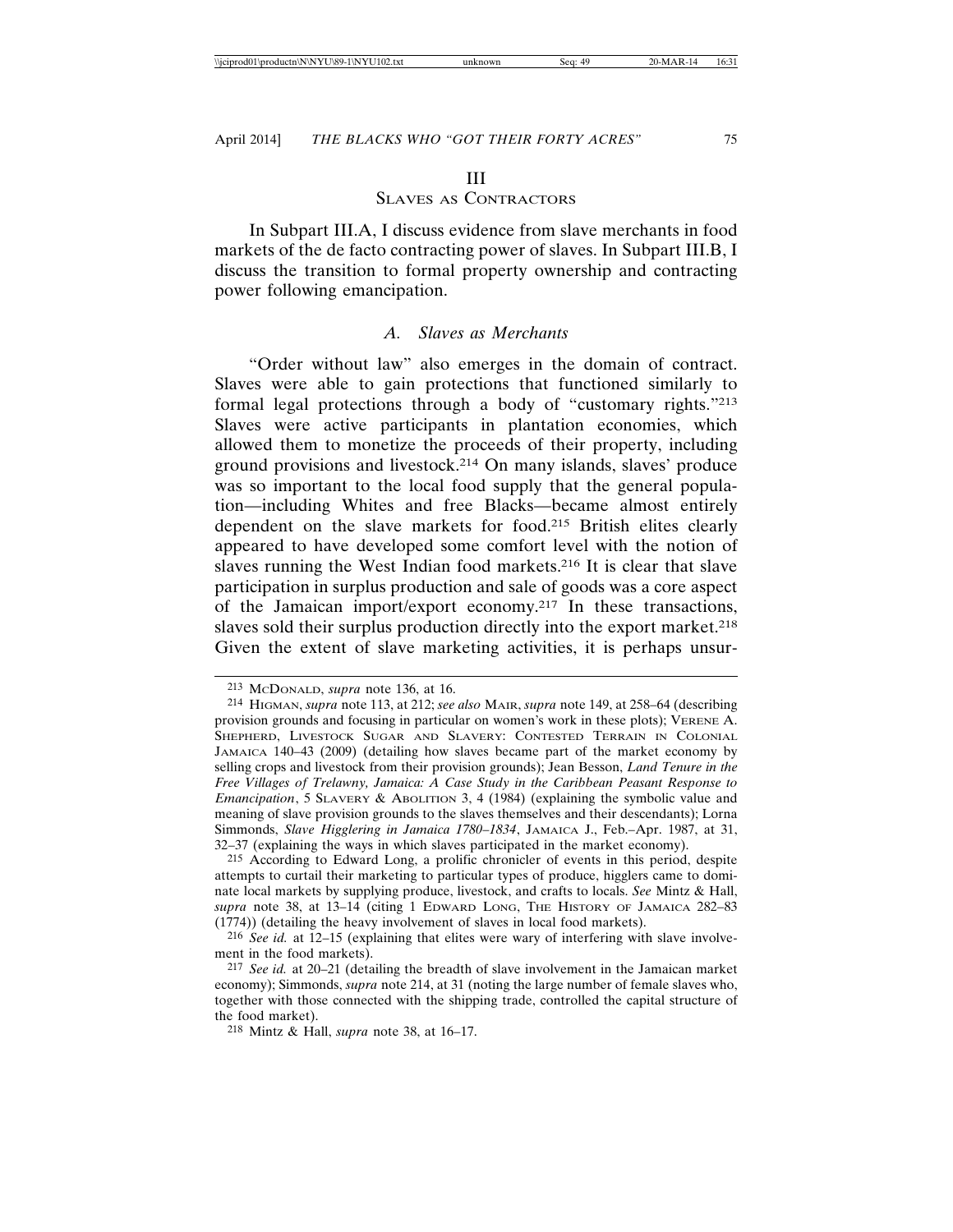prising that by 1774, at the height of the British slave trade, slaves controlled twenty percent of the currency in circulation in Jamaica.<sup>219</sup>

The evolution of an internal marketing system with slaves as the central actors appears to have been slow, but steady. In their "constructive" ownership of property and its proceeds, the slaves experimented with a variety of crops, often with high levels of productivity. Once their own household needs were met, many moved steadily into cash crops that were not needed for their own consumption, but that were in demand in the broader economy. Slaves were initially allowed to barter their surpluses with fellow slaves on their own plantations. Soon, they visited neighboring plantations to sell their produce.<sup>220</sup> Eventually, such bartering morphed into full-blown marketing.

John Stewart, the prolific diarist and plantation owner discussed in Part II.B, observes that "[b]y means of this ground and of the hogs and poultry which he may raise (most of which he sells), an industrious negro may not only support himself comfortably, but save something."<sup>221</sup> He further notes that there were businesspersons, including "merchants,"222 who "succeed astonishingly" in their business by dealing "chiefly or solely in negro goods, or such merchandise as is adapted for the use of the negroes, for which they receive cash alone."223 Indeed, in Jamaica, "unsupervised cultivation of food stocks by slaves themselves grew steadily more important" to Jamaica's food supply, eventually growing to feed the entire island.<sup>224</sup> This food fed both the slaves and the English, who purchased significant amounts of produce from slave markets.225 While property allocation provided an

<sup>219</sup> *Id.* at 15. Indeed, slaves came to play such an important role as both sellers and buyers in West Indian commerce that on various islands a complex terminology developed to describe their marketing activities. For example, slave marketers were known alternatively as hagglers and higglers (Jamaica), hucksters (Barbados), and hawkers (Barbados and the Eastern Caribbean). *See* HIGMAN, *supra* note 113, at 237–42 (explaining use of the terms huckster and hawkers); SHERLOCK & BENNETT, *supra* note 141, at 170 (citing M.F. Katzin, Higglers of Jamaica (1959) (unpublished Ph.D. dissertation, University of the West Indies at Mona)) (detailing the use of the word higgler).

<sup>220</sup> Mintz & Hall, *supra* note 38, at 4–5 (describing the steady evolution of slaves' food production).

<sup>221</sup> *Id.* at 8 (citing STEWART, *supra* note 157, at 267).

<sup>222</sup> STEWART, *supra* note 135, at 148.

<sup>223</sup> *Id.* at 149.

<sup>224</sup> MINTZ, *supra* note 58, at 182.

<sup>225</sup> Female slaves appear to have been the dominant actors in these slave markets. There is a consensus view among historians—such as Lucille Mathurin Mair, Verene Shepherd, Janet Momsen, and Lorna Simmonds—that female dominance of the markets reflected a gendered division of labor imported from African marketing systems (Igbo, Akan, Yoruba) where women played a dominant role. In addition to areas which now constitute modern Nigeria (Igbo and Ibibio, from the Calabar area next to modern Cameroon and potentially some Yoruba), Jamaican slaves originated in Ghana (Akan and Chamba) and Congo-Angola. Mair, *supra* note 149, at 258–64 (detailing the significant participation of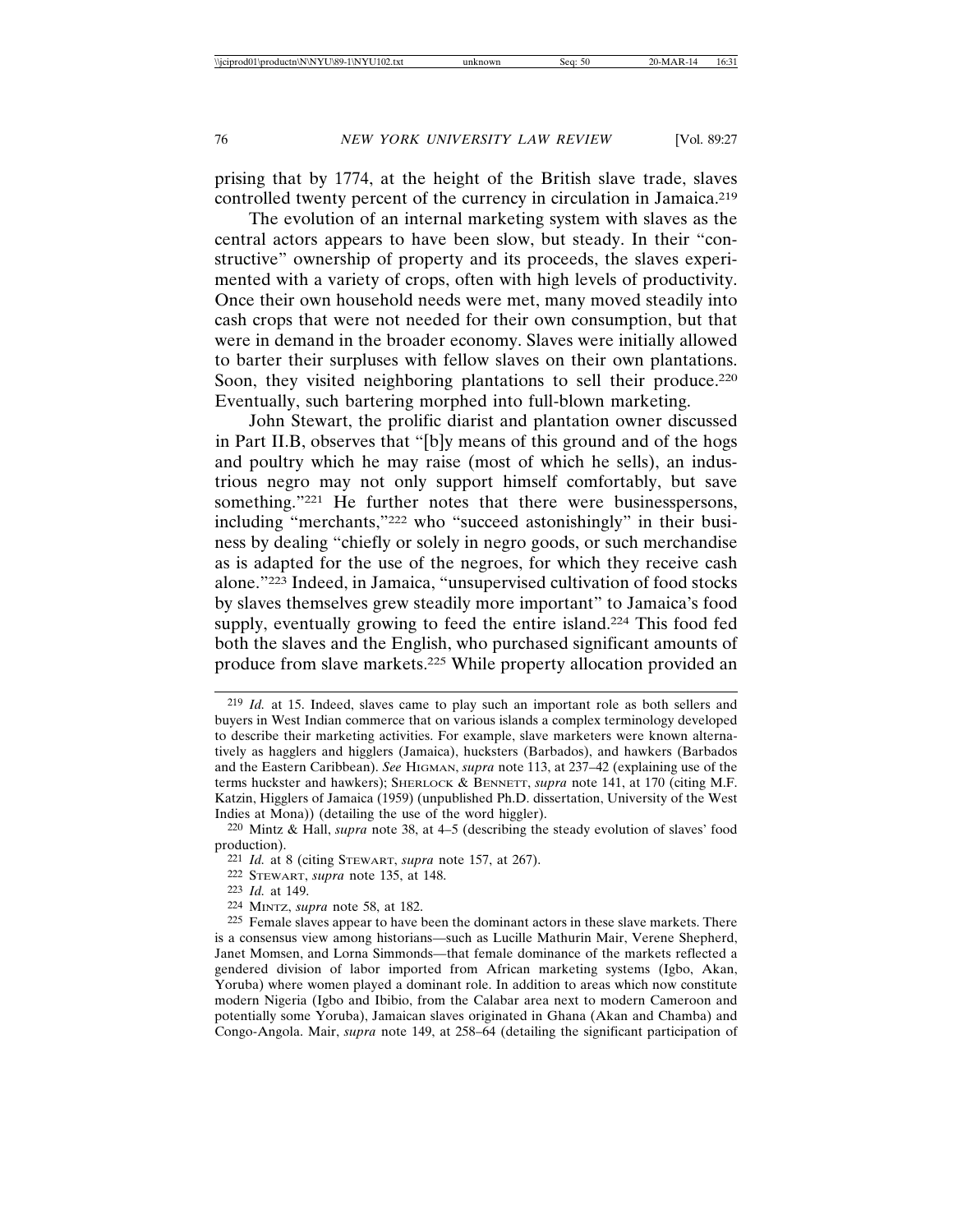initial mechanism of incorporating slaves into the larger economy, the system seems to have been substantially augmented by slave marketing, which initially occurred entirely extralegally.226 It was only later, in a belated recognition of widespread marketing, that laws were promulgated that formally permitted slave sales of excess produce at markets.227 Thus, as in the development of slaves' property rights, contract rights too began as an informal, customary practice, and were only later formalized in law.

The reflections of a prominent clergyman (clearly disturbed by the dominance of commerce among "heathens" on a Sunday) give some sense of the vibrancy of the markets:

It was on a Sunday, and I had to pass by the Negro Market, where several thousands of human beings, of various nations and colours, but principally Negroes, instead of worshipping their Maker on His Holy Day, were busily employed in all kinds of traffick in the open streets. Here were Jews with shops and standings as at a fair, selling old and new clothes, trinkets and small wares . . . ; there were some low Frenchmen and Spaniards, and people of colour, in petty shops and with stalls; some selling their bad rum, gin, tobacco . . . ; others, salt provisions, and small articles of dress; and many of them bartering with the Slave or purchasing his surplus provisions to retail again; poor free people and servants also, from all parts of the city.<sup>228</sup>

Based on the size, complexity, and early emergence of the slavedominated food markets, historians have speculated that slaves were replicating food markets in the Igbo, Akan, and Yoruba areas of West Africa, from where significant numbers of West Indian slaves

226 *See* Mintz & Hall, *supra* note 38, at 17–18 (noting that the marketing system was augmented by an "increasing dependence of townsmen and free people on slave production" and that the system evolved "to some extent . . . outside the law").

slave women in the markets); *see also* SHEPHERD, *supra* note 214, at 140–41 (noting the "tenacity" of slave women in the markets); Janet Henshall Momsen, *Changing Gender Roles in Caribbean Peasant Agriculture*, *in* SMALL FARMING AND PEASANT RESOURCES IN THE CARIBBEAN 83, 84 (John S. Brierley & Hymie Rubenstein eds., 1988) (noting the high rates of participation of female slaves in markets and explaining the significant role this mobility played in the organization of slave resistance); Simmonds, *supra* note 214, at 32–36 (detailing the significant involvement of slave women in Sunday markets and the origins of Jamaican slaves).

<sup>227</sup> *See* BECKLES, *supra* note 113, at 75–77 (identifying laws that, although aimed at restricting slaves from trading in markets, in fact had little effect at stemming this growing trade). Demonstrating the continued and undiminished presence of slave traders, slave market traders appear to have benefited from periods of apprenticeship on behalf of their owners. HIGMAN, *supra* note 113, at 234. Some slaves even traveled extensively between plantations to trade crops on behalf of their owners. *Id.* at 237–42.

<sup>228</sup> Mintz & Hall, *supra* note 38, at 19 (quoting R. BICKELL, THE WEST INDIES AS THEY ARE 66–67 (London, J. Hatchard & Son 1825)).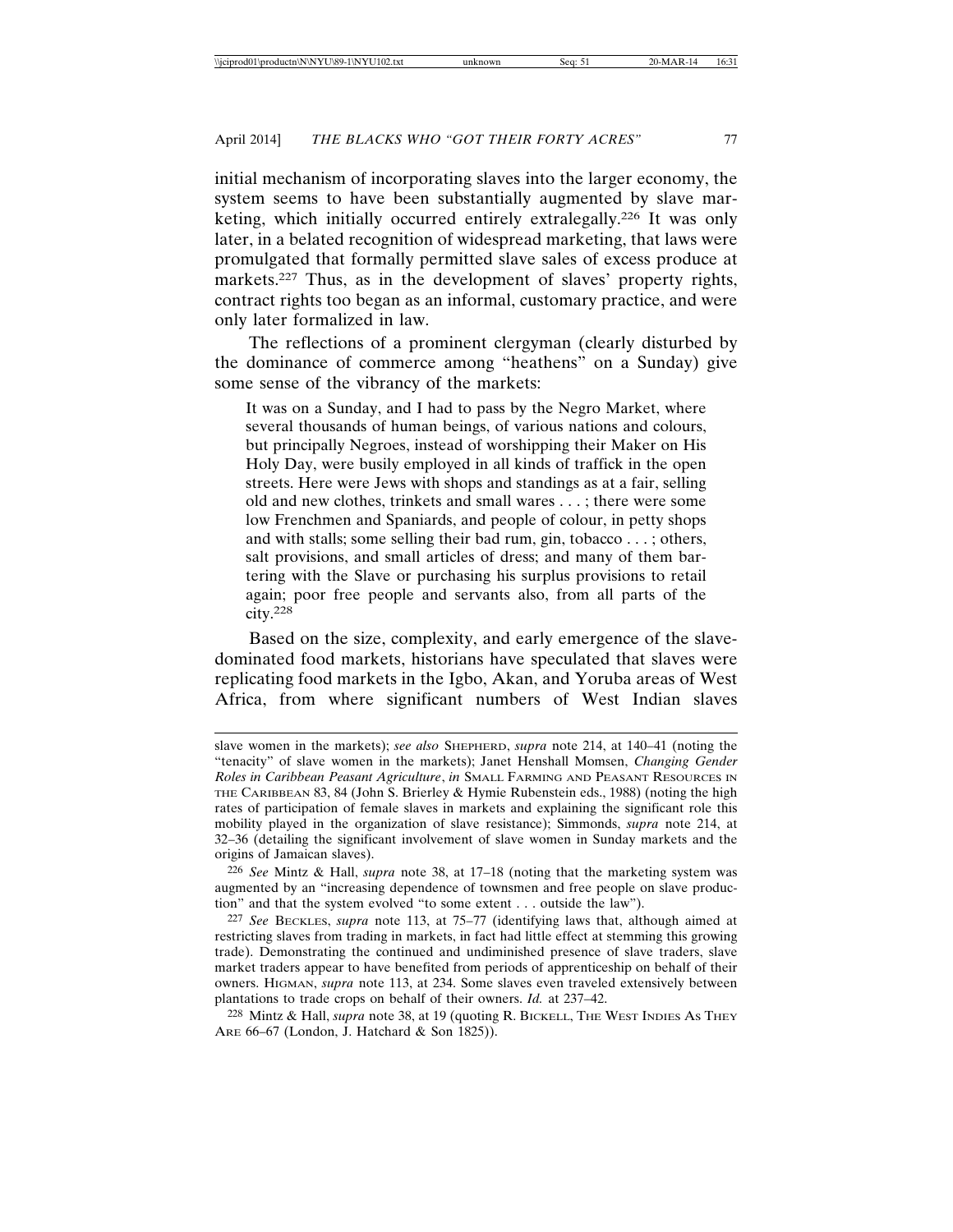originated.229 Slaves were sufficiently sophisticated market actors that English customers complained that some slave traders were even able to extract monopoly prices by artificially reducing the supply of certain foods.230

The widespread nature and complexity of slave commerce is supported by evidence of considerable specialization among slave contractors, who came to be known in local parlance as "higglers."231 On Barbados, for example, a historian has identified five different types of "higglering" (that is, slave contracting): plantation field slaves who sold groundstuff raised on their small plots to individual consumers for themselves; field slaves who sold their produce for their own profit to White, colored, or free Black businessmen or to shops; specialist slaves, such as domestics, who sold on the streets on behalf of their owners; slaves who ran small shops on behalf of their owners; and small marketers who sold food and drink without a storefront.232

The different classes of slave merchants underline the remarkable nature of the slave-dominated marketplace. Not only were slaves trading on their own account, but many were trading on behalf of their masters. Indeed, one commentator suggests that some slave market traders appear to have benefited from periods in which they were effectively acting as apprentice traders on behalf of their owners.233 For example, some traveled extensively to trade on behalf of their owners, delivering their earnings on a daily basis or on a fixed schedule to their masters.234 Urban slaves in particular were given the responsibility for both purchasing and retailing goods on behalf of their owners, competing directly with White members of the mercantilist class.235

Remarkably, these slaves-turned-traders appear to have had a significant degree of autonomy in their commercial relations with other buyers and sellers and even with their masters.236 These high levels of autonomy reinforce the idea that certain slaves appear to have had de facto contracting power. While the slave owner derived income from the slave's activities, the slave, through a commission

<sup>229</sup> *See, e.g.*, Simmonds, *supra* note 214, at 32 (discussing the influence of traditional Yoruba markets).

<sup>230</sup> *Id.* at 36–37.

<sup>231</sup> *See id.* at 32 (describing urban marketers as "higglers").

<sup>232</sup> BECKLES, *supra* note 113, at 79.

<sup>233</sup> *See* Simmonds, *supra* note 214, at 38 (discussing the view of one scholar that Jamaican slaves benefited upon emancipation to a greater degree than American slaves). 234 *Id.* at 33.

<sup>235</sup> HIGMAN, *supra* note 113, at 237–38.

<sup>236</sup> *See id.* at 32–33 (discussing ways in which slaves who sold goods attained a measure of independence in their trade).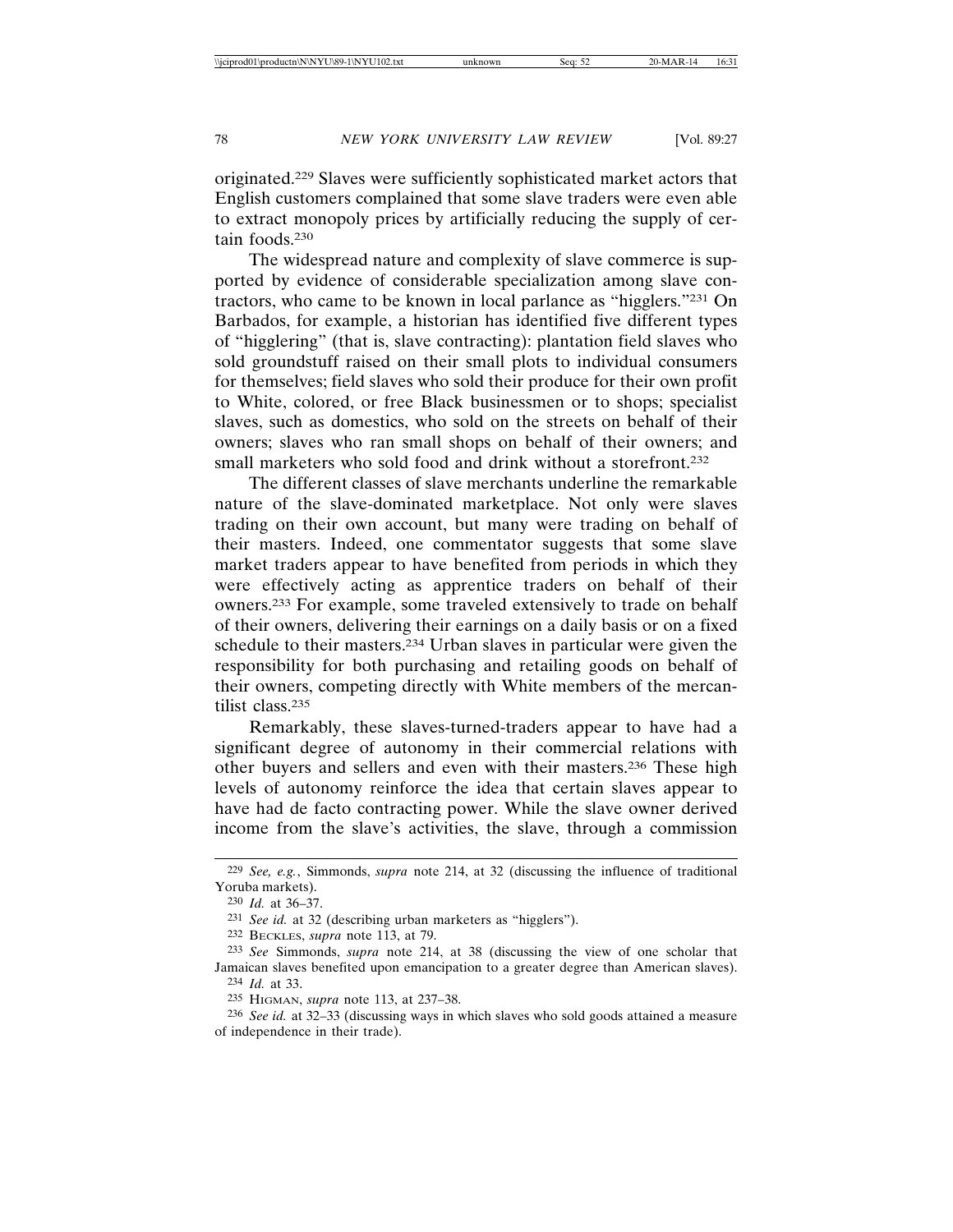structure, was able to earn extra income and, as such, had an incentive to maximize profits.237 Moreover, these transactions were beneficial not only to the parties involved but also to the larger population. Indeed, the principal-agent relationship created between the slave owner and the slave in this context appears to have been integral to commerce in plantation economies. The higgler slave served as a gobetween for the planter and mercantilist class and the broader slave population.238

Even in the face of clear evidence that slaves were integral market participants, it is important not to minimize the difficulties that slaves experienced as market actors. While slaves were arguably de facto contractors, they rarely had access to a formal system of law. For example, slave higglers were constrained by lack of access to an independent judicial entity to enforce the terms of their commercial arrangements in the event of a dispute.239 Unless a slave was trading for his master's account, the law was stacked against him—particularly if he was in competition with a marketer selling similar goods who happened to be white.<sup>240</sup> They had to be careful of who they traded with because if they were robbed, they likely had no redress; given their history of trading with neighboring plantations on their masters' accounts, they were well practiced in selling to those who they knew well.241 This theme accords well with broader themes in the law and economics literature that explain how business operators insulate themselves from bad actors by dealing primarily with either those who they know or who are co-ethnics.<sup>242</sup>

<sup>237</sup> *See id.* at 33 (discussing how slaves derived income from such markets).

<sup>238</sup> HIGMAN, *supra* note 113, at 237. The lucrative nature of slave commerce is supported by evidence demonstrating that slave higglers might accumulate sufficient earnings to buy their freedom. *See* Rhoda Reddock & Jasmine Huggins, *Agriculture and Women's Place: The Impact of Changing National Policies on Women's Agricultural Work in Trinidad and Tobago*, *in* GENDER: A CARIBBEAN MULTI-DISCIPLINARY PERSPECTIVE 324, 328 (Elsa Leo-Rhynie et al. eds., 1997) (explaining how some slave women in Trinidad and Tobago used their proceeds from Sunday markets to purchase their freedom).

<sup>239</sup> *See* Bertram, *Part 4*, *supra* note 199 (noting that planters used "their dominance of [the] judiciary to deny [slaves] justice in the courts of the land").

<sup>240</sup> *See* BECKLES, *supra* note 113, at 72–85 (delineating a series of laws that were biased against slave marketers and in favor of white marketers).

<sup>241</sup> *See* BECKLES, *supra* note 113, at 82–83 (noting that slave marketers had minimal redress if they were robbed); *Bertram, Part 1*, *supra* note 199 (noting that the slave marketers had a history of selling to neighboring plantations).

<sup>242</sup> Both the diamond and cotton trades that Lisa Bernstein has studied in detail demonstrate this phenomenon. Both trades appear to be closed, with participation limited to businesspersons from particular religious, ethnic, or family groups. *See* Bernstein, *supra* note 14, at 116 (arguing that one of the ways that the diamond industry is able to enforce contracts without resorting to the legal system is by dealing with ethnically homogeneous groups); Lisa Bernstein, *Private Commercial Law in the Cotton Industry: Creating Cooperation Through Rules, Norms, and Institutions*, 99 MICH. L. REV. 1724, 1750–52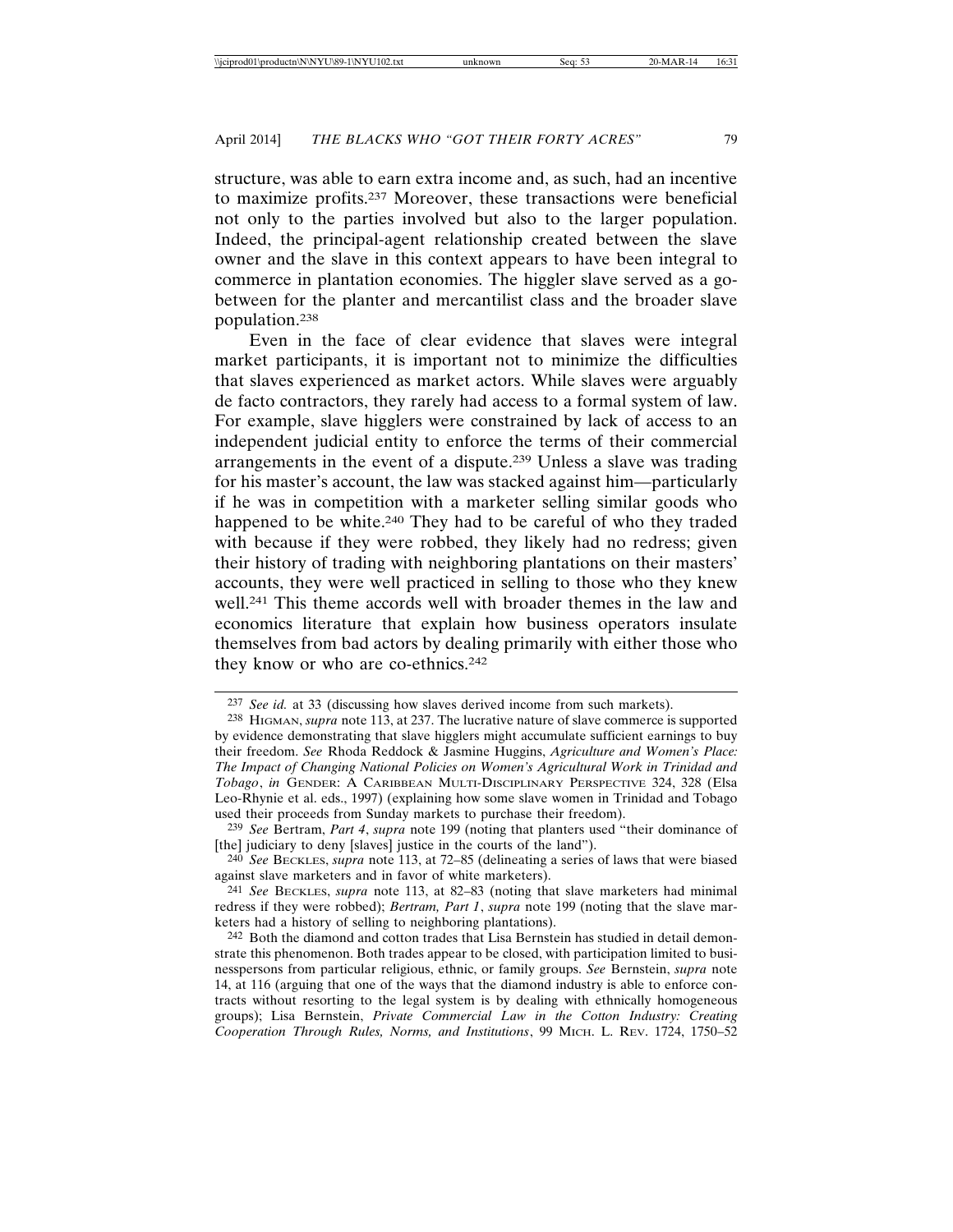In some respects, formal law appears to have recognized the de facto contracting power of slaves early on by default. In an effort to protect their own monopolies in certain sectors of the economy, colonial authorities promulgated legislation in Barbados in the early 1700s indicating items that higglers could not sell.243 In so doing, the colonial authorities implicitly indicated that they would not interfere with the higgler trade as long as they did not trespass on the listed protected areas of the economy.244 That is, any item that did not appear on the prohibited list was fair game. Moreover, it appears that the English recognized early that continued expansion of slaves' marketing activities was inevitable. For example, in Jamaica, the colonial authority granted legal rights to slaves to market specific commodities as early as 1711.245 By 1735, slaves' trading activities played such an important economic role that a new law was promulgated allowing the slaves to

243 *See* Mintz & Hall, *supra* note 38, at 15 (explaining that as early as 1711, slaves were restricted from selling certain goods and permitted to sell others).

244 *See id.* ("Formal legal acknowledgement of the slaves' rights to market had been given, in negative form at least, as early as 1711 . . . ."); *see also* BECKLES, *supra* note 113, at 75–76 (describing a 1708 Barbados law that, although ineffectively aimed at restricting slaves from trade markets, formally legalized their right to trade with Whites as long as they limited their marketing to certain categories of products). In Barbados, the authorities initially appeared less inclined to tolerate slave commerce than they were in Jamaica, as indicated by the promulgation of the 1688 Slave Code in Barbados prohibiting slaves from carrying "goods and wares" from home to home. Moreover, the 1688 Slave Code made clear that slaves carrying goods outside of the plantation would be assumed to be in possession of stolen goods. Yet, reflecting the ineffectiveness of law in the face of customary arrangements, the slaves' marketing activities continued with the implicit cooperation of the English planter class. *See* BECKLES, *supra* note 113, at 74–79 (describing the vitality of slave marketing activities in Barbados despite legislative action aimed at stopping it); *see also* Handler & Sio, *supra* note 139, at 241 (discussing several seventeenth- and eighteenthcentury laws that attempted to arrest and circumscribe slave marketing activities).

245 *Id.* 

<sup>(2001) (</sup>explaining how the cotton industry assures contractual performance by encouraging family and social bonds within the industry). Other scholars have indicated similar closed universes in other industries. *E.g.*, Jack L. Carr & Janet T. Landa, *The Economics of Symbols, Clan Names, and Religion*, *in* TRUST, ETHNICITY, AND IDENTITY: BEYOND THE NEW INSTITUTIONAL ECONOMICS OF ETHNIC TRADING NETWORKS, CONTRACT LAW, AND GIFT-EXCHANGE 115 (Janet T. Landa ed., 1994) [hereinafter TRUST] (considering the ethnicity-based rules that different closed groups in particular sectors use to enforce contracts); Avner Grief, *Contract Enforceability and Economic Institutions in Early Trade: The Maghribi Traders' Coalition*, 83 AM. ECON. REV. 525, 526, 530–31 (1993) (discussing reputational reinforcements to contracting in the context of Maghribis, early Medieval Jewish traders in the Mediterranean region); Janet T. Landa, *A Theory of the Ethnically Homogeneous Middleman Group: An Institutional Alternative to Contract Law*, *in* TRUST, *supra*, at 101 (arguing that market exchanges based on ethnic ties economize the enforcement of contracts within less-developed economies).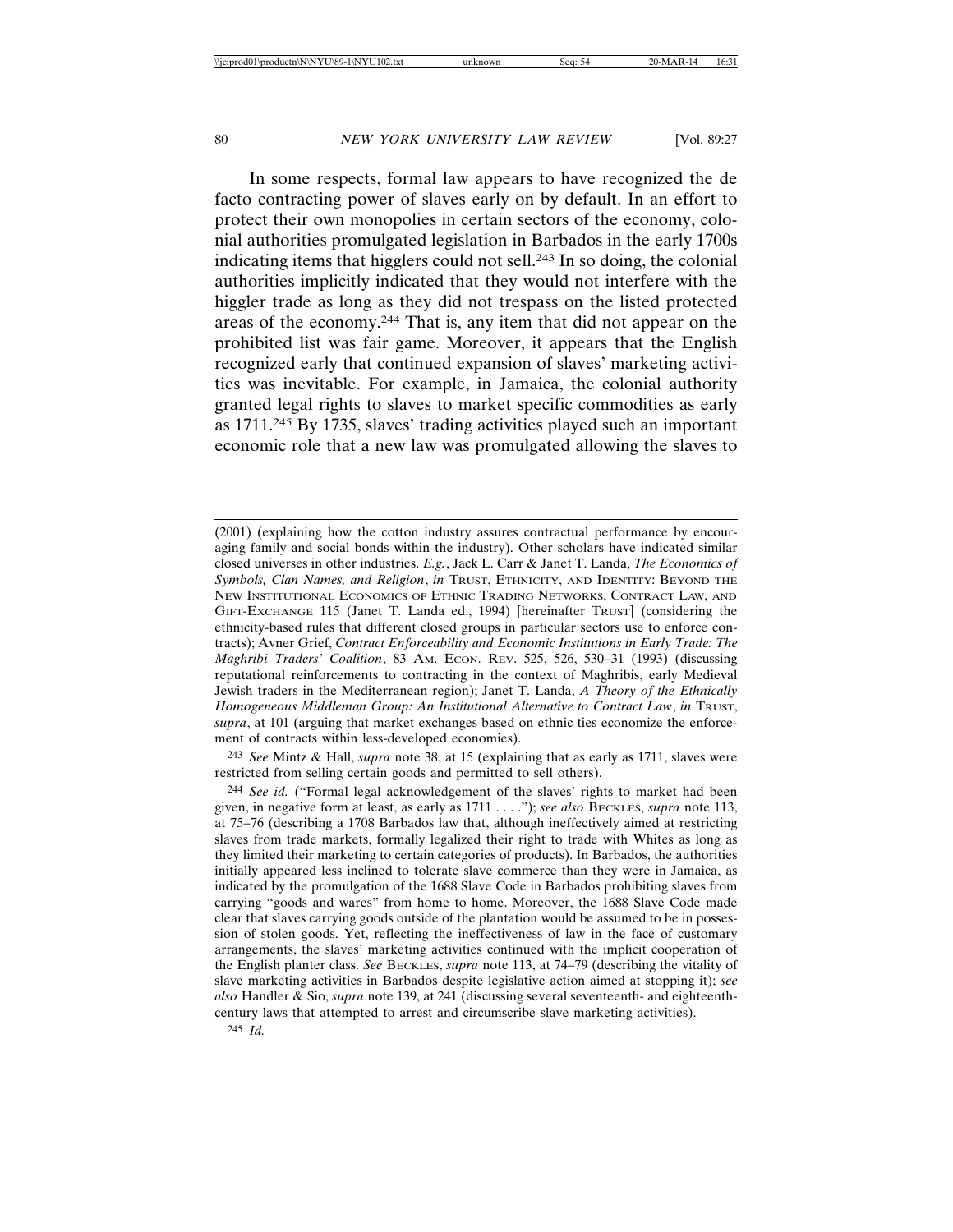"carry about, and sell, all manner of provisions, fruits, fresh fish, milk, poultry, and other small stock of all kinds . . . ."246

The tacit recognition of slaves as market players appears to have spread quickly to other islands, such as Antigua and Barbados, among others.247 This convergence around a de facto grant of property rights and contracting power to slaves in different islands reinforces the view that even across islands, plantation owners understood "the convergence of interests" between themselves and the slaves. As one planter noted:

The practice which prevails in Jamaica of giving Negroes land to cultivate . . . is universally allowed to be judicious and beneficial, producing a happy coalition of interests between the master and the slave. The negro who has acquired by his own labor a property in his master's land has much to lose, and is therefore less inclined to desert his work.248

The bottom line, recognized by this planter and by numerous others, was that "planters recognized the peril of . . . breaking what had the effect of a compact"249 and of ruining a relationship that carried benefits for both the plantation owner and the slave. As a result, this system of land ownership and marketing became so institutionalized that "it would have been profitless and dangerous to interfere"250 with it.

Moreover, this system also had important macroeconomic implications. Through their industry, the slaves accumulated assets, and these assets were important to the local economy. Edward Long, an oft-quoted gentleman-farmer who functioned as an informal economist, estimated that in 1791, there were approximately 50,000 pounds sterling in circulation in Jamaica, and that of this, 10,000 pounds

<sup>246</sup> *Id.* (quoting 2 LONG, *supra* note 215, at 492). Take for example the following 1711 statute promulgated by the British Governor of Jamaica: "Hawking about and selling goods (except provisions, fruits and other enumerated articles) to be punished, on conviction before a magistrate . . . . This restraint is construed to extend only to beef, veal, mutton and saltfish; and to manufactures, except baskets, ropes of bark, earthen pots, and such like." Mintz & Hall, *supra* note 38, at 15 (internal quotation marks omitted) (quoting 2 LONG, *supra* note 215, at 486–87).

<sup>247</sup> Consider the writings of a West Indian planter-commentator who approvingly reflects on the model, used in both St. Vincent and Jamaica, of allowing slaves to produce for themselves from their own provision grounds: "[T]he situation of the negro is in proportion to his industry; but generally speaking, it affords him a plenty that amounts to comparative wealth, viewing any peasantry in Europe." Mintz & Hall, *supra* note 38, at 10 (quoting WILLIAM YOUNG, A TOUR THROUGH THE SEVERAL ISLANDS OF BARBADOES, ST. VINCENT, ANTIGUA, TOBAGO, AND GRENADA, IN THE YEARS 1791 & 1792 (1801)).

<sup>248</sup> DEERR, *supra* note 158, at 344.

<sup>249</sup> MCDONALD, *supra* note 136, at 16.

<sup>250</sup> MINTZ, *supra* note 58, at 194.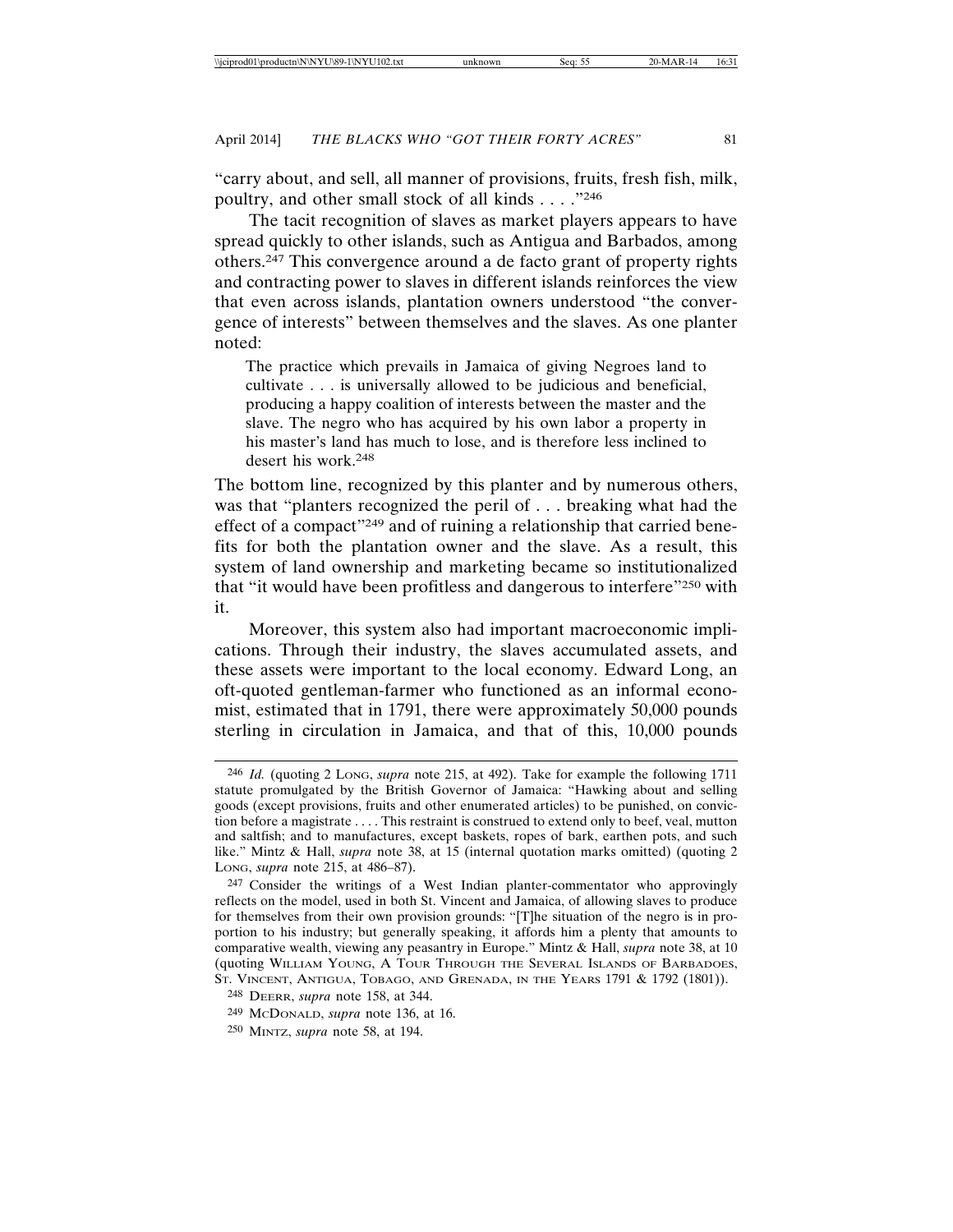belonged to the slaves.251 By the time of the American Revolution, the West Indies were among the most valuable colonies in the empire.252 The slaves appear to have been critical economic actors in this wealth generation. Precisely because the formal and informal sectors were so intertwined, the colonial authorities ultimately came to understand that slave higglers made significant economic contributions to the viability of the island states, and by extension to the British Treasury.253

# *B. The Transition to Formal Property Ownership and Acquisition Among the Newly Freed*

In 1838 slavery was abolished in the British West Indies.254 In Jamaica, the largest of the West Indian colonies, about 300,000 former slaves received their freedom during emancipation.255 Around half of these slaves had previously been rural slaves employed on sugar estates.256 It was from this group of de facto property owners and contracting parties that real property owners and contractors soon emerged.257

Prior to full emancipation, there was a period in which newly freed men served as apprentices on plantations.258 Apprenticeship was conceived as a mixed slave labor, free labor period to prepare for full emancipation. Although in practice many slaves continued to be treated as they had been in slavery, during an apprenticeship, the slave was technically to be compensated for work beyond the time allocated for compulsory labor.259 While many slaves continued to

255 SHERLOCK & BENNETT, *supra* note 141, at 213 (noting that there were more than 300,000 slaves on the island).

256 HOLT, *supra* note 38, at 121.

257 WILMOT, *supra* note 125, at 6–12 (describing the foundation of religious settlements and independent communities shortly after emancipation which resulted in 50,000 former Jamaican slaves owning an average of three acres each).

258 *See* SHERLOCK & BENNETT, *supra* note 141, at 230 (discussing the apprenticeship system that was enacted throughout the British West Indies and served as a predecessor to full freedom); *see also* HOYOS, *supra* note 61, at 127–30 (discussing the extensive use of the apprenticeship system and noting that only the colony of Antigua rejected it). In examining Antigua, the lone holdout to the apprenticeship system, Hoyos explains that Antiguan planters argued that apprenticeship was unnecessary, would be expensive, might negatively affect labor relations, and had the potential to incite unrest and revolt. *Id.* at 127–28.

259 As described in detail:

<sup>251</sup> Mintz & Hall, *supra* note 38, at 15.

<sup>252</sup> *Supra* note 142 and accompanying text.

<sup>253</sup> *See* Mintz & Hall, *supra* note 38, at 19–20 (describing the increasing importance of slave marketing to the Jamaican economy and its consequent acceptance by planters).

<sup>254</sup> *See* HOLT, *supra* note 38, at 7–8 (explaining that in the early 1800s, "Great Britain took its first steps toward dismantling its American slave empire . . . [by] abolish[ing] the slave trade in 1807, requir[ing] ... slaveowners to ameliorate the living and working conditions of slaves in 1823 . . . and proclaim[ing] complete emancipation in 1838").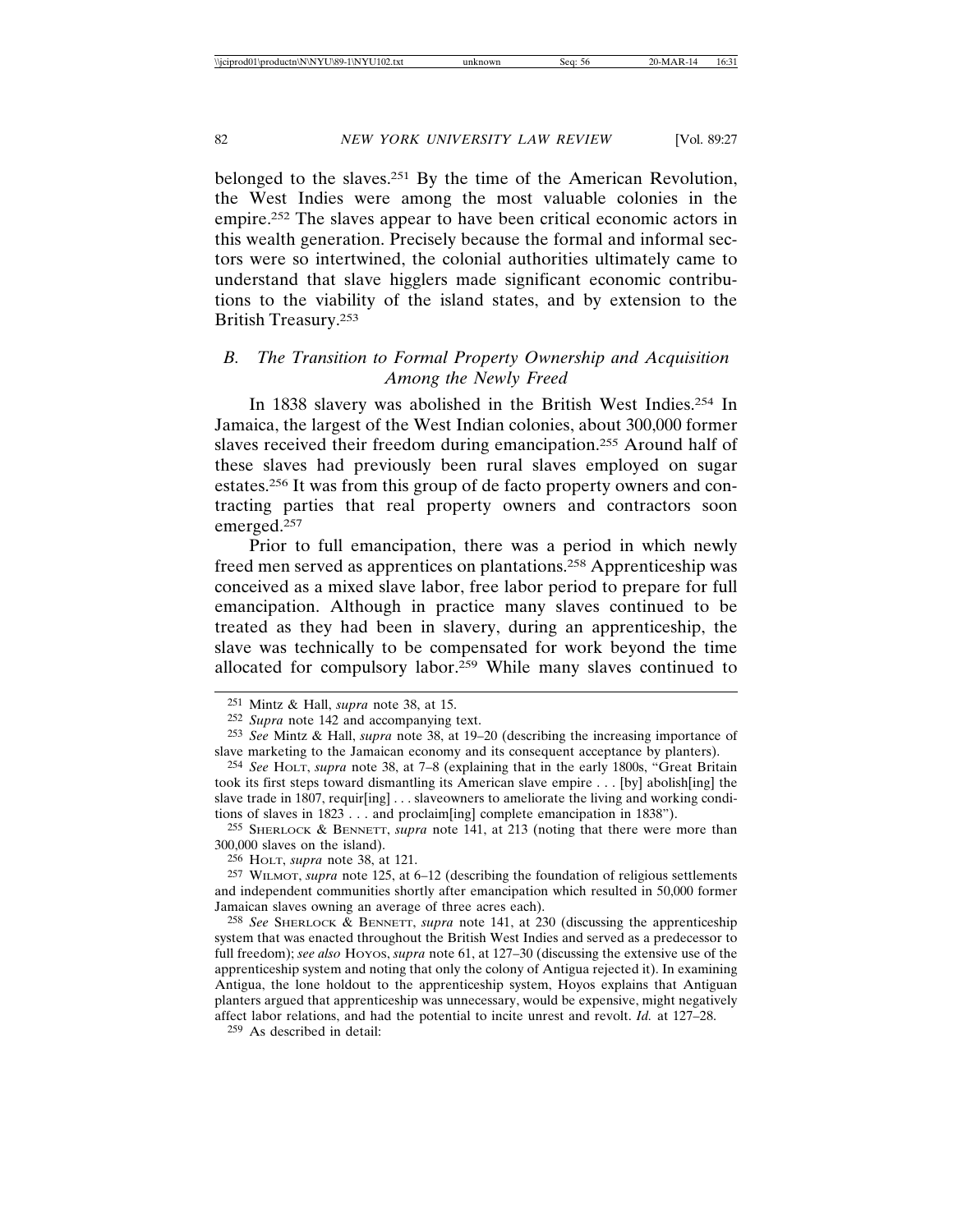work the land that had been allocated to them as slaves during the period of apprenticeship, formal property rights were not, however, generally granted to them during the apprenticeship period.260

During this period and the period directly following apprenticeship, missionaries bought large parcels of land in trust for the former slaves.261 In so doing, the missionaries appear to have circumvented the denial of formal property rights to the newly freed men.262 Thus, the newly freed men could acquire land and even enter into longerterm contracts for the sale of produce, secure in the knowledge that they were more than constructive landowners: They were property owners in waiting.263 Remarkably, Baptist missionaries in particular appear to have acted not only as trustees, but also as real estate agents, actively seeking out land for their congregants.264 The cash required for these land purchases overwhelmingly was provided directly by the slave apprentices; the missionaries simply acted as facilitators.265

During this period of apprenticeship, another group of slaves was able to secure land entirely through their own efforts. This second

HOLT, *supra* note 38, at 56–57.

260 This is supported by the writings of a special magistrate in Jamaica who noted that while apprentices (only recently slaves) were willing to work, they were clearly saving to facilitate a transition to formal land ownership when their apprenticeships formally ended and they became free persons. *Id.* at 143.

261 *See* SHERLOCK & BENNETT, *supra* note 141, at 236–37 (explaining that missionaries obtained loans from their English friends to buy plots of land for sale to former slaves). 262 *Id.*

263 WILMOT, *supra* note 125, at 6–7 ("[T]he establishment of these villages was a family enterprise as the freedpeople . . . pooled their resources to establish a place/space in which to cement their freedom. . . . [M]issionaries were primarily the intermediaries who purchased the land while the freedpeople provided . . . resources to develop the new villages.").

264 SHERLOCK & BENNETT, *supra* note 141, at 236–37; *see also* WILMOT, *supra* note 125, at 6–12 (providing an overview of various missionary land purchases for the purposes of growing communities and congregations after emancipation); MARY TURNER, SLAVES AND MISSIONARIES: THE DISINTEGRATION OF JAMAICAN SLAVE SOCIETY 1787–1834 (1998) (discussing of the role of Baptists and other missionaries in the Jamaican struggle for emancipation).

265 The five free villages in the Dry Harbour Mountains provide one such example. By 1841, the freedpeople of the area spent £10,000 purchasing land to establish these villages through their minister John Clark. WILMOT, *supra* note 125, at 9. In 1839 alone, Clark purchased 120 acres of land, most of the cost of which was put down by a group of eighty people. *See, e.g.*, *id.* ("Clark recalled . . . that his church members were 'anxious to get land of their own . . . they applied to [him] . . . to buy such properties, on their behalf, as were in the market.'").

Apprenticeship was a half-way covenant in which the relationship between the planter and the worker was much the same as that between master and slave for forty and one-half hours of the work week, but during the balance of the week they were to assume the respective statuses of employer and employee freely negotiating conditions of work and wages.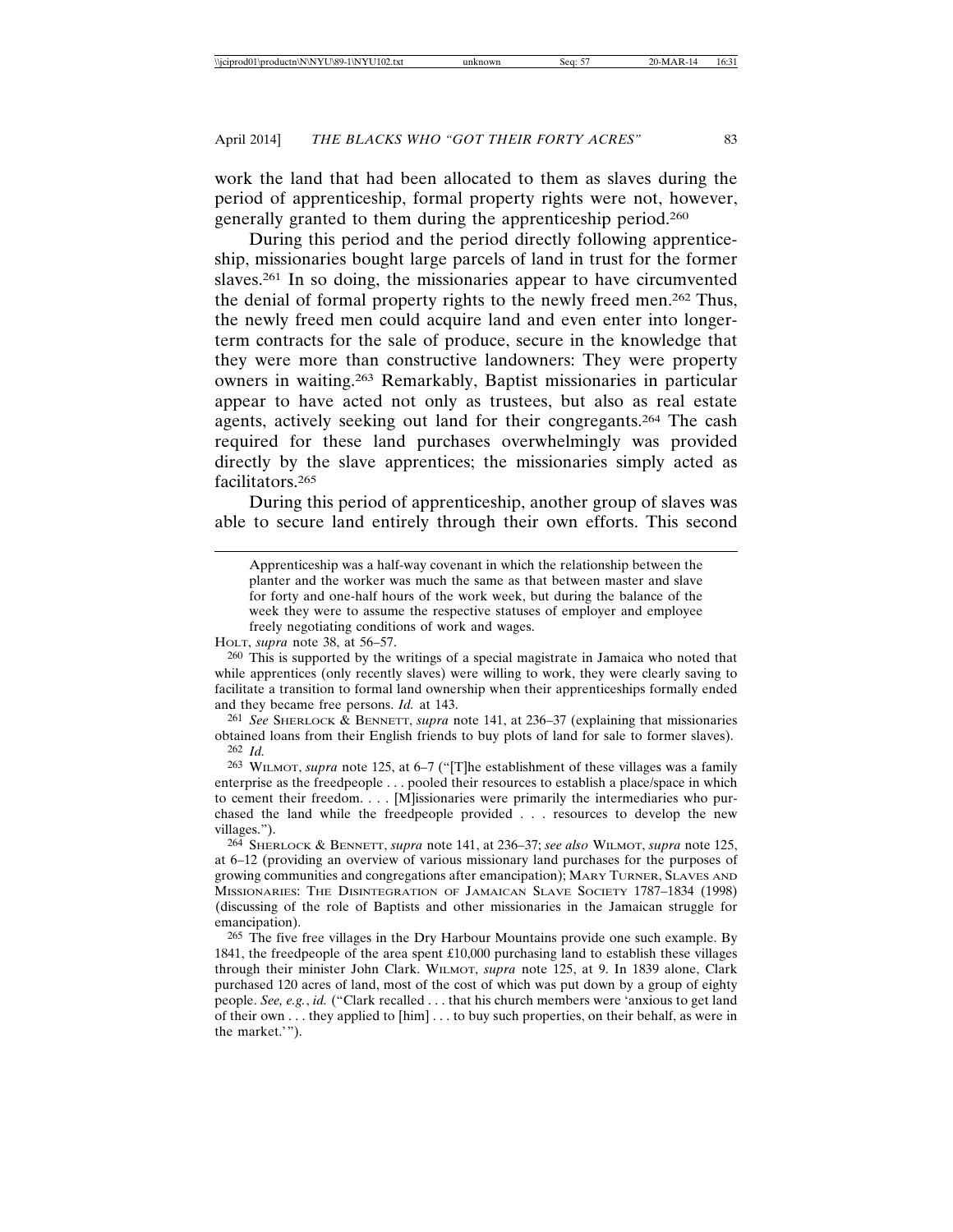group of newly freed men was able to secure hilly land that had been deemed infertile but which adjoined existing plantations.266 As one commentator notes, "two years after abolition . . . some apprentices were already purchasing small plots of [mountain] land to work at the end of their apprenticeship either in their spare time or exclusively."267

A third group of former slaves remained on their provision grounds.268 While under formal law, these freedmen would technically have been squatters (particularly if they declined to continue working with the plantation), under creole convention there was little doubt that many slaves considered their former provision grounds to be their own.269 Not only did the freedmen consider the land to be their own, this "ownership" seemed to be recognized by outsiders as well. That is, newly freed men who remained on their provision grounds were often left on these plots undisturbed.270

A fourth group of slaves was able to acquire title to whole plantations. This group acquired "[s]ome of the plantations which could not compete under the [post-emancipation] changed labor and marketing conditions."271 As one commentator explained, these were "purchased by the new peasantry, and thereby passed into the peasant sector."272 Thus, poetically, some slaves became freeholder owners of their former plantations. Within ten years of emancipation, "the pattern was clear[ ]. Often entire plantations were purchased and subdivided among the tenant[]" freedmen.<sup>273</sup> This pattern was replicated

<sup>266</sup> *See* DOUGLAS HALL, FREE JAMAICA 1838–1865: AN ECONOMIC HISTORY 16–22 (1959) (discussing the locations former slaves were limited to in buying land after emancipation).

<sup>267</sup> HOLT, *supra* note 38, at 143–44.

<sup>268</sup> Some of these slaves, who by remaining on the provision grounds remained in close proximity to the plantations, nevertheless declined to work for pay on the plantations. *See id*. at 66–67 (discussing how slaves' decisions whether to continue to work on the plantations were influenced by the availability and productivity of their provision grounds).

<sup>269</sup> *See* BESSON, *supra* note 192, at 142–43 (discussing the survival of slaves' land rights to these provision grounds upon emancipation); *cf.* Smith, *supra* note 171, at 103 (noting that land use in British Caribbean societies is often governed by a "customary and traditional" system, "which neither observes the forms nor directly invites the sanctions of law").

<sup>270</sup> *See* HOLT, *supra* note 38, at 137 (describing Governor Metcalfe, the colonial governor during the period of apprenticeship, observing "the old connexion" between planter and ex-slave, the planter wanting to keep his labor force close by and the ex-slave wanting to stay on the property that he had long occupied). It bears emphasis that this did not preclude some planters charging rent, which was a source of resentment for many former slaves. *Id.* at 136–37.

<sup>271</sup> NORMAN GIRVAN, FOREIGN CAPITAL AND ECONOMIC UNDERDEVELOPMENT IN JAMAICA 7 (1971).

<sup>272</sup> *Id.*

<sup>273</sup> HOLT, *supra* note 38, at 145.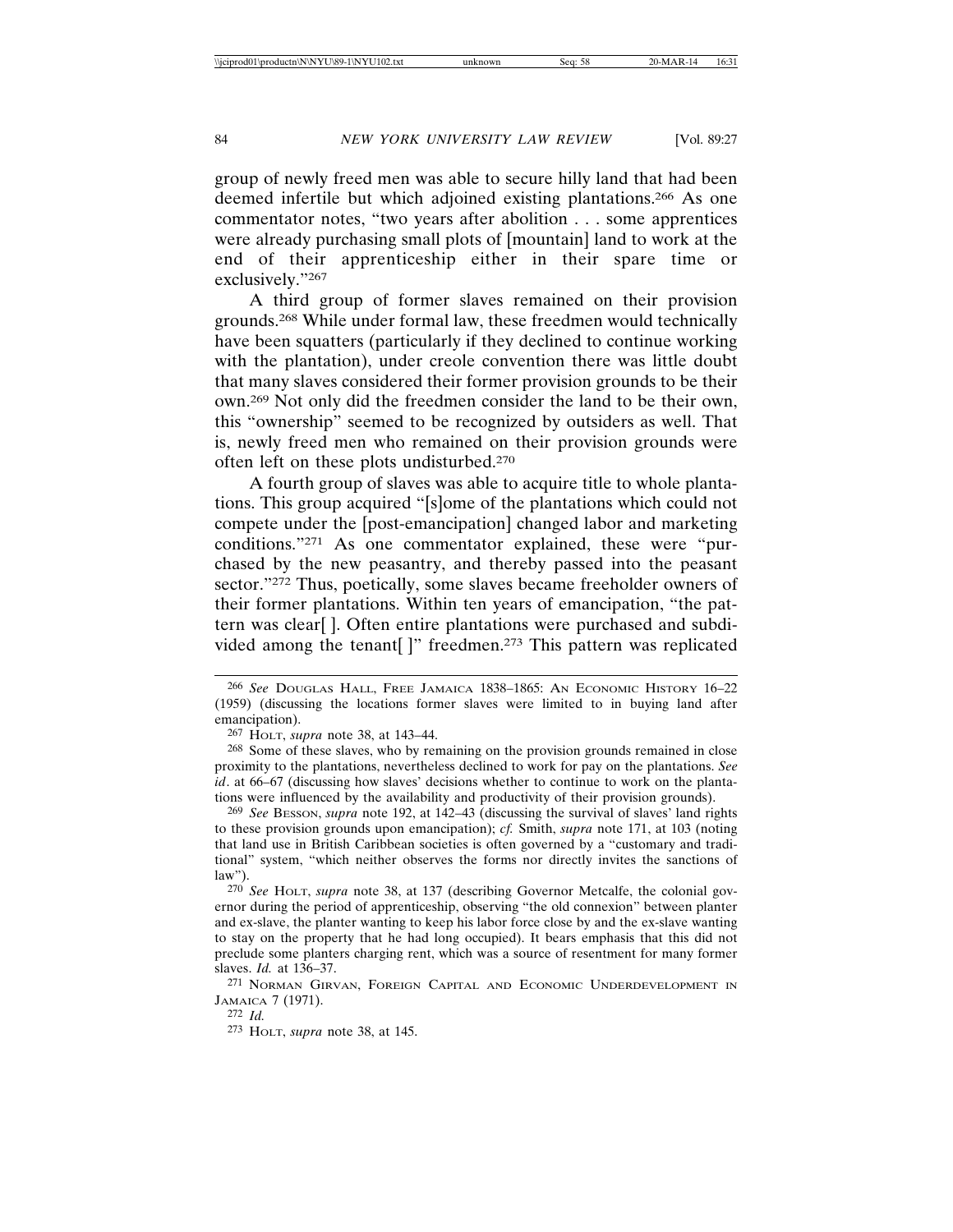throughout the West Indies. For example, in Guyana there is substantial evidence of newly freed men functioning as entrepreneurs in the real estate markets. Newly freed men bought substantial portions of Guyana's best-known plantations; some even assumed the roles of realtors and were actively involved in brokering land deals between the owners of failing plantations and newly freed slaves.274

All in all, the changes were dramatic. In 1845, less than a decade after the emancipation of Jamaica's slaves, the best estimates are that in Jamaica registered land alone supported as many as 66,000 people—over twenty percent of the formerly enslaved population.275 Moreover, although freedmen lacked access to formal credit markets, robust land markets appear to have fueled the growth of informal collective savings schemes, which provided credit to participants.276 Preceding the informal financing arrangements that undergird later West Indian success in the real estate sector in New York, these savings schemes allowed the newly freed men to finance land purchases. These schemes were supported by a system of customary norms and enforcement mechanisms that minimized default among borrowers.277

### **CONCLUSION**

I have argued that informal conditions in the West Indies' slave economy approximated formal property regimes, allowing for and reinforcing asset acquisition among Black West Indians who, upon immigration to the United States, leveraged their past experiences of property ownership and contracting to become successful in the vibrant U.S. property market. This narrative is not new. It has shades of Hernando de Soto, who has famously documented the positive asset-building implications of property regimes, particularly when

<sup>274</sup> For example, in Guyana, a newly freed man bought a portion of a plantation, subdivided this plantation into lots, and sold the lots to other Africans at a profit. Odeen Ishmael, *The Guyana Story (from Earliest Times to Independence), Ch. 54: The Village Movement*, GUYANA.ORG, http://www.guyana.org/features/guyanastory/chapter54.html (last visited Feb. 21, 2014). There is also evidence of Africans forming collectives to purchase former plantations. In Guyana, the English owner of Northbrook, another wellknown plantation, sold his property to a collective of eighty-three newly freed men for £2000 (\$10,000). *Id.* With the rising demand for property, prices quickly appreciated. One year later, a smaller plantation, Beterverwagting, was bought by a collective of sixty-one Africans for \$22,000. *Id.* Arguably the most famous freed village in the West Indies, Buxton (named after the abolitionist parliamentarian), was formerly a plantation of 800 acres that was purchased by a collective of 128 Africans. *See id.* 

<sup>275</sup> HOLT, *supra* note 38, at 144.

<sup>276</sup> A description of the connection between land, informal collective savings schemes, and credit more generally among free Africans is included in JOSIAH, *supra* note 125, at 145.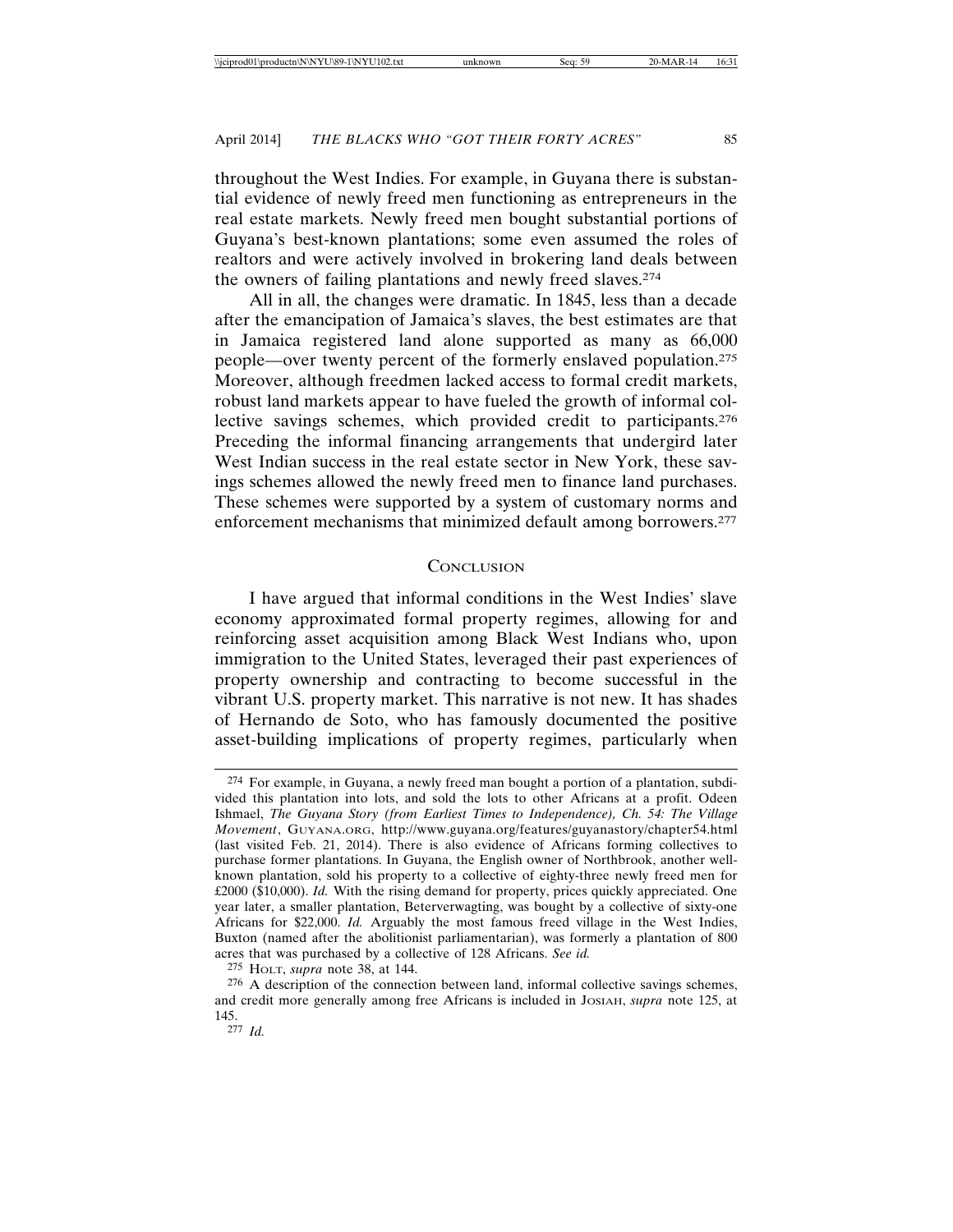they are formal.278 It is also remarkably similar to that of the early European migrants to Jamestown or Plymouth. Both these groups made very early transitions to individual property ownership<sup>279</sup> and, in doing so, laid the groundwork for later success. Like the Jamestown and Plymouth settlers, West Indian Blacks experienced an early and rapid shift to individual property ownership. This Article contends, however, that the root of this shift lies within the institution of slavery and outside the United States.

In one sense, this history is unremarkable. We have heard it before with respect to other groups in other contexts. We have also heard the narrative with respect to contracting before.280 We understand that informal contracting helps explain the success of particular ethnic and religious groups in certain business sectors.281 Yet this history *is* remarkable in how little attention it has been given in the specific context of West Indian migrants. Instead, the literature has been focused on comparing West Indians and African Americans in light of cultural and institutional (including racial) barriers to asset acquisition.

On first glance, the historical narratives of informal property and contracting rights seem to support a structural account of West Indian asset acquisition.282 A structural narrative would emphasize that, precisely because of their history of property ownership and informal contracting, West Indians were likely to possess assets that compounded over time. Yet these historical narratives could support either a cultural or a structural account of West Indian asset

<sup>278</sup> *See* HERNANDO DE SOTO, THE MYSTERY OF CAPITAL: WHY CAPITALISM TRIUMPHS IN THE WEST AND FAILS EVERYWHERE ELSE (2000) (claiming that the institution of formal property rights will transform dead assets that are unable to produce capital into capitalproducing assets); HERNANDO DE SOTO, THE OTHER PATH: THE ECONOMIC ANSWER TO TERRORISM 159–60 (2002) (noting that secure property rights "encourage holders to invest in their property because of their certainty that the property will not be usurped. . . . [T]herefore, the true purpose of property rights is . . . to give [owners] incentive to increase the value of their assets by investing, innovating, or combining them advantageously").

<sup>279</sup> These three pioneer settlements are discussed extensively in Ellickson's work. *See* Ellickson, *supra* note 122, at 1335–39 (discussing the settlers' switch to private ownership and subsequent gains in productivity).

<sup>280</sup> *See supra* notes 42–44 and accompanying text (discussing how communal norms can approximate some functions of contract law).

<sup>281</sup> *See, e.g.*, Bernstein, *supra* note 14, at 138–41 (1992) (describing the importance of reputation and social bonds in ethnically homogeneous markets).

<sup>&</sup>lt;sup>282</sup> Supporters of the structural school of thought argue that most asset acquisition can be traced back to institutional factors that systematically favor some groups and disadvantage others. *Cf.* WILLIAM JULIUS WILSON, MORE THAN JUST RACE: BEING BLACK AND POOR IN THE INNER CITY 5–6 (2009) (describing the impact of structural differences on racial group outcomes, including indirect economic forces that can leave particular racial groups unable to fully participate in economic life, to the benefit of other groups).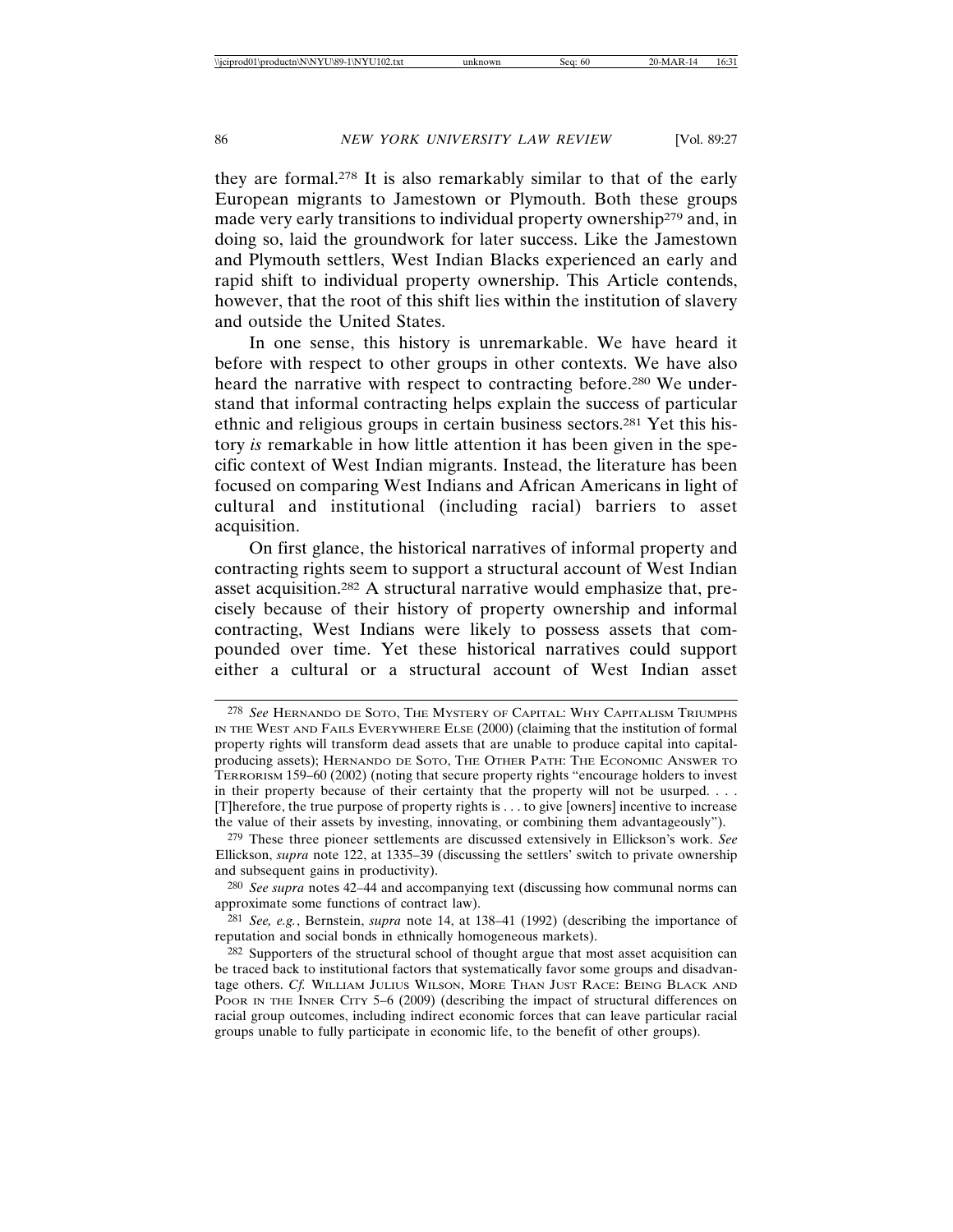acquisition. The cultural account would argue that the individual and collective experience of (de facto) ownership, contrary to the typical plantation tradition associated with the West Indies, created a cultural outlook that empowered West Indians to respond well to conditions in the United States. Accordingly, this Article does not tell a story that is entirely structural or entirely cultural. Rather, it seeks to reframe the debate such that property and contract rights—a heretofore unappreciated narrative thread—reenter the equation.

What does this mean in concrete terms? First, it bears noting that this unconventional narrative may have an analytical payoff with respect to the native African American (as opposed to West Indian) business community. Much has been made in the historical literature of the tight-knit African American business community that existed in spite of (and one might even say because of) segregation. The contention is essentially that contractual relations were aided by the close ties that undergirded the African American business community in conditions of segregation.283

This appears to be a softer version of the narrative offered by Bernstein, Posner, Chua, and others in relation to ethnically and religiously homogeneous groups who are highly successful in particular business sectors.284 Ironically, in the aftermath of the civil rights movement, integration (despite providing innumerable opportunityenhancing benefits) opened up communities to outsiders, and in so doing, undermined the tight-knit nature of those communities. The question is whether these new conditions undermined the communal norms that were so integral to market relations.285

<sup>283</sup> *See, e.g.*, *Small Business and Economic Development in the Negro Community: Hearing Before the Select Comm. on Small Bus.*, 91st Cong. 2–5 (1969) (statement of Andrew F. Brimmer, Member, Board of Governors of the Federal Reserve System), *available at* http://fraser.stlouisfed.org/docs/historical/federal%20reserve%20history/bog\_ members\_statements/brimmer\_19690725.pdf [hereinafter *Hearing*] (discussing the economic impact of segregation and desegregation on the African American business community).

<sup>284</sup> *See* Bernstein, *supra* note 14, at 140–41 (finding "Jewish law provided detailed substantive rules of commercial behavior, and the Jewish community provided an array of extralegal dispute resolution institutions" for the "modern organization of the diamond industry"); Chua, *supra* note 1, at 32 (attributing the successful development of "commercial advantageous cultural traits" in the Chinese and Indians to their exclusion from "positions of political influence" as well as their "small size and social connectedness"); Posner, *supra* note 14, at 165–75 (describing informal contracting among Korean, Japanese, and West Indian migrants, particularly in informal credit associations).

<sup>285</sup> *See, e.g.*, *Hearing*, *supra* note 283, at 3 (statement of Andrew F. Brimmer, Member, Board of Governors of the Federal Reserve System) ("The recent progress toward desegregation in the United States . . . has eroded the position of many Negro businessmen who were dependent upon segregation to protect their markets.").